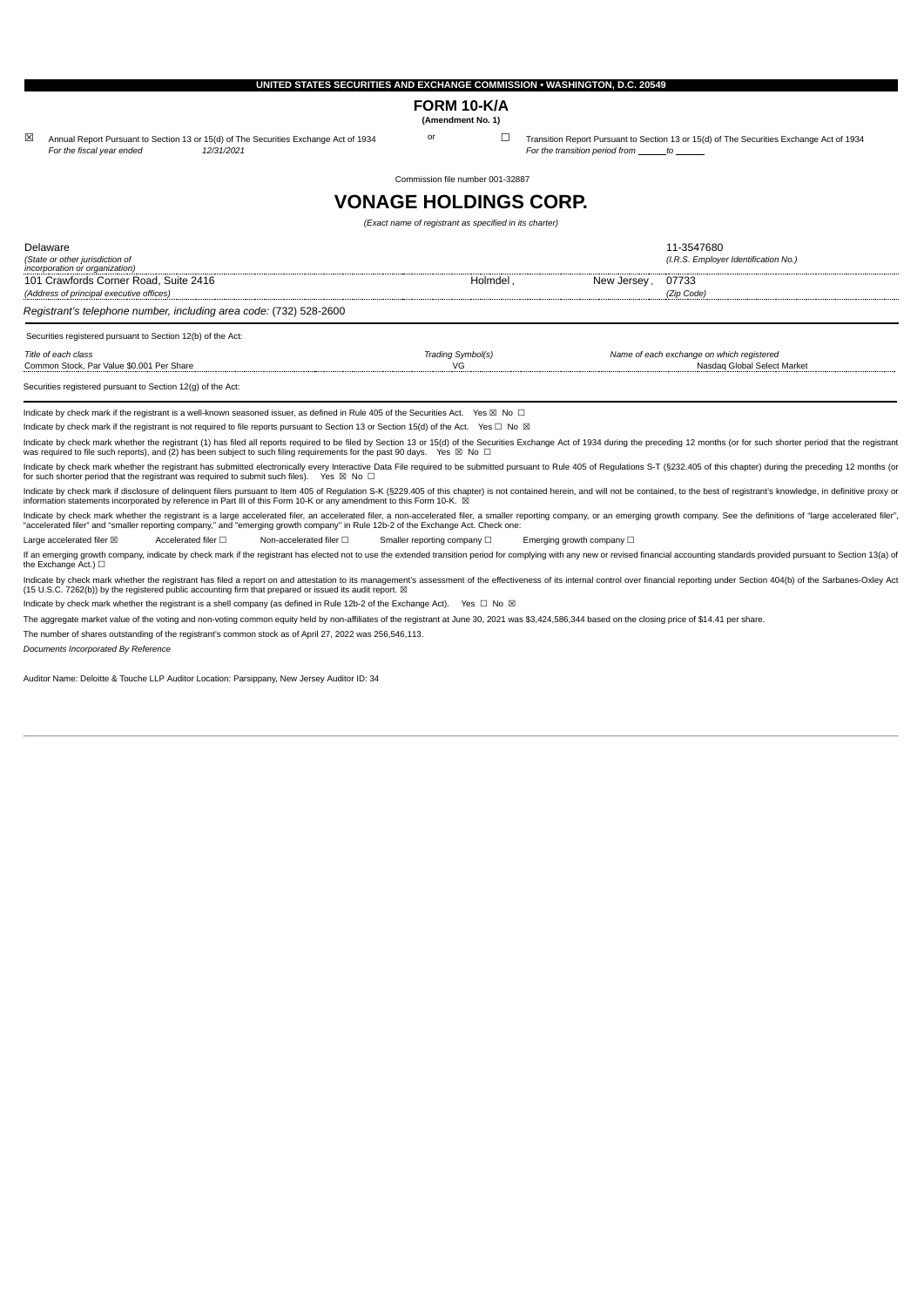# **EXPLANATORY NOTE**

Vonage Holdings Corp. (the "Company," "Vonage," "our," "us" or "we") is filing this Amendment No. 1 on Form 10-K/A (this "Amendment No. 1") to our Annual Report on Form 10-K for the fiscal year ended December 31, 2021 (the "Form 10-K"), which was filed with the U.S. Securities and Exchange Commission (the "SEC") on February 24, 2022, to provide the information required by Part III of Form 10-K. This information was previously omitted from the Form 10-K in reliance on General Instruction G(3) to Form 10-K, which permits the information in Part III to be incorporated in the Form 10-K by reference from our definitive proxy statement if such statement is filed no later than 120 days after end of our fiscal year. We are filing this Amendment No. 1 to include Part III information in our Form 10-K because we will not file a definitive proxy statement containing this information within 120 days after the end of the fiscal year covered by the Form 10-K. This Amendment No. 1 amends and restates in their entirety Items 10, 11, 12, 13 and 14 of Part III of the Form 10-K.

In addition, as required by Section 302 of the Sarbanes-Oxley Act of 2002 and Rule 12b-15 of the Securities Exchange Act of 1934 (the "Exchange Act"), as amended, updated certifications of the Company's principal executive officer and principal financial officer are included as Exhibits 31.3 and 31.4 hereto. Because no financial statements have been included in this Amendment No. 1 and this Amendment No. 1 does not contain or amend any disclosure with respect to Items 307 and 308 of Regulation S-K, paragraphs 3, 4 and 5 of the certifications has been omitted. We are not including the certifications under Section 906 of the Sarbanes-Oxley Act of 2002 as no financial statements are being filed with this Amendment No. 1. No other changes have been made to the Form 10-K other than those described above. This Amendment No. 1 does not reflect subsequent events occurring after the original filing date of the Form 10-K or modify or update in any way the financial statements, consents those described abo or any other items disclosures made in the Form 10-K in any way other than as required to reflect the amendments discussed above. Accordingly, this Amendment No. 1 should be read in conjunction with the Form 10-K and the Company's other filings with the SEC subsequent to the filing of the Form 10-K.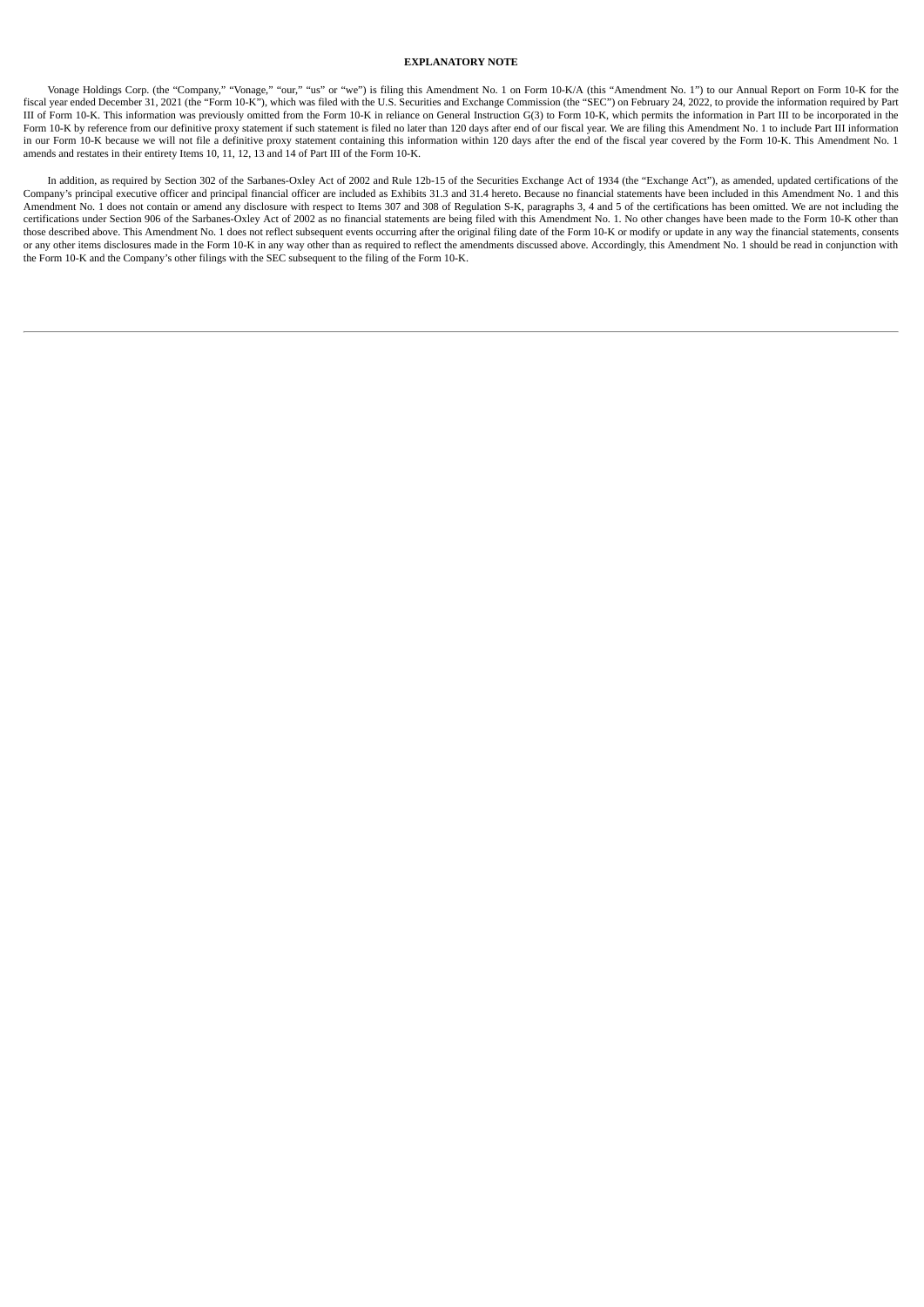# <span id="page-2-1"></span>**TABLE OF CONTENTS**

<span id="page-2-0"></span>

|                 |                                                                                                | Page    |
|-----------------|------------------------------------------------------------------------------------------------|---------|
| <b>PART III</b> |                                                                                                |         |
| Item 10.        | Directors, Executive Officers and Corporate Governance                                         |         |
| Item 11.        | <b>Executive Compensation</b>                                                                  | $^{22}$ |
| Item 12.        | Security Ownership of Certain Beneficial Owners and Management and Related Stockholder Matters | 43      |
| Item 13.        | Certain Relationships and Related Transactions, and Director Independence                      | 45      |
| Item 14.        | <b>Principal Accountant Fees and Services</b>                                                  | 47      |
| PART IV         |                                                                                                |         |
| Item 15.        | <b>Exhibits, Financial Statement Schedules</b>                                                 | 48      |
| Item 16.        | Form 10-K Summary                                                                              | 48      |
|                 | <b>Signatures</b>                                                                              | 55      |
|                 |                                                                                                |         |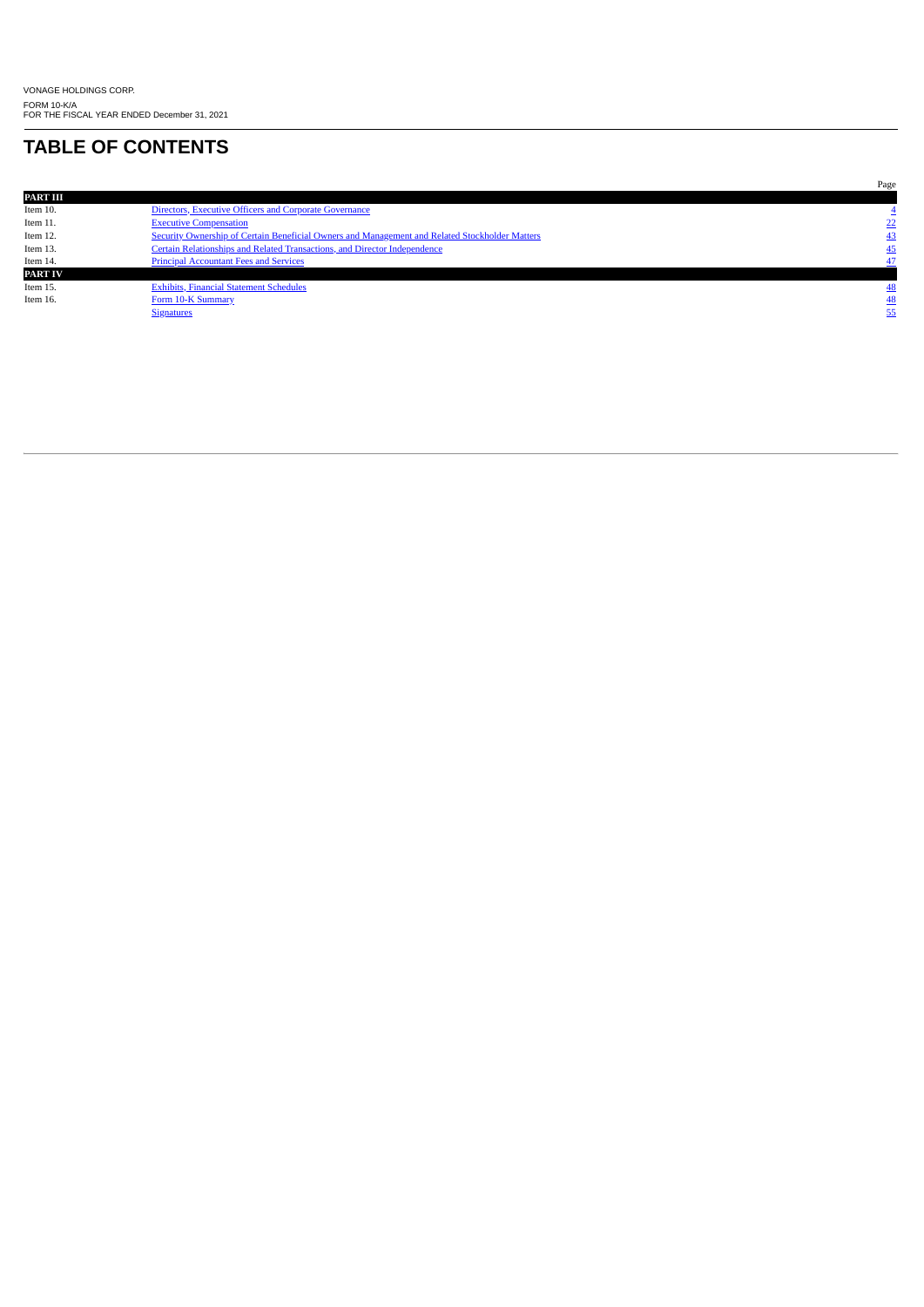### PART III

# **ITEM 10.** Directors, Executive Officers and Corporate Governance

# **OUR BOARD OF DIRECTORS**

# **Hamid Akhavan**



**Age: 60**

**Independent Director since December 2016**

**Committees: Technology, Transactions**

# **Experience:**

- Chief Executive Officer at EchoStar Corporation (since April 2022)
- Chairman at Twin Point Capital Special Opportunities (Jan. 2020 to March 2022)
- Partner at Twin Point Capital, a growth-oriented private equity firm based in New York, NY and Palo Alto, CA (April 2018 to Jan. 2020)
- Partner at Long Arc Capital, a private equity firm specializing in disruptive technology investments (August 2016 to March 2018)
- Chief Executive Officer of Unify Inc. (formerly Siemens Enterprise), a global supplier of Unified Communication (UC) and Contact Center (CC) services (February 2010 to January 2014)
- Chief Operating Officer of Deutsche Telecom (February 2009 to January 2010)
- Chief Executive Officer of T-Mobile International (December 2006 to March 2009)
- Began his career at Jet Propulsion Laboratory (NASA) and Bell Communications Research

### **Education:**

- BS, Electrical Engineering and Computer Science, California Institute of Technology (Caltech)
- MS, Electrical Engineering and Computer Science, Massachusetts Institute of Technology (MIT)

### **Other Boards:**

- National Broadband Ireland (since January 2020)
- Anterix (NASD: ATEX) (since July 2020)
- Blackpoint Cyber (since 2015)
- Servion (since 2016)
- Stealth Monitoring (April 2019 to December 2021)

### **Qualifications:**

Mr. Akhavan has extensive leadership experience at organizations spanning from large public corporations, to private-equity funded companies, to startups, with vast expertise in the wireless, software and services markets, as well as in enterprise cloud communications. Mr. Akhavan brings deep international and versatile technology, enterprise and communications experience, and adds significant strategic insight to our Board.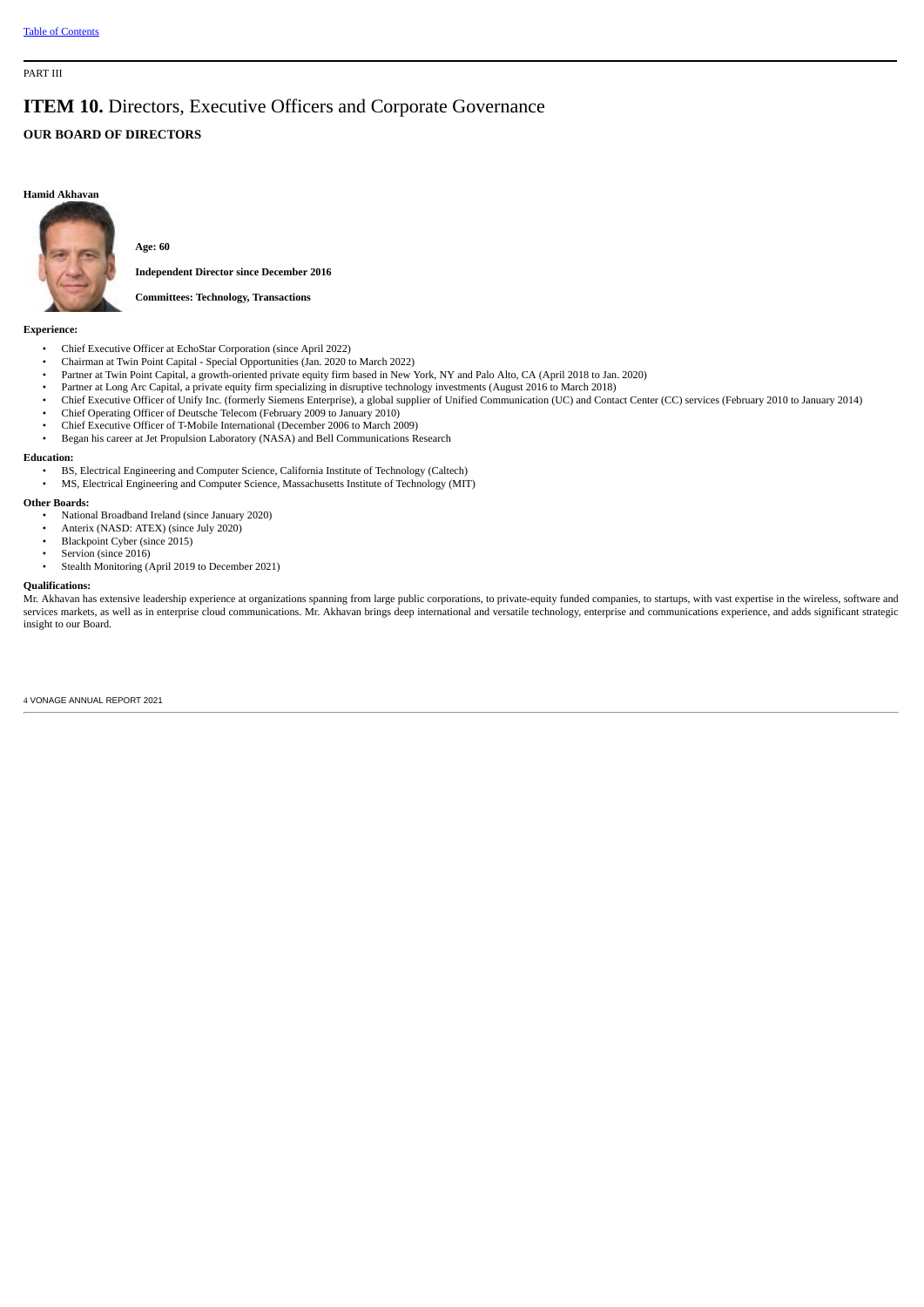# **Jeffrey A. Citron**



**Age: 51**

**Chairman of the Board of Directors since January 2001**

**Committees: Transactions (Chair)**

# **Experience:**

- Private Investor
- Managing Partner, KEC Ventures (2011 to present)
- President, Mannis Group (January 2015 to present)
- Interim Chief Executive Officer of the Company (April 2007 to July 2008)
- Chief Strategist of the Company (February 2006 to July 2008)
- Chief Executive Officer of the Company (January 2001 through February 2006)

# **Qualifications:**

As a Founder and former Chief Executive Officer and Chief Strategist of Vonage, Mr. Citron brings deep institutional knowledge and perspective regarding our strengths, challenges, opportunities, and operations to his role as Chairman of our Board of Directors. Mr. Citron brings entrepreneurial and business-building skills and experience to Vonage. He also brings the perspective of a shareholder with significant stock ownership in us. In addition, Mr. Citron possesses an extensive understanding of telecommunications technologies, including VoIP technology.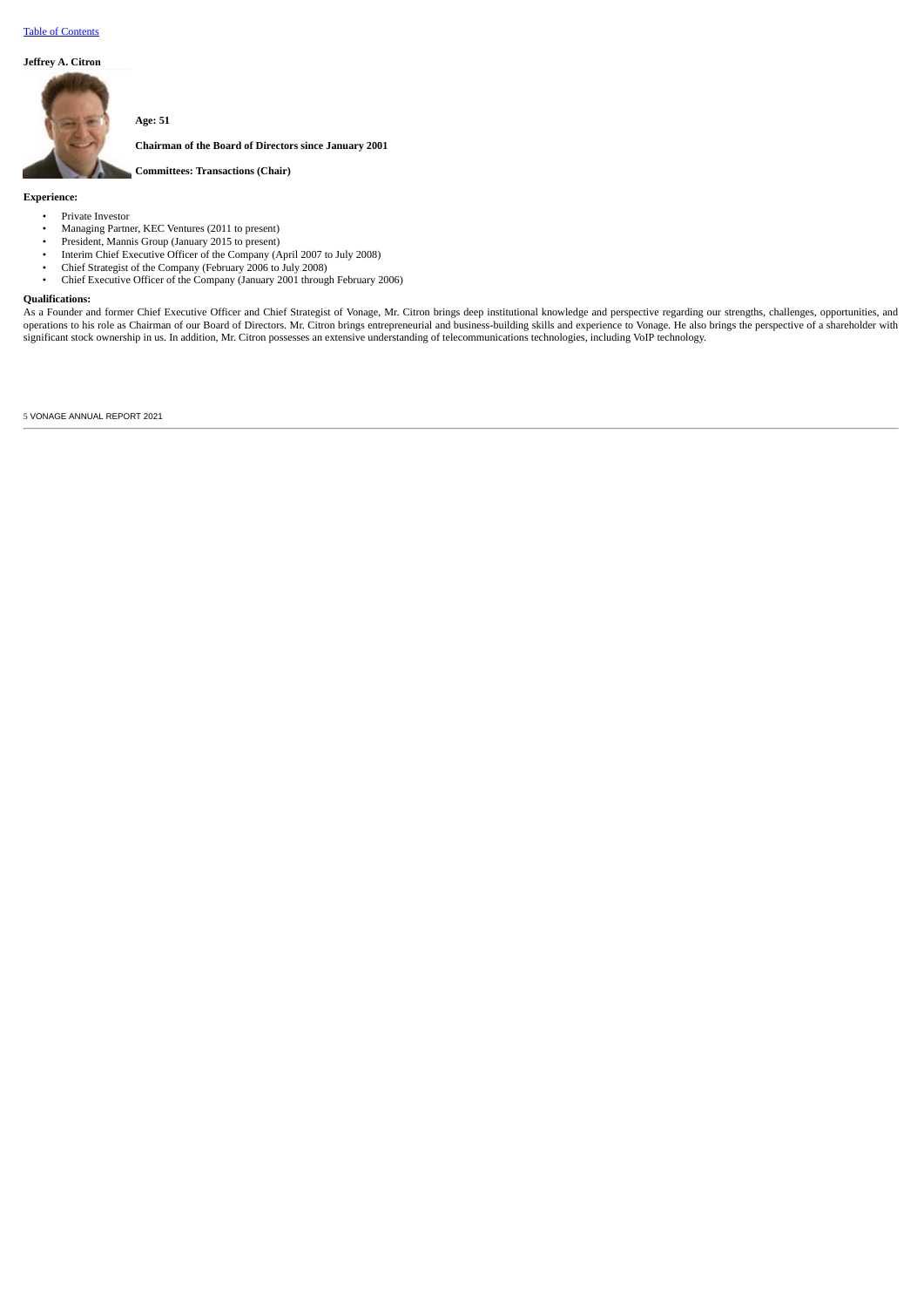# **Jan Hauser**



**Independent Director since September 2019**

**Committees: Audit (Chair), Nominating & Governance**

### **Experience:**

- Vice President, Chief Accounting Officer of General Electric Company (NYSE: GE) (April 2013 to September 2018)
- Partner in the Accounting Services Group of PricewaterhouseCoopers ("PwC") National Professional Services Group (1993 to 2013)
- Professional Accounting Fellow in the Office of the Chief Accountant at the Securities and Exchange Commission (1991 to 1993)

# **Education and Certifications:**

- Bachelor of Business Administration, Accounting, *summa cum laude*, University of Wisconsin (Whitewater)
- Certified Public Accountant

# **Other Boards:**

• Enfusion, Inc. (NYSE: ENFN) (since September 2021)

**Age: 63**

### **Qualifications:**

Ms. Hauser is a global finance leader and retired PwC partner, bringing more than 35 years of experience navigating highly-complex business transactions. She is a stalwart leader through change and has partnered with senior executives and board members during challenging business conditions. With over 19 years as a PwC partner coupled with her SEC experience, Ms. Hauser also possesses deep insight into regulatory policy and procedure. In addition, Ms. Hauser has been determined to be an "Audit Committee Financial Expert" under SEC rules.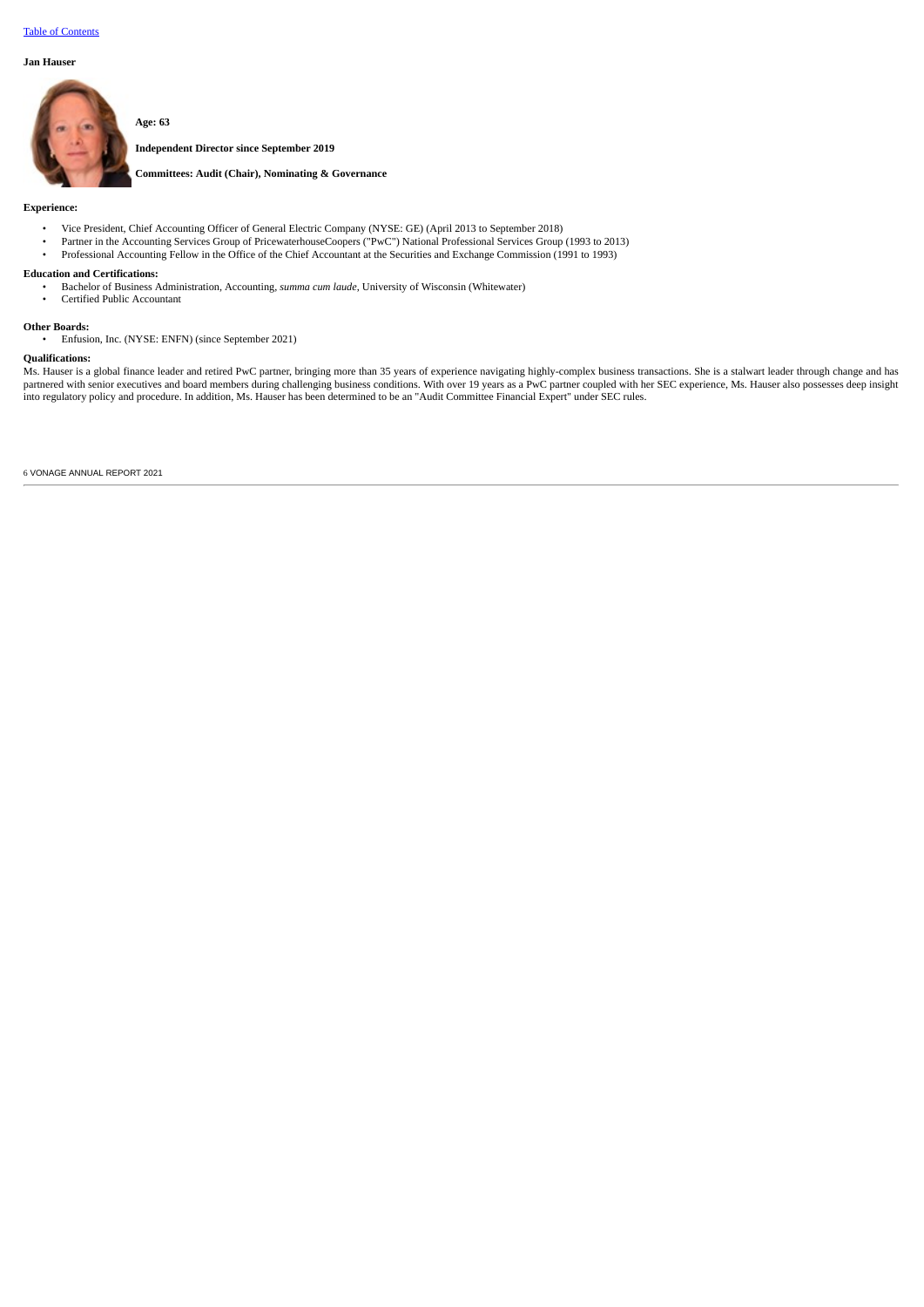# **Priscilla Hung**



**Independent Director since August 2019**

**Committees: Nominating & Governance (Chair), Technology**

# **Experience:**

- Chief Operating Officer of Guidewire Software, Inc. (NYSE: GWRE), a technology platform that unifies software, services and partner ecosystem to power property & casualty insurers, serving a global community of more than 350 primary insurers of all sizes and lines of business in 40 countries (2017 to present); Chief Administrative Officer & SVP of Corporate Development (2014 to 2017); other positions including Business Development, Global Alliances, Strategic Finance, Corporate Infrastructure, and Legal Affairs; joined 2005
- Held several management positions at Ariba Inc., including Director of Operations and Director of Global Channels and Alliances
- Held several channel, business development, and product marketing positions at Sun Microsystems, Uniface/Compuware, Pyramid/Siemens Nixdorf, and Oracle Corporation

### **Education:**

• MEng, Operation Research & Industrial Engineering, Cornell University

### **Other Boards:**

- Ethos Life (since August 2020)
- Veeva Systems Inc (NYSE: VEEV) (since January 2022)

**Age: 55**

### **Qualifications:**

Ms. Hung brings more than 30 years of experience in technology and platform-based services to the Vonage Board, including deep experience in worldwide operations, including product development, corporate and product strategy, presales, product marketing, alliances, information systems technology and security, cloud operations, and customer success.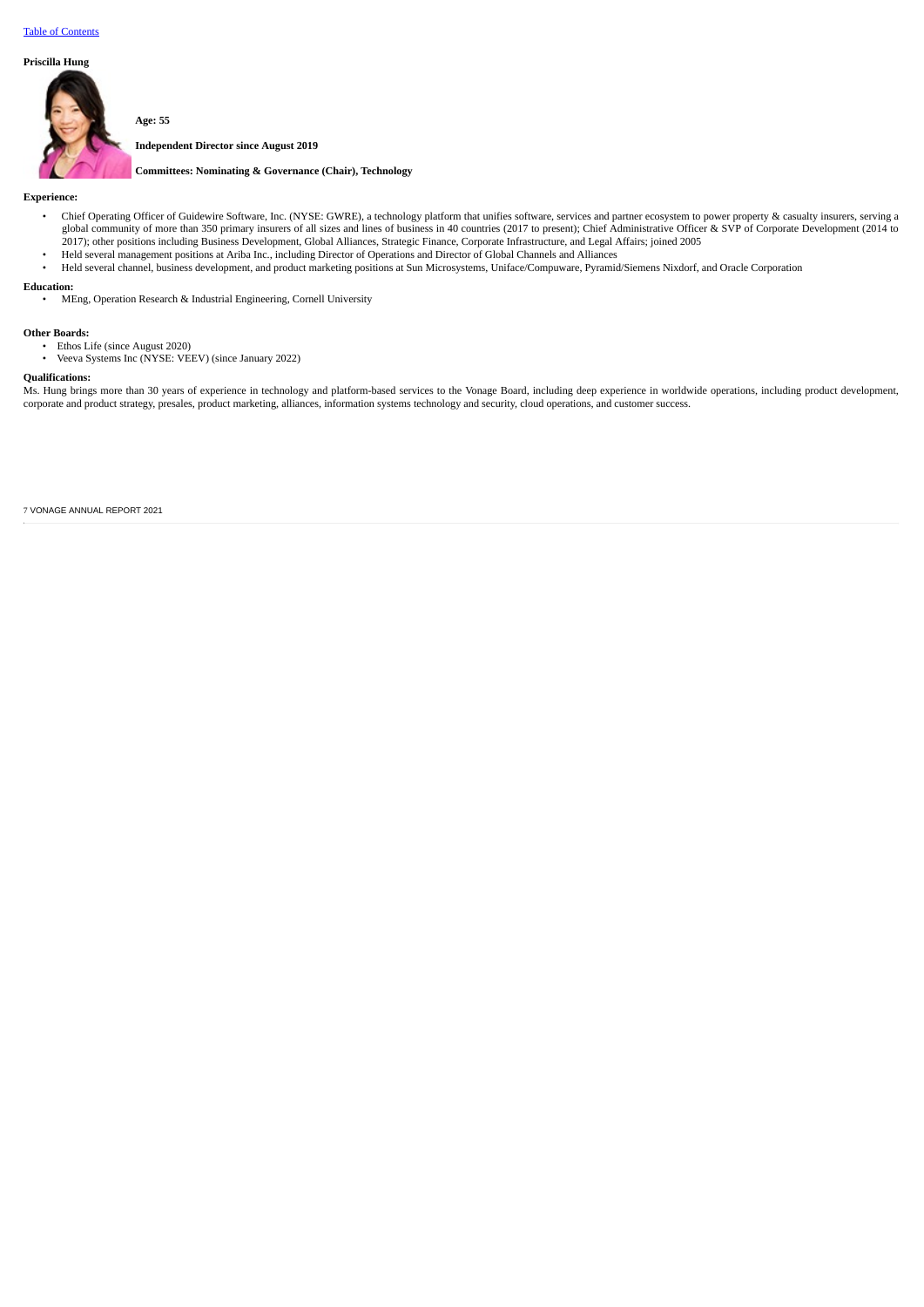# **Carolyn Katz**

# **Age: 60**



**Independent Director since January 2014**

# **Committees: Audit, Compensation (Chair)**

# **Experience:**

- Executive Chair of Author & Company, a digital publisher (2012 to present)
- Principal of Providence Equity Partners Inc., a private investment firm specializing in equity investments in telecommunications and media companies (May 2000 to October 2001)
- Held positions at Goldman, Sachs & Co., most recently as a managing director and co-head of Emerging Communications (June 1984 to April 2000)

# **Education:**

• BA, *summa cum laude,* Princeton University

# **Other Boards:**

• Cogent Communications (Nasdaq: CCOI) (since November 2019)

# **Qualifications:**

Ms. Katz brings more than 20 years of experience in technology and telecommunications to the Vonage Board, including deep experience helping communications companies with corporate development, international expansion and emerging technologies. In addition, Ms. Katz has been determined to be an "Audit Committee Financial Expert" under SEC rules, and provides guidance and perspective on financial and strategic matters.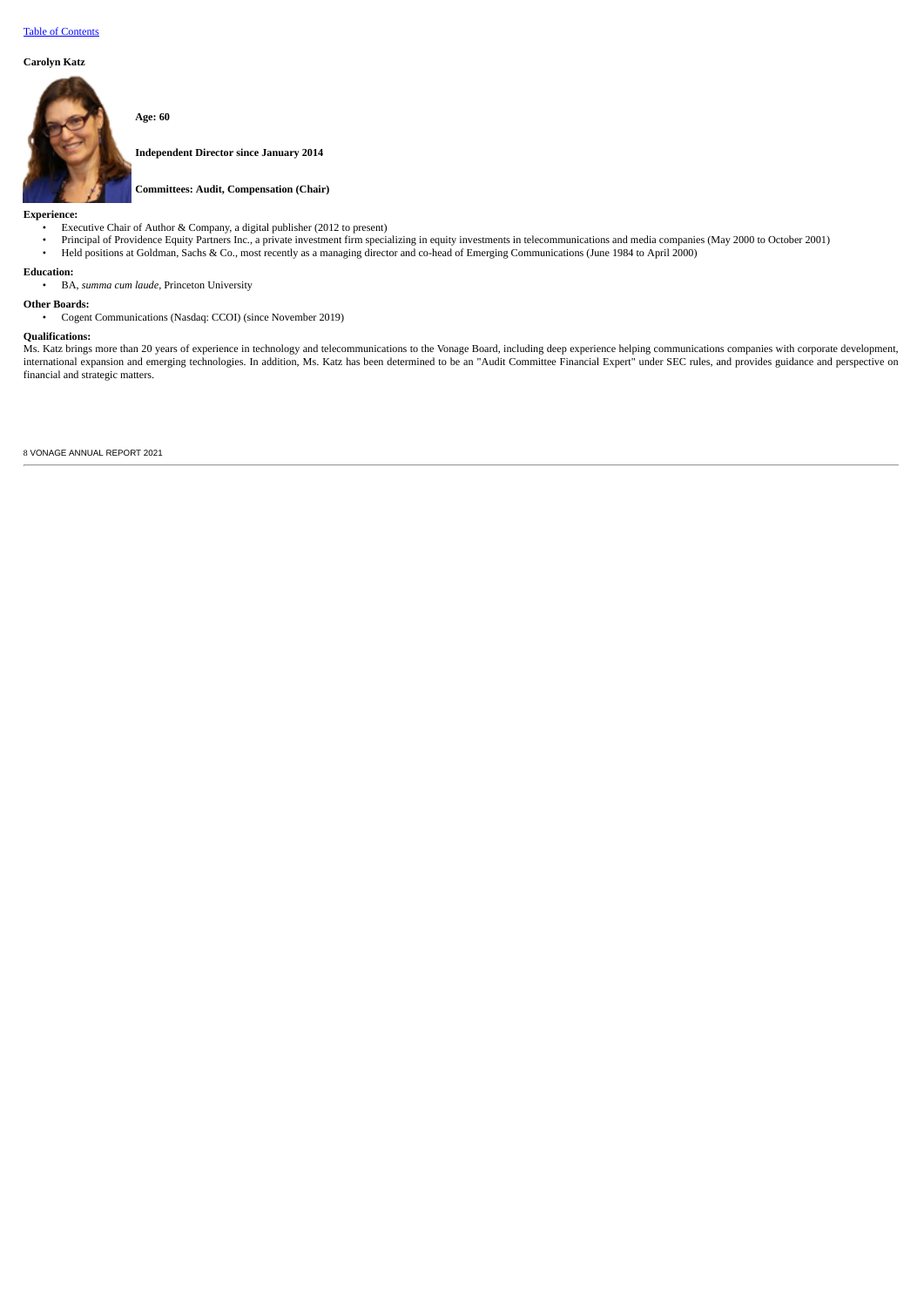# **Michael J. McConnell**



**Age: 56**

Independent Director since March 2019 (pursuant to a Cooperation Agreement with Legion Asset Management Partners,<br>LLC)

**Committees: Audit, Nominating & Governance, Transactions**

### **Experience:**

- Private investor
- Chairman of the Board of Spark Networks, Inc., a global, online dating company (January 2015 until June 2017); Interim Executive Chairman and Chief Executive Officer (August 2014 through December 2014); Director (July 2014 until the company was sold in November 2017)
- Chief Executive Officer of Collectors Universe, Inc., a provider of third-party authentication and grading of high value collectibles (2009 to 2012); Director (2007 to 2013)
- Managing Director of Shamrock Capital Advisors, an investment manager of domestic and international alternative asset funds, where he was a member of the firm's Executive Committee (1994 to 2007)

### **Education:**

- MBA, University of Virginia, Darden Graduate School of Business Administration
- AB, Economics, Harvard University

### **Other Boards:**

- Adacel Technologies (ASX: ADA) (since May 2017)
- Jacob Stern & Sons (since July 2019)
- OneSpan Inc. (Nasdaq: OSPN) (since June 2021)
- Advisor to Thorney Investments (since January 2016)

# **Qualifications:**

Mr. McConnell brings over 20 years of public company non-executive board experience, public company investor experience, and perspectives as an operating chief executive officer in public companies. In addition, Mr. McConnell has been determined to be an "Audit Committee Financial Expert" under SEC rules.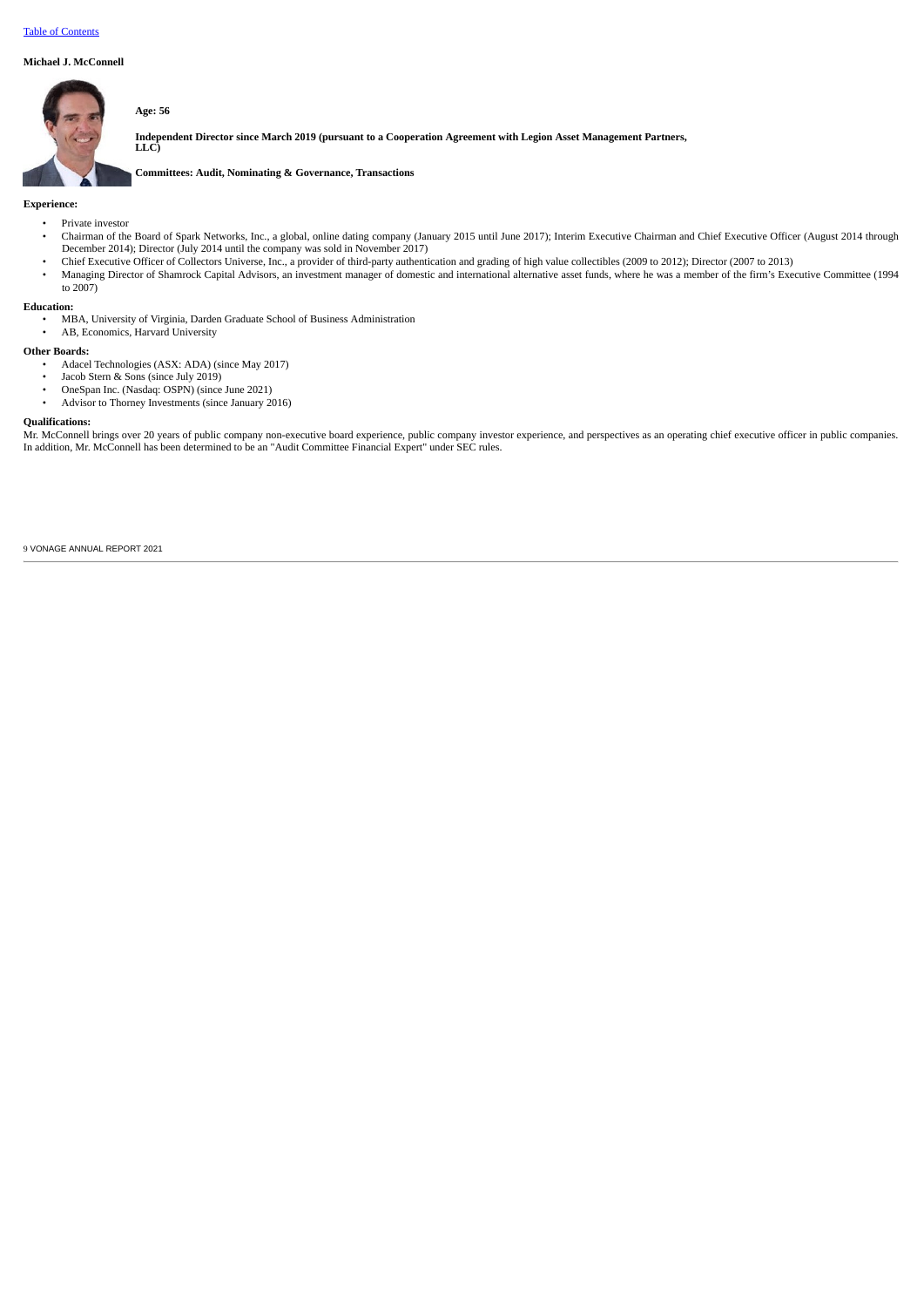# **Rory Read**



**Chief Executive Officer of the Company**

**Director since July 2020**

**Age: 60**

# **Experience:**

- Chief Executive Officer of the Company (July 2020 to present)
- Chief Operating Officer of Dell Technologies, Inc. (October 2015 to June 2020); President and CEO of Virtustream, a Dell subsidiary (May 2018 to June 2020); Executive Vice President of Dell Technologies Boomi (December 2016 to June 2020)
- Chief Integration Officer at Dell Technologies, Inc. (October 2015 to April 2018)
- Chief Operating Officer and President Worldwide Commercial Sales at Dell Technologies, Inc. (March 2015 to October 2015)
- Chief Executive Officer of Advanced Micro Devices (August 2011 to October 2014)
- Chief Operating Officer of Lenovo Group Ltd. (2006 to 2011)
- Over 23 years at International Business Machines Corporation, serving various leadership roles globally

# **Education:**

• BA, *magna cum laude*, Hartwick College

# **Qualifications:**

Mr. Read brings to our Board of Directors extensive knowledge as a global leader in cloud communications helping businesses accelerate their digital transformation. He brings to the Board executive leadership strength and operational expertise which are key to driving transformative change and execution excellence within businesses.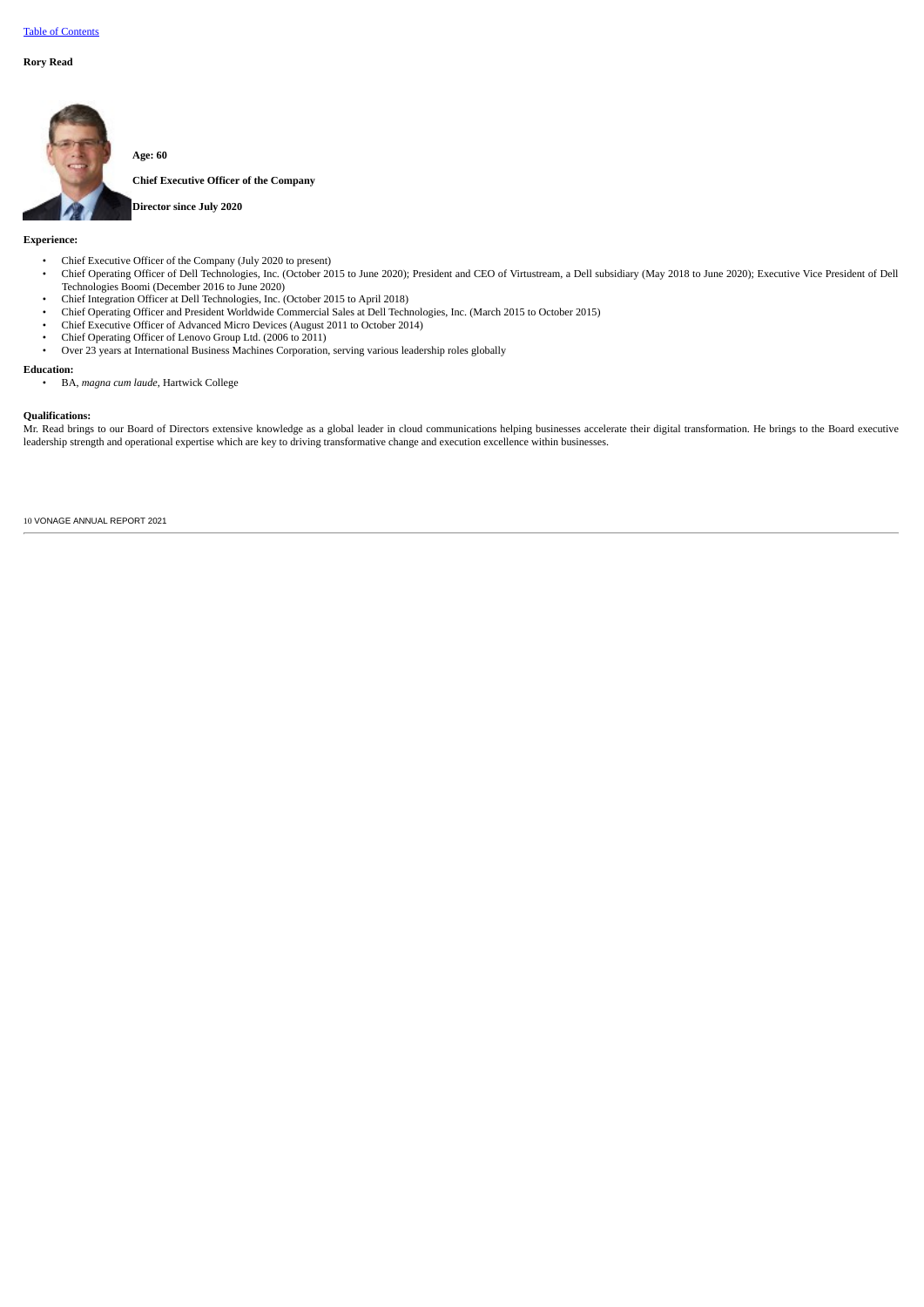# **John J. Roberts**



# **Age: 77**

**Lead Independent Director since February 2015**

**Director since August 2004**

**Committees: Audit**

# **Experience:**

- Global Managing Partner for PricewaterhouseCoopers LLP, a provider of assurance, tax, and advisory services (1998 until his retirement in June 2002)
- Chief Operating Officer of Coopers & Lybrand (1994 to 1998, when it merged with Price Waterhouse)
- **Education and Certifications:**
	- BSBA, Drexel University • Certified Public Accountant
- **Other Boards:**
	- Pennsylvania Real Estate Investment Trust (NYSE: PEI) (since 2003)
	- John & Charlene Roberts Family Foundation (since 2002)

# **Qualifications:**

As a result of his roles at PricewaterhouseCoopers LLP and its predecessors, Mr. Roberts has experience in public company accounting, risk management, disclosure, and financial system management and has been determined to be an "Audit Committee Financial Expert" under SEC rules. He also has extensive public company board experience (including specific experience on audit committees). Mr. Roberts brings this experience to his role as our Lead Independent Director.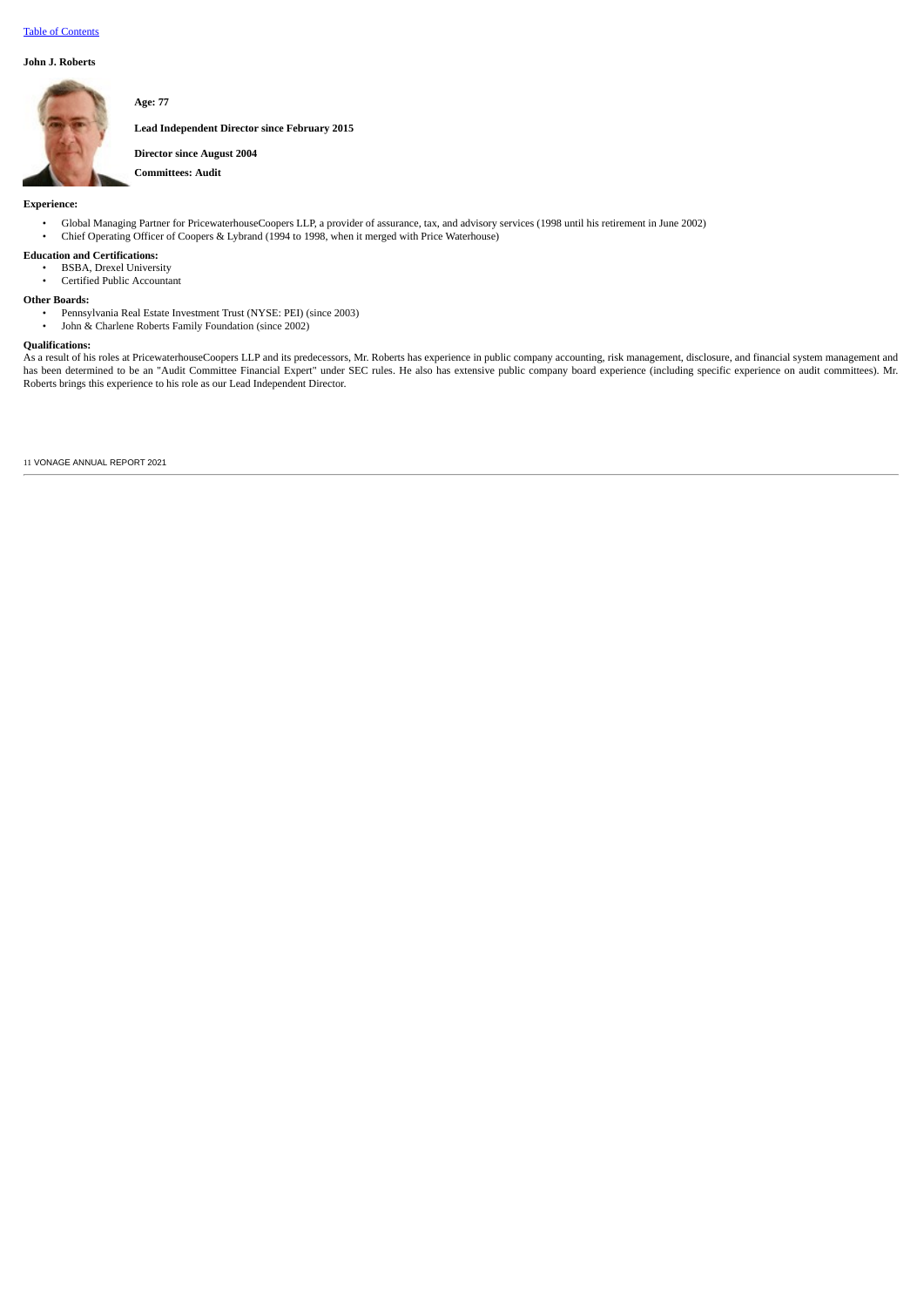# **Tien Tzuo**



**Age: 54 Independent Director since July 2020**

**Committees: Compensation**

# **Experience:**

- Founder and Chief Executive of Zuora, Inc. (November 2007-present)
- Chief Strategy Officer of salesforce.com, inc. (2005 to 2008)
- Chief Marketing Officer at salesforce.com, inc., (2003 to 2005)

# **Education:**

- B.S. in Electrical Engineering from Cornell University
- M.B.A. from Stanford University

# **Other Boards:**

- Zuora, Inc. (NYSE: ZUO) (since November 2007) and Chairman (since December 2017)<br>• Zuora, Inc. (Good Inc. (since 2010)
- Network for Good, Inc. (since 2010)
- Network for Good Donor Advised Fund (since 2006)

# **Qualifications:**

As the founder and CEO of Zuora, we believe that Mr. Tzuo is qualified to serve on our Board of Directors based on his industry perspective, including deep experience in cloud-based software, worldwide operations, product development, and product strategy.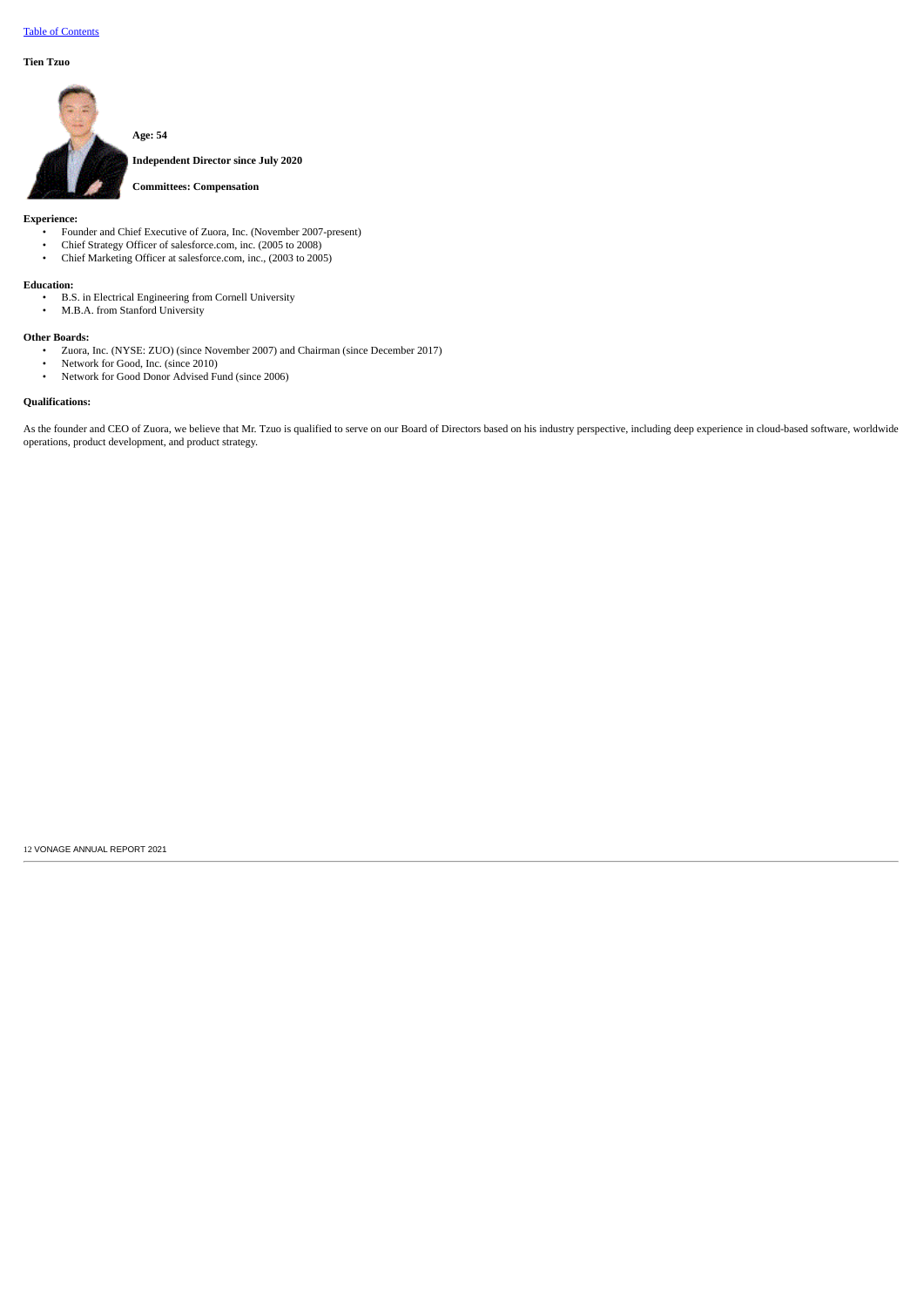### **Steve Ward**



**Age:66**

**Independent Director since April 2021**

# **Committees: Compensation, Nominating & Governance**

### **Experience:**

- President and Chief Executive Officer Lenovo Corporation (April 2005 January 2006)
- **IBM** Corporation ◦ Senior Vice President and General Manager of Personal and Retail Systems Group (March 2003 - April 2005)
- General Manager of Industrial Sector (February 2000 March 2003)
	- General Manager of Thinkpad and Mobile Division (January 1998 to March 2000)
- Chief Information Officer (February 1997 to March 2000)

# **Education:**

• B.S. in Mechanical Engineering from California Polytechnic State University, San Luis Obispo

# **Other Boards:**

- C3.AI (NYSE: AI) (January 2009 present)
- Carpenter Technology Corporation (NYSE: CRS) (March 2001 present)
- E2Open (NYSE: ETWO) (2001 March 2015)
- E-Ink Corporation (2006-2009)
- KLX Inc. (2015- October 2018)
- KLX Energy Services Holdings, Inc. (Nasdaq: KLXE) (September 2018 July 2021)
- Lenovo Group Limited (2005-2006)
- QD Vision, Inc. (January 2015 February 2018)

# **Qualifications:**

We believe Mr. Ward is qualified to serve as a member of our board of directors because of his extensive management experience in the technology industry and as a member of boards of directors of various public companies.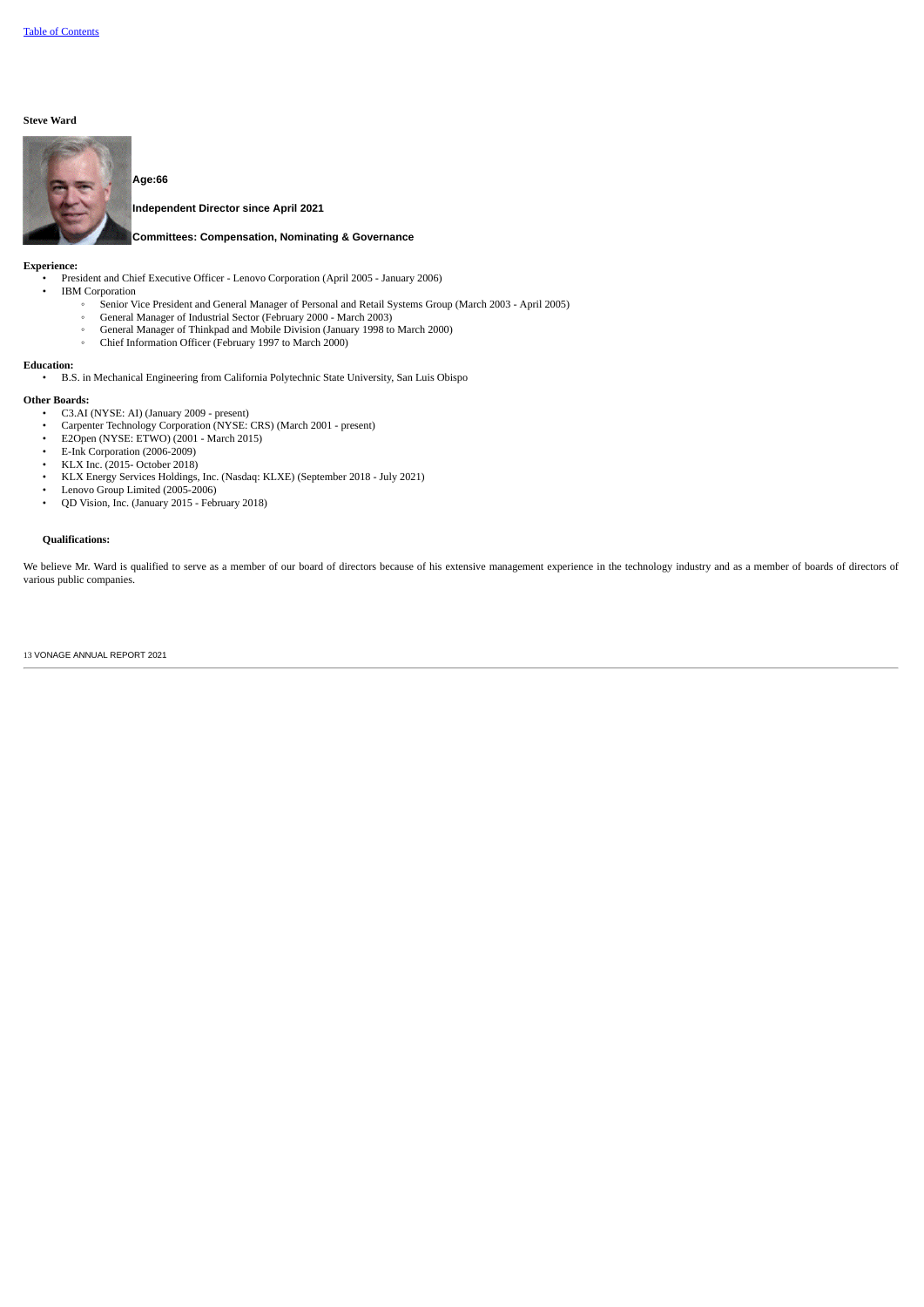# **Director Attributes and Nomination Process**

We believe that each member of our Board of Directors should possess certain qualities, including ethical character, sound judgment, and demonstrated business acumen. In addition, Board members should be familiar with our business and industry, be able to work harmoniously, be free of conflicts of interest, be willing to devote sufficient time to satisfy obligations as a director, and be willing to act<br>in the lon to our activities. We believe that our diversity speaks for itself, and our Nominating and Governance committee has made Board diversity a priority in its evaluation of director candidates.

We added five independent directors, Jan Hauser, Priscilla Hung, Michael McConnell, Tien Tzuo, and Steve Ward, since 2019 and we continue to be committed to ongoing refreshment.

In recruiting and selecting director candidates, our nominating and governance committee considers various factors, including the experience and expertise of existing Board members and the alignment of candidates' abilitie and background materials relating to potential candidates and sets up interviews of selected candidates by members of the committee and the Board.

Shareholders may recommend individuals to our nominating and governance committee for consideration as potential director candidates by contacting Vonage Holdings Corp., Attn: Corporate Secretary, 101 Crawfords Corner Road, Suite 2416, Holmdel, NJ 07733. Assuming that appropriate biographical and background material has been provided on a timely basis, the committee will evaluate<br>shareholder-recommended c

Shareholders also have the right under our bylaws to directly nominate director candidates, without any action or recommendation on the part of the nominating and corporate governance committee or the Board.

### **How We are Organized**

Our Board of Directors is currently composed of nine independent Directors, and Mr. Read, our Chief Executive Officer. Our Board of Directors has established audit, compensation, nominating and governance, technology, and transaction committees. Each of the Board committees is composed solely of independent Directors.

Our governance principles provide that our Board of Directors may fill the roles of Chairman of the Board and Chief Executive Officer based upon what is in the best interests of Vonage and its shareholders at any point in time. Our Board of Directors has determined that the positions of Chairman of the Board and Chief Executive Officer should be held by different persons, and has also determined the Board should have a Lead Independent Director who has not previously held an executive position with the Company. Mr. Citron, who has deep institutional knowledge of the Company, serves as Chairman of the Board, and Mr. Roberts serves as our Lead Independent Director. Our governance principles provide the flexibility for our Board of Directors to modify our leadership structure in the future as appropriate.

Our Lead Independent Director:

- has the responsibility to schedule and prepare agendas for and to chair meetings of non-management or independent Directors;
- presides at all meetings of the Board at which our Chairman of the Board is not present;
- coordinates with our Chairman of the Board and our Chief Executive Officer, and other Directors, to determine the frequency, length, and agenda of Board meetings;

• facilitates communication between our Chairman of the Board and our Chief Executive Officer and the other Directors (however, Directors are free to, and do routinely, communicate directly with our Chairman of the Board and our Chief Executive Officer);

- causes the dissemination of information to the other members of our Board;
- raises issues on behalf of the non-management or independent Directors when appropriate;
- has the authority to call meetings of non-management or independent Directors;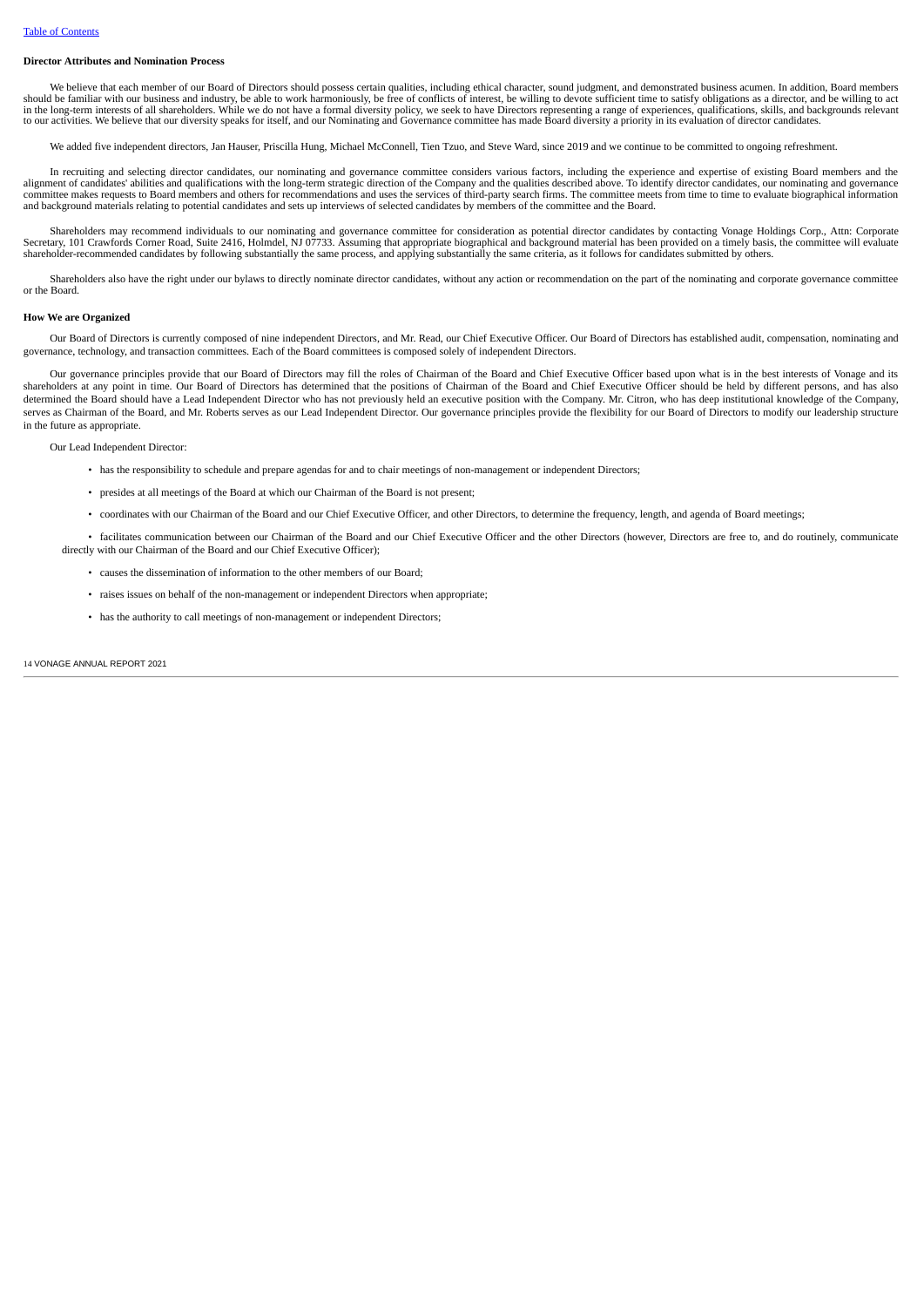- speaks on behalf of the independent Directors when necessary;
- discusses Board and committee evaluations with the nominating and governance committee;
- evaluates the performance of our Chief Executive Officer and other executive officers in coordination with the compensation committee; and
- coordinates with our Chairman of the Board and our Chief Executive Officer to monitor communications from shareholders and other interested parties.

### **Board Committees**

Our Board has established audit, compensation, nominating and governance, technology, and transactions committees, each of which operates under a charter that has been approved by our Board. Current copies of each committee's charter are posted on the Corporate Governance section of our website at *http://ir.vonage.com/*.

Our Board has determined that all of the members of each of the audit, compensation, nominating and governance, technology, and transactions committees are independent as defined under the rules of the Nasdaq Stock Market, including, in the case of all members of the audit committee, the independence requirements contemplated by Rule 10A-3(b)(1) under the Securities Exchange Act of 1934.

### Audit Committee

The audit committee's responsibilities include:

- appointing, approving the compensation of, and assessing the independence of our independent registered public accounting firm;
- overseeing the work and evaluating the performance of our independent registered public accounting firm, including through the receipt and consideration of reports from such firm;
- reviewing and discussing with management and the independent registered public accounting firm our annual and quarterly financial statements and related disclosures;
- monitoring our internal controls over financial reporting and disclosure controls and procedures;
- overseeing our internal audit function;
- reviewing management's risk assessment and risk management policies;
- establishing policies regarding hiring employees from our independent registered public accounting firm;
- establishing procedures for the receipt, retention, confidential treatment, and investigation of accounting or auditing related complaints and concerns;
- meeting independently with our internal auditing staff, independent registered public accounting firm and management;
- overseeing compliance by the Company with applicable laws and regulations;
- reviewing and approving or ratifying any related person transactions; and
- preparing the audit committee report required by SEC rules.

The members of our audit committee are Ms. Hauser (Chair), Mr. Roberts, Ms. Katz, and Mr. McConnell. Each member of our audit committee meets the standards for financial literacy for companies listed on the Nasdaq Stock Market. In addition, our Board of Directors has determined that Ms. Hauser, Mr. Roberts, Ms. Katz, and Mr. McConnell, each of whom is independent under applicable rules governing independence of audit committee members, are each also an "Audit Committee Financial Expert" as defined by applicable SEC rules.

Audit committee meetings typically have included, for all or a portion of each meeting, not only the committee members but also other Board members, our chief executive officer, chief financial officer, chief accounting officer, chief legal officer, and our head of internal audit.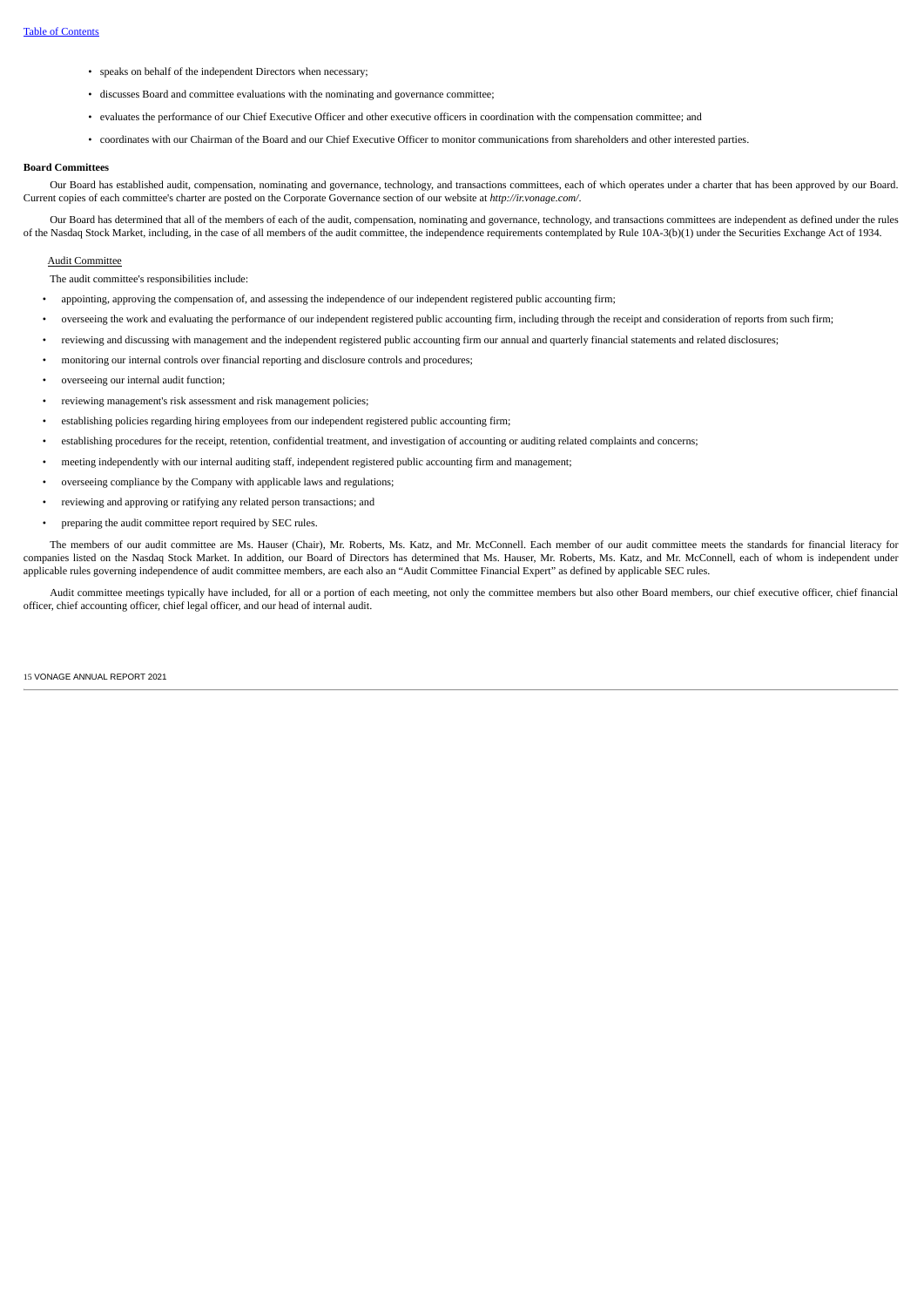### Compensation Committee

The compensation committee's responsibilities include:

- annually reviewing and approving corporate goals and objectives relevant to the compensation of our chief executive officer and other executives;
- determining, along with our other independent Directors, compensation for our chief executive officer;
- reviewing and approving the compensation of our other executive officers;
- reviewing risks arising from our compensation policies and practices;
- overseeing and administering our cash and equity incentive plans;
- appointing, approving the compensation of, assessing the independence of, and overseeing the work of any compensation consultant, independent legal counsel or other advisor retained by the compensation committee;
- monitoring compliance of executive officers with our stock ownership policy;
- reviewing and discussing annually with management our "Compensation Discussion and Analysis,"; and
- preparing the compensation committee report required by SEC rules, which is included below.

# *Independent Compensation Advisor*

The compensation committee has the authority to engage its own independent advisors to assist in carrying out its responsibilities under its charter. The compensation committee has engaged and utilizes the services of an independent compensation consultant, Meridian Compensation Partners, LLC ("Meridian"), to advise the committee in connection with its oversight of our compensation program. The compensation consultant attends meetings of the compensation committee as requested and also communicates with the compensation committee outside of meetings. The compensation consultant reports to the compensation committee rather than to management, although the compensation consultant may meet with management from time to time for purposes of gathering information on proposals that management may make to the compensation committee, at the request of the compensation committee. The compensation committee is free to replace the compensation consultant or hire additional consultants at any time. The compensation consultant does not provide services to management. In selecting its compensation consultant, the compensation committee considered factors relevant to the consultant's independence, including the factors set forth in applicable rules of the Nasdaq Stock Market, and determined that the services provided by Meridian in 2021 did not raise any conflicts of interest. The processes and procedures followed by our compensation committee in considering and determining executive compensation are described below under the heading "Compensation Discussion and Analysis."

Compensation committee meetings typically have included, for all or a portion of each meeting, not only the committee members but also other Board members, our chief executive officer, chief financial officer, chief legal officer, and our chief human resources officer.

The members of our compensation committee are Ms. Katz (Chair), Mr. Tzuo, and Mr. Ward. In the case of all members of the compensation committee, our Board has considered the independence criteria set forth in the Nasdaq Listing Rules that are specifically applicable to compensation committee members and determined that each of the members of our compensation committee is independent.

# Nominating and Governance Committee

The nominating and governance committee's responsibilities include:

- identifying individuals qualified to become Board members;
- recommending to our Board the persons to be nominated for election as Directors for appointment and to each of the Board's committees;
- making recommendations to our Board on the size of and criteria for membership on the Board and Board committees;
- reviewing and making recommendations to the Board with respect to the compensation of non-executive Directors;
- developing and recommending governance principles to the Board;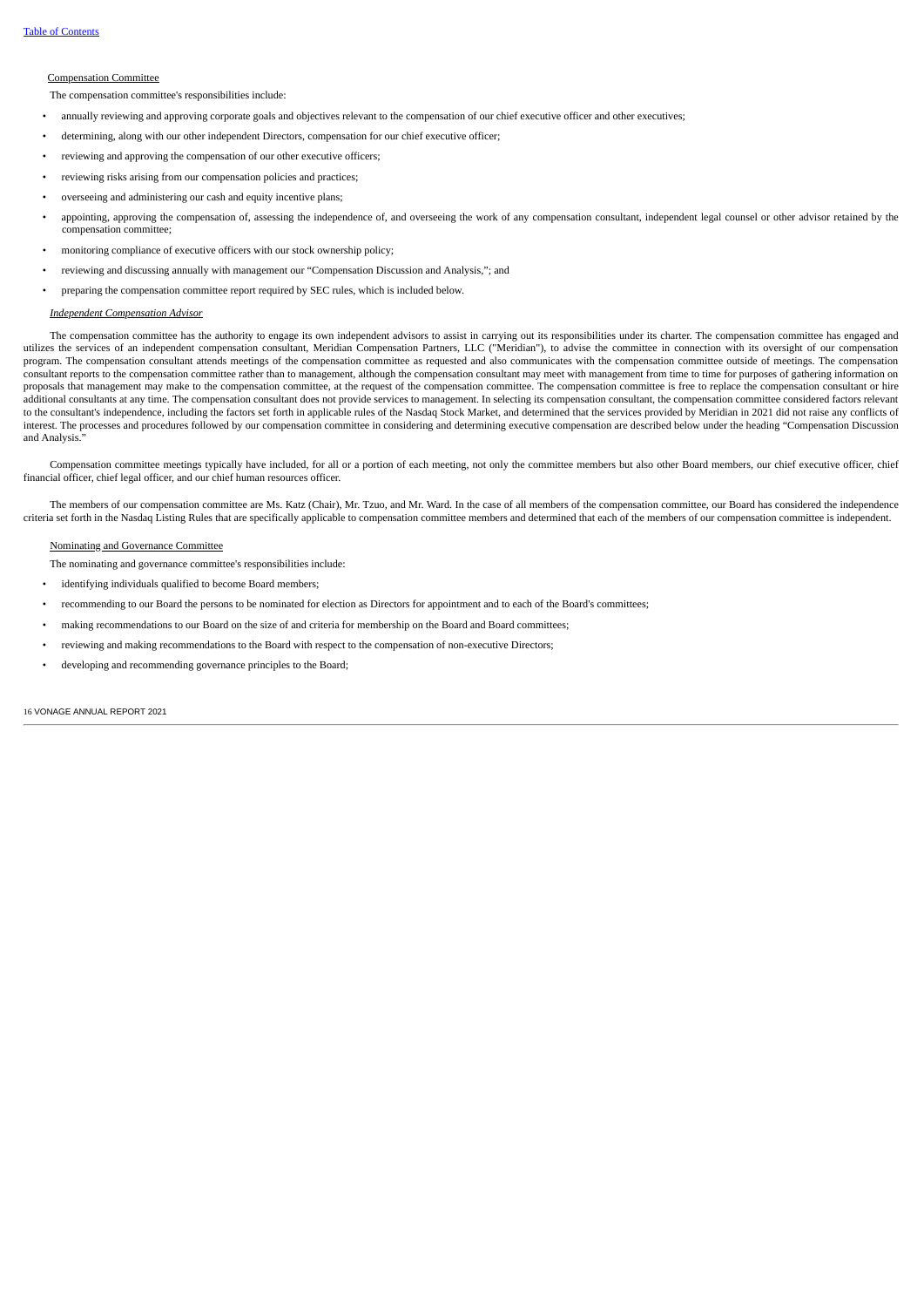- reviewing our disclosures regarding the specific experience, qualifications, attributes or skills that led to the conclusion that each director and nominee should serve as a director;
- reviewing the Board's leadership structure in light of our specific characteristics and circumstances and recommending changes, if any, to the Board for approval, and reviewing our disclosure regarding Board leadership structure; and
- overseeing an annual self-evaluation of the Board and its committees.

Meridian advised the committee in connection with reviewing the compensation of non-executive Directors during 2021. The processes and procedures followed by the nominating and governance committee in identifying and evaluating director candidates are described below under the heading "Director Nomination Process."

The members of our nominating and governance committee are Ms. Hauser, Ms. Hung (Chair), Mr. McConnell, and Mr. Ward. Nominating and governance committee meetings typically have included, for all or a portion of each meeting, not only the committee members but also other Board members and our chief executive officer.

### **Board Meetings and Attendance**

During 2021, our Board of Directors met 18 times, our audit committee met 6 times, our compensation committee met 9 times, and our nominating and governance committee met 11 times. During 2021, each current director attended at least 75% of the aggregate of the number of Board meetings and the number of meetings held by all committees on which he or she then served.

### **Director Attendance at Annual Meeting of Shareholders**

Our governance principles provide that Directors are encouraged to attend the annual meeting of shareholders. All of our Directors then serving on our Board attended the 2021 annual meeting of shareholders.

### **Risk Management and Role of the Board in Risk Oversight**

Our Chief Executive Officer reports directly to our Board of Directors and is responsible for the day-to-day management of our Company, including how the Company addresses risk. Our Chief Financial Officer is responsible for day-to-day financial risk management under the direction of our Chief Executive Officer. Management has implemented an enterprise risk management process to identify, assess, and manage the most significant risks facing us and conducts risk assessments of our business periodically. The risk assessment process is global in nature and has been developed to identify and assess our risks, including the nature of the risk, as well as to identify steps to mitigate and manage each risk. Our senior leadership team, functional heads, and other managers are surveyed and/or interviewed to develop this information. The enterprise risk management process is led by our Chief Legal Officer, who reports to our Chief Executive Officer, and our Vice President, Internal Audit, who reports directly to our audit committee. In 2021, our Chief Legal Officer and Vice President, Internal Audit, provided status updates on our enterprise risk management process and related activities to our Board of Directors.

In support of the overall enterprise risk management process, our Chief Information Security Officer conducts further risk analysis from an information security and cybersecurity risk perspective and throughout 2021 provided status updates on related activities to our Board of Directors. In addition, the Board examined additional areas of risk management affected by the Covid-19 pandemic throughout 2021.

Our Board of Directors is involved in oversight of Vonage's risk assessment and monitoring processes, which it conducts primarily through the work of committees of the Board. Management reviews significant risks with our Board of Directors throughout the year, as necessary and/or appropriate, and conducts a formal review of its assessment and management of the most significant risks with our Board of Directors on a periodic basis. Our audit committee has oversight responsibility to review management's risk assessment and risk management policies, including the policies and guidelines used by management to identify, monitor and manage our exposure to risk. Our audit committee reviews and discusses with our management, our outside auditor and our internal auditors the material risks facing Vonage and our management's plans to manage the risks identified as a result of the enterprise risk management process and reports on its review to the full Board of Directors. Our compensation committee reviews risks arising from our compensation policies and practices and reports on its review to the full Board of Directors. In conjunction with the audit committee, our technology committee reviews risks related to cybersecurity and data privacy.

### **Codes of Conduct**

We have a comprehensive code of conduct applicable to all our Directors, officers, and employees and have a finance code of ethics applicable to our chief executive officer, chief financial officer and employees in our finance organization. The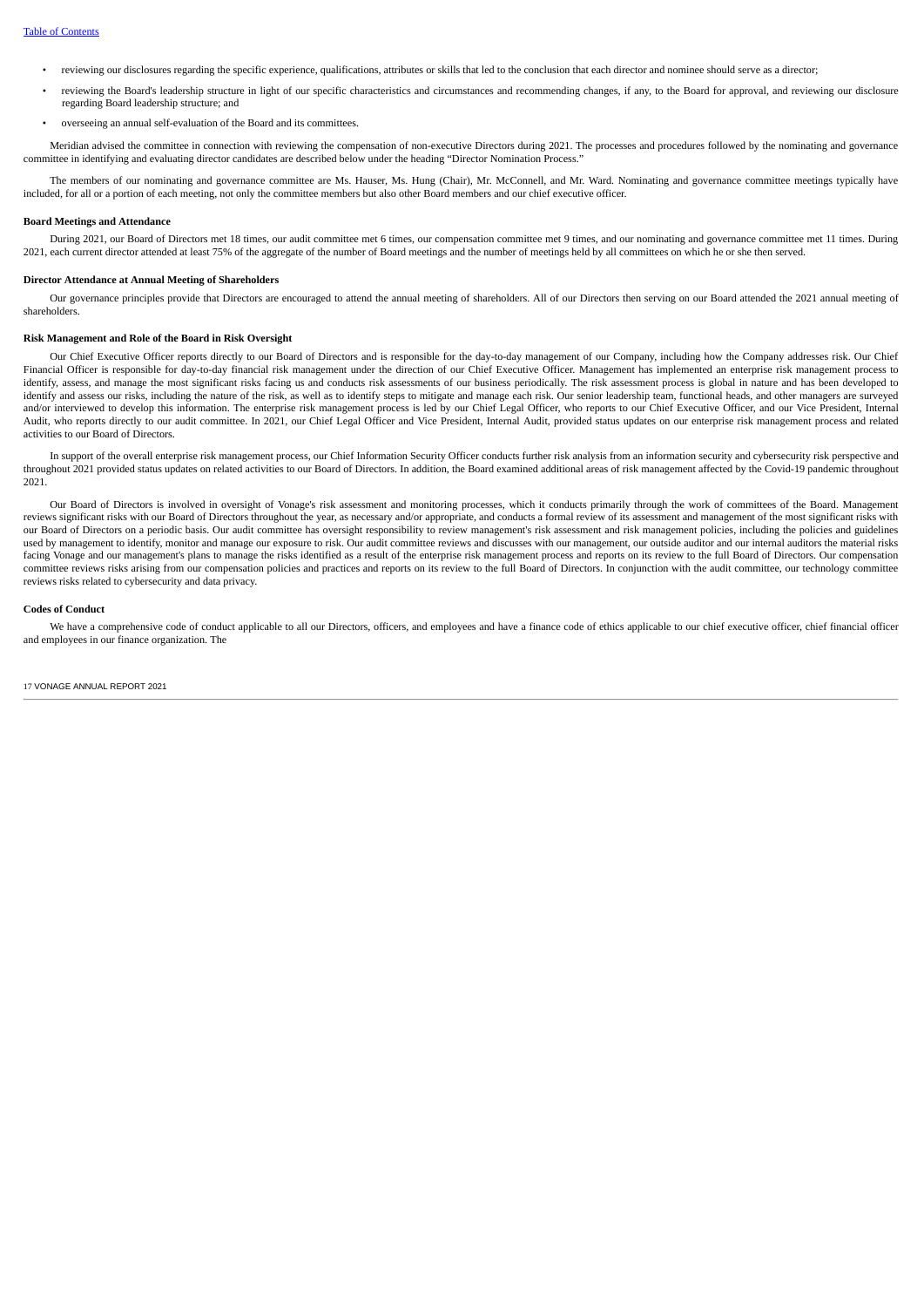code of conduct and the finance code of ethics are posted in the Corporate Governance section of our website: http://www.vonage.com/investor-relations/governance. We will provide you with printed copies of our codes free of charge on written request to Vonage Holdings Corp., Attn: Corporate Secretary, 101 Crawfords Corner Road, Suite 2416, Holmdel, NJ 07733. There have not been any waivers to date, however we intend to disclose any waivers from provisions of our codes that apply to our principal executive officer, principal financial officer, principal accounting officer or controller, or any person performing similar functions, as well as amendments to our code(s) that are required to be disclosed under SEC rules, on the Corporate Governance section of our website promptly following the date of such amendment or waiver.

### **Board Communication**

Our Board seeks, and welcomes, information from a diverse array of sources to help it perform its oversight functions. The Board has always valued input from shareholders as they both represent a wide array of backgrounds and perspectives and have a financial stake in the value of their input.

Our Board therefore maintains a number of means for shareholder input. Shareholders can participate in our annual meeting as well as in our engagement outreach and investor relations functions. The Company maintains reporting mechanisms as well as when these contain Board-relevant information.

Our Board will give appropriate attention to written communications that are submitted by shareholders and other interested parties, and will respond if and as appropriate. Communications are forwarded to all Directors if they relate to important substantive matters or include suggestions or comments that the Lead Independent Director considers to be important for the Directors to know. In general, communications relating to corporate governance and corporate strategy are more likely to be forwarded than communications relating to ordinary business affairs, personal grievances, and matters as to which we receive repetitive or duplicative communications.

Shareholders and other interested parties who wish to send communications to our Lead Independent Director, the independent Directors as a group, or the Board should address such communications to such Directors or the Board of Directors, Vonage Holdings Corp., Attn: Corporate Secretary, 101 Crawfords Corner Road, Suite 2416, Holmdel, NJ 07733, via email at ir@vonage.com, or by submitting a communication through our website at https://ir.vonage.com/investor-resources/contact-ir.

### **DIRECTOR COMPENSATION**

We use a combination of cash and equity-based compensation to attract and retain qualified candidates to serve on our Board of Directors. In setting director compensation, we consider the significant amount of time that our Directors expend in fulfilling their duties as well as the skill-level required by us of members of our Board, as well as the overall level and mix of compensation compared to industry- and size-relevant peers, referencing data compiled by the compensation committee's independent compensation consultant, Meridian Compensation Partners, LLC.

### **Cash Compensation Paid to Board Members**

Directors' annual retainer fees for 2021 were as follows:

| Chairman of the Board annual retainer*                        | 125,000 |
|---------------------------------------------------------------|---------|
| Base annual retainer for all other non-executive Directors*   | 80,000  |
| Additional annual retainers*:                                 |         |
| Lead director                                                 | 25,000  |
| Audit committee chair                                         | 25,000  |
| Other audit committee members                                 | 5,000   |
| Compensation committee chair                                  | 15,000  |
| Nominating and governance committee chair                     | 10,000  |
| Technology committee chair                                    | 10,000  |
| Other compensation committee and nominating committee members |         |
|                                                               |         |

Pro-rated for actual service during the twelve-month period covered by the retainer.

We reimburse all Directors for reasonable and necessary expenses they incur in performing their duties as Directors of our Company. In addition, our Board of Directors has authority to make payments to Directors performing services determined by our Board of Directors, upon recommendation of the nominating and governance committee, to be extraordinary services which significantly exceed customary and routine services performed by a director, in an amount determined by our Board of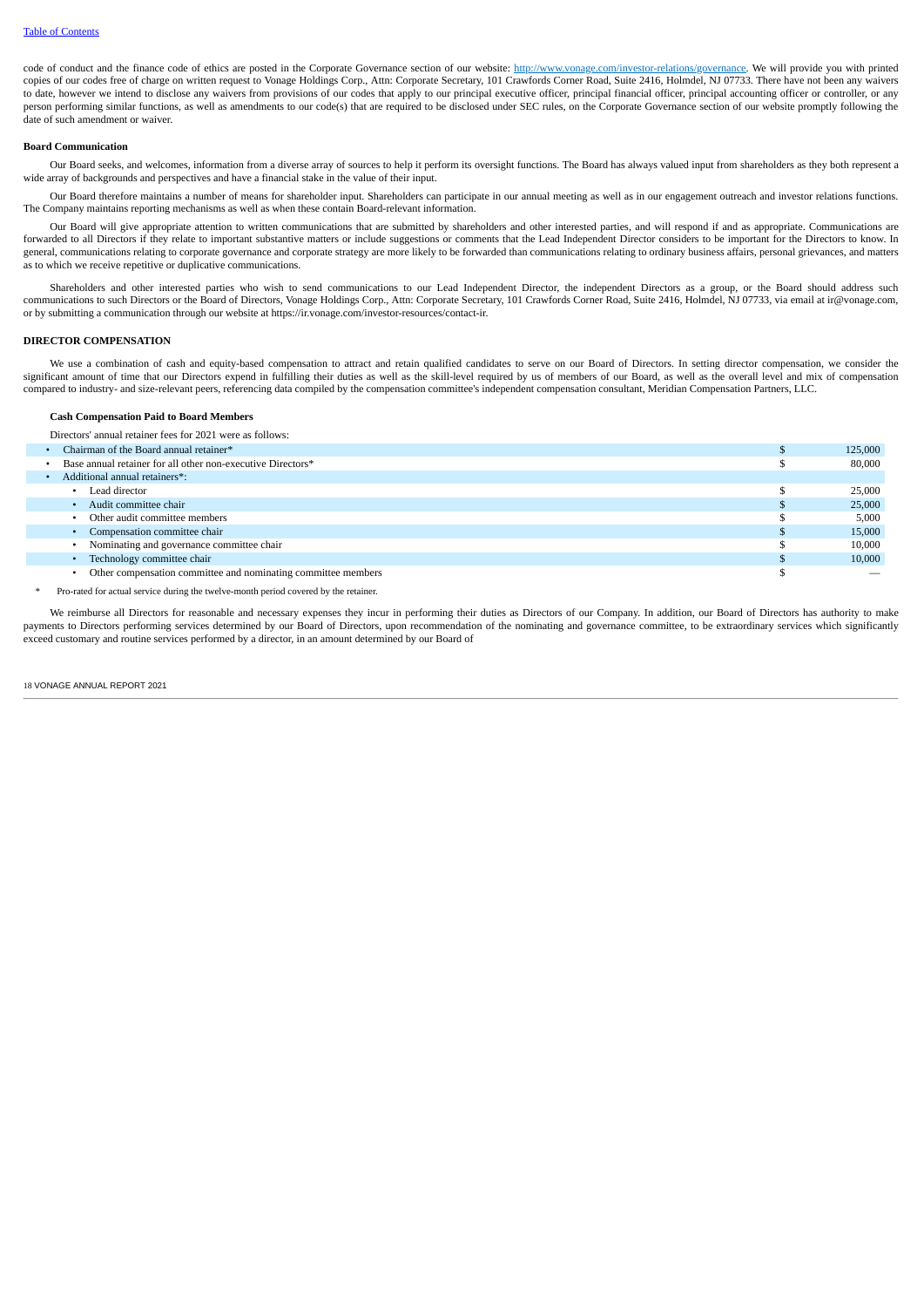Directors to be appropriate compensation for the services performed. Until 2022, we provided health, vision and dental benefits to our Chairman of the Board.

### **Equity-Based Grants to Board Members and Stock Ownership Guidelines for Directors**

For 2021, on the first day of each quarter, non-employee Directors of our Company were awarded shares of common stock worth \$28,750 (1.5x such share amount of common stock for Mr. Citron), based upon service in the prior quarter. The stock price used to calculate the number of shares of stock to be granted, all of which are fully vested, is the closing price of our common stock on the Nasdaq Stock Exchange on the date of grant, or if such date is not a trading day, the closing selling price on the trading day immediately preceding the date of grant. In order to be eligible for grants, a nonemployee director must have served on our Board for the entire previous quarter.

Our Board of Directors has adopted stock ownership guidelines requiring our non-employee Directors to maintain a minimum equity stake in the Company during their tenure as director. Our Board of Directors believes that these requirements help to ensure an alignment of director interests with those of shareholder interests and promote a focus on long-term growth. Non-employee Directors must maintain a stock ownership level equal to five times our annual Board retainer in due course, following his or her accumulation of stock awards described above. As of December 31, 2021, all nonemployee Directors owned the minimum amount, except for Mr. Tzuo and Mr. Ward. Shares included in the calculation to assess compliance with the guidelines include shares owned outright. Each nonemployee director must retain 50% of net stock options exercised or stock delivered from stock awards until the guidelines are met. Directors may be exempted from the guidelines and/or the retention ratio due to financial hardship as determined by the compensation committee in its discretion.

### **2021 Director Compensation**

| The        | following                     | table | summarizes | the | compensation | paid | by | us | to | non-employee                                | Directors | for            | the | vear                        | ended   | December | 31,   | 2021.   |
|------------|-------------------------------|-------|------------|-----|--------------|------|----|----|----|---------------------------------------------|-----------|----------------|-----|-----------------------------|---------|----------|-------|---------|
| Name       |                               |       |            |     |              |      |    |    |    | Fees<br><b>Earned or</b><br>Paid in<br>Cash |           |                |     | Stock Awards <sup>(1)</sup> |         |          | Total |         |
|            | Jeffrey A. Citron             |       |            |     |              |      |    |    |    |                                             | 125,000   |                |     |                             | 172,443 |          |       | 297,443 |
|            | Stephen Fisher <sup>(2)</sup> |       |            |     |              |      |    |    |    |                                             | 90,000    | \$             |     |                             | 114,972 | J.       |       | 204,972 |
|            | Carolyn Katz                  |       |            |     |              |      |    |    |    |                                             | 95,000    | $\mathfrak{F}$ |     |                             | 114,972 | \$       |       | 209,972 |
|            | John J. Roberts               |       |            |     |              |      |    |    |    |                                             | 110,000   | \$             |     |                             | 114,972 | - 70     |       | 224,972 |
|            | Gary Steele <sup>(3)</sup>    |       |            |     |              |      |    |    |    |                                             |           |                |     |                             | 57,487  | \$       |       | 57,487  |
|            | Hamid Akhavan                 |       |            |     |              |      |    |    |    |                                             | 80,000    | .S             |     |                             | 114,972 | J.       |       | 194,972 |
|            | Michael McConnell             |       |            |     |              |      |    |    |    |                                             | 85,000    | \$             |     |                             | 114,972 | \$       |       | 199,972 |
|            | Priscilla Hung                |       |            |     |              |      |    |    |    |                                             | 90,000    | \$             |     |                             | 114,972 |          |       | 204,972 |
| Jan Hauser |                               |       |            |     |              |      |    |    |    | .h                                          | 105,000   | $\mathfrak{F}$ |     |                             | 114,972 | \$       |       | 219,972 |
| Tien Tzuo  |                               |       |            |     |              |      |    |    |    |                                             | 80,000    | ¢              |     |                             | 114,972 | э        |       | 194,972 |
|            | Steve Ward <sup>(4)</sup>     |       |            |     |              |      |    |    |    | \$                                          | 80,000    | $\mathfrak{F}$ |     |                             | 28,749  | \$       |       | 108,749 |
|            |                               |       |            |     |              |      |    |    |    |                                             |           |                |     |                             |         |          |       |         |

- (1) The amounts shown are the grant date fair value, calculated in accordance with FASB ASC 718 by multiplying the number of shares awarded by the closing price of our common stock on the date of grant. Stock awards<br>were g respectively. Mr. Citron was granted 3,348, 3,571, 2,985, and 2,629 shares on January 1, 2021, July 1, 2021, and October 1, 2021, respectively. Mr. Fisher, Ms. Katz, Mr. Roberts, Mr. Akhavan, Mr. Incheavan, Mr. Arespective 2,381 shares on January 1, 2021 and April 1, 2021, respectively. Mr. Ward was granted 1,753 on October 1, 2021.
- (2) Mr. Fisher resigned in October 2021.
- (3) Mr. Steele resigned in April 2021.

 $\overline{\phantom{a}}$ 

(4) Mr. Ward was appointed to the board in July 2021.

As of December 31, 2021, Directors held options for the following aggregate number of shares: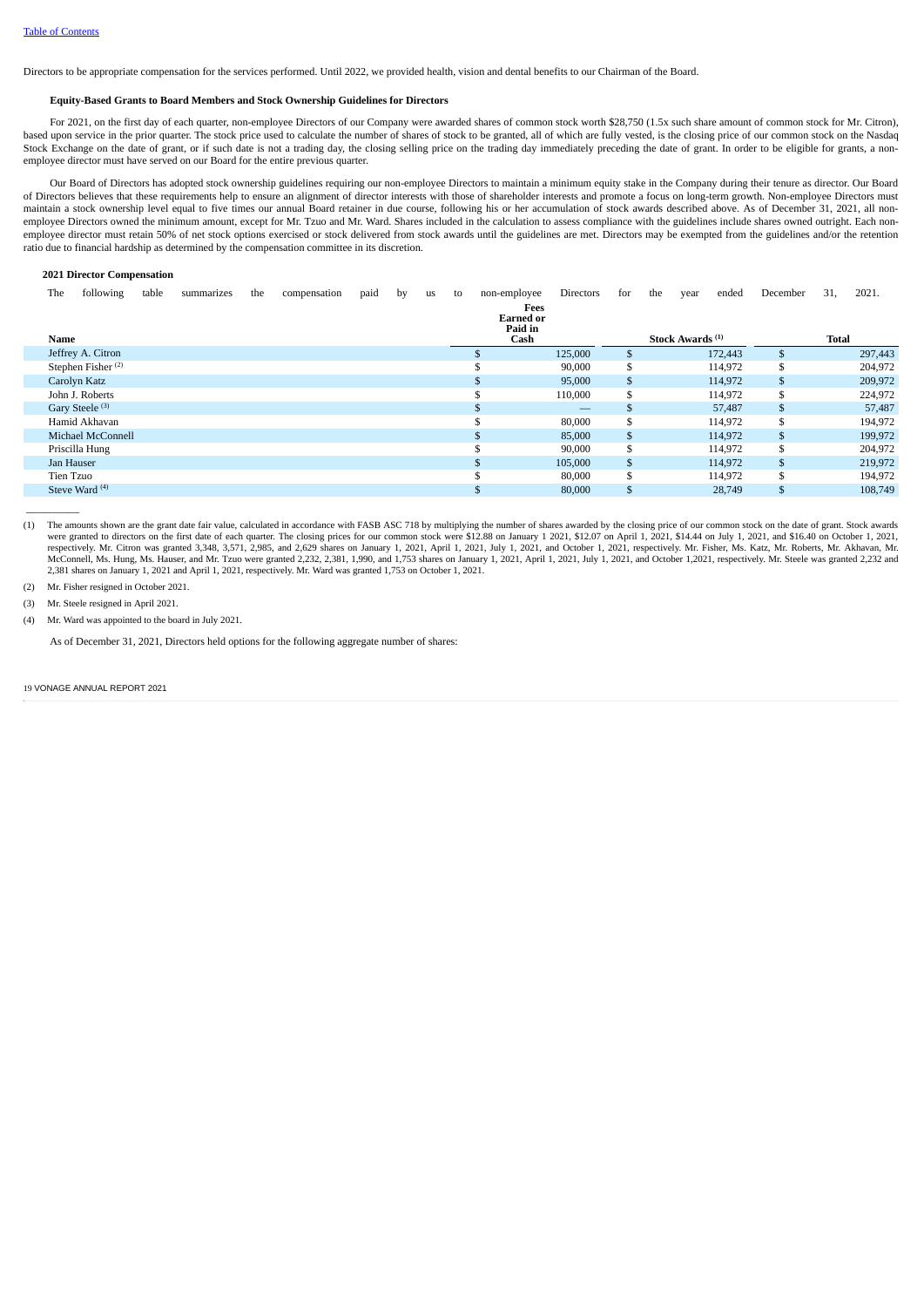| Name            | <b>Number of Shares</b><br><b>Underlying Outstanding</b><br><b>Stock Options</b> |
|-----------------|----------------------------------------------------------------------------------|
| Carolyn Katz    | 150,000                                                                          |
| John J. Roberts | 30,000                                                                           |

Represents options granted under our director compensation programs only.

See Item 12 "Security Ownership of Certain Beneficial Owners and Management and Related Stockholder Matters" for more information regarding the equity ownership of our officers and Directors.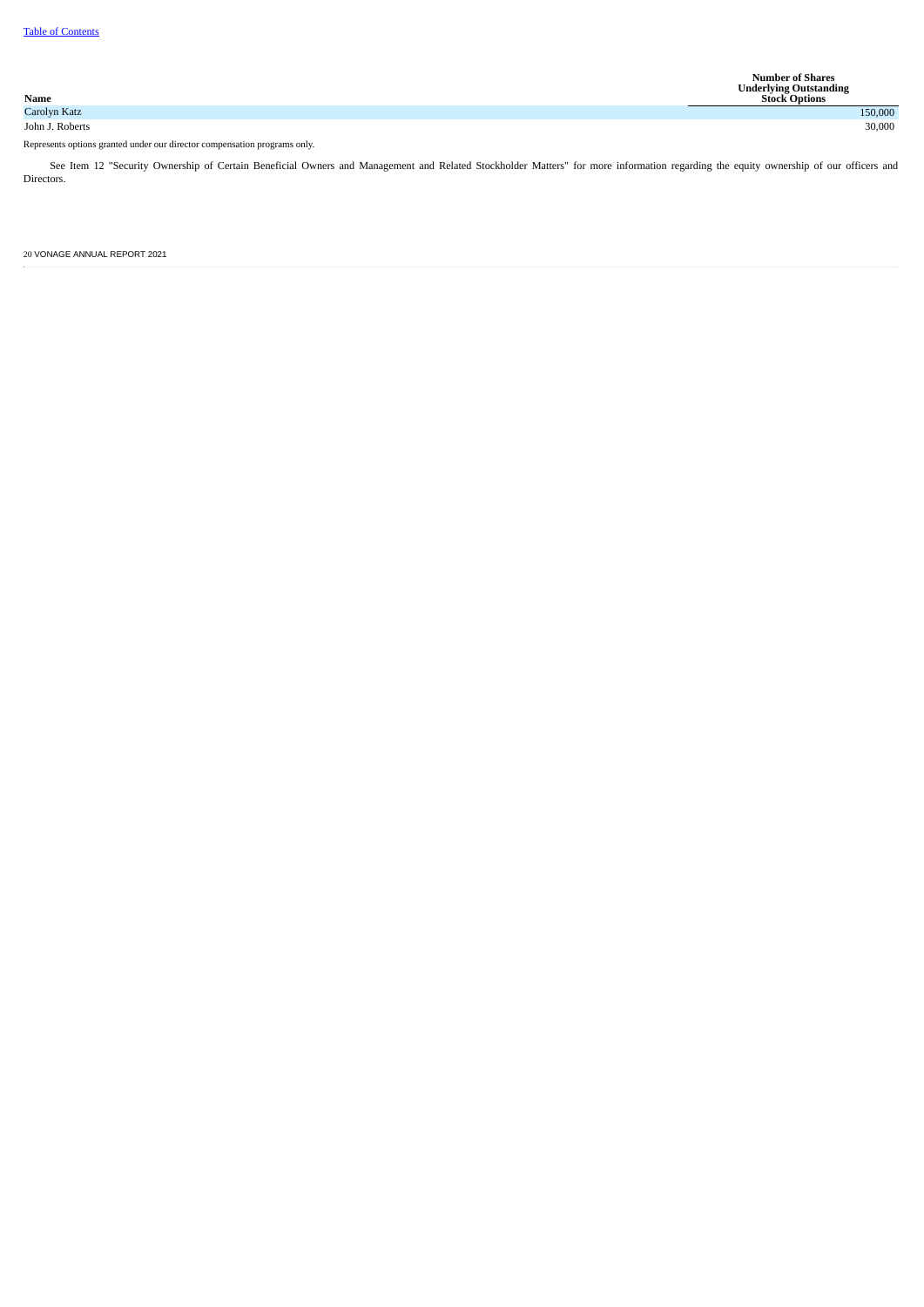### **EXECUTIVE OFFICERS OF VONAGE**

Set forth below is certain information concerning our executive officers.

Rory Read, Chief Executive Officer. See biographical information above under Item 12 "Directors, Executive Officers and Corporate Governance — Board of Directors".

Jay Bellissimo, Chief Operating Officer. Mr. Bellissimo, age 57, joined us in January 2021 as Chief Operating Officer. With more than 30 years of experience in the technology industry, he joined Vonage from IBM, where he most recently served as General Manager of IBM, U.S. Public and Federal Market from November 2019 to January 2021. Prior to that, Mr. Bellissimo was Managing Partner,<br>Global Business Services, Cog January 2014 to December 2017. He was also a member of IBM's Performance Team, Client Experience Team and Acceleration Team, which focus on the company's short- and long-term strategies for growth. Mr. Bellissimo held various positions throughout his career with IBM which began in September 2002. Prior to IBM, he held numerous industry management and practice leadership positions at PwC in Chemicals & Petroleum, Industrial Products and Aerospace & Defense. Mr. Bellissimo holds a B.A. in Political Science from St. Michael's College. He serves on the Advisory Board of the Center of Innovation & Entrepreneurship at Claremont McKenna College.

Savinay Berry, EVP, Product and Engineering. Mr. Berry, age 47, joined us in February 2021. Prior to joining Vonage, Mr. Berry was Senior Vice President, Cloud Services at OpenText, responsible for all cloud services and strategy, including infrastructure, service delivery, managed services, and developer services from January 2019 to January 2021. Before that, he also served as OpenText Vice President, Engineering and Products leading cloud applications, design, performance and security from January 2017 to January 2019. Prior to OpenText, Mr. Berry was Vice President, Product Management at Dell EMC, where he was responsible for the content management product portfolio from 2013 to 2015. Before Dell, he served in product and engineering leadership roles at Intuit where he led the development of advanced products, such as wearables, mobile and intelligent systems. Earlier, Mr. Berry was Vice President of Product Management at Empowered Inc., acquired by Qualcomm. He holds both a Bachelor's and Master's degree in Electrical and Computer Engineering and an M.B.A. from Kellogg School of Management at Northwestern University.

Joy Corso, Chief Marketing Officer. Ms. Corso, age 53, joined us in July 2020 and serves as our Chief Marketing Officer. Prior to joining Vonage, she was Senior Vice President and Chief Marketing Officer at Virtustream, a Dell Technologies Business, from September 2018 to July 2020. Prior to that, from May 2014 to July 2018, Ms. Corso was the Vice President, Marketing of NORCAL Group and President of NORCAL Group Foundation. She has also held senior roles in top tier companies including Advanced Micro Devices, Raytheon, Fidelity Investments and Iron Mountain. Ms. Corso holds an M.B.A. and a B.S. in Business Administration from Providence College, and currently serves on the Regional Board of Trustees for Make-A-Wish Central and South Texas.

Vinod Lala, Chief Strategy Officer. Mr. Lala, age 52, joined us in June 2014 to lead Vonage's transformation strategy and corporate development, leveraging his cloud technology, corporate investment and strategic advisory experience. He currently manages corporate strategy and development, financial planning & analysis and investor relations as well as debt and capital markets financings. Prior to Vonage, Mr. Lala was at Guggenheim Partners, where he was a Managing Director and led principal investments and mergers & acquisitions in cloud technology and communications. Prior to joining Guggenheim in 2011, Mr. Lala was a Managing Director in the Global Mergers & Acquisitions Group at Deutsche Bank, where he focused on communications, technology and media, and advised global businesses and their boards on corporate strategy, M&A and financing.

Stephen Lasher, Chief Financial Officer. Mr. Lasher, age 52, joined Vonage in January 2021 as our Chief Financial Officer. He joined Vonage from IBM, where he spent the last 24 years of his career and most recently served as Vice President of Finance for IBM Global Markets and Integrated Accounts, responsible for IBM's financial operations, strategies, management, and controls for the company's approximately \$70B global sales function driving client adoption of hybrid cloud and Artificial Intelligence (AI) for enterprises in all industries and regions. Previously, Mr. Lasher was Vice President of<br>Finance for IBM Services division. Prior to that, he was Vice President of Finance for IBM Cloud, and served as the global financial and operational leadership for IBM's industry leading cloud portfolio of services and solutions. Earlier, Mr. Lasher was Vice President of Finance for the IBM Software Group, leading the finance operations for IBM's multi-billion dollar software segment, and Vice President of Finance for IBM Software & Cloud Solutions. He was also Director of Finance for IBM Global Business Services Japan and served as the Chief Financial Officer for the multi-billion dollar consulting, system integration and outsourcing services business. Mr. Lasher graduated from Bentley University with a B.S. in Accounting.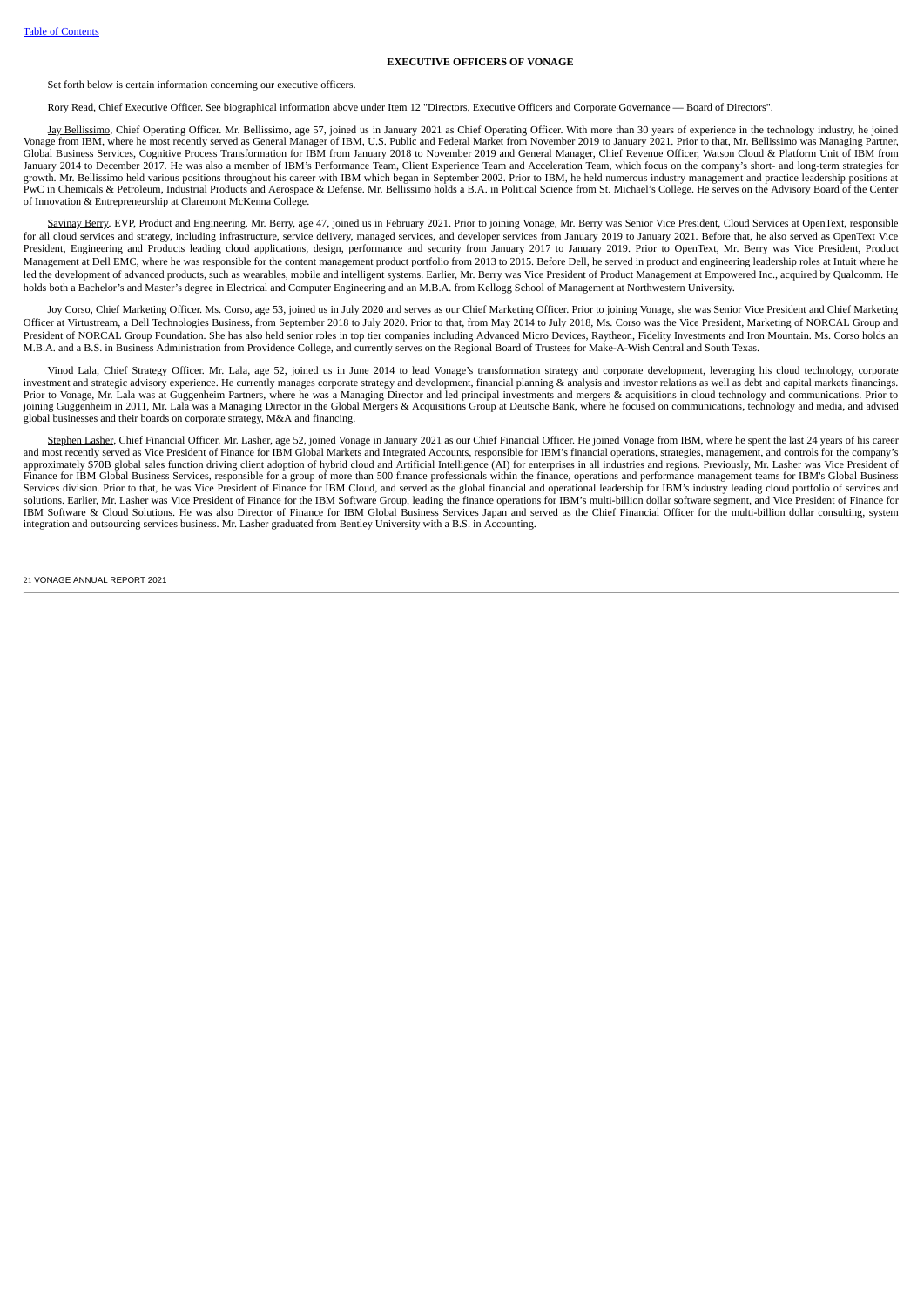David Levi, Senior Vice President and Principal Accounting Officer. Mr. Levi, age 61, joined us in April 2017 as Senior Vice President and Principal Accounting Officer. Mr. Levi has more than 20 years of experience leading global finance teams across numerous industries and companies, including Bristol-Myers Squibb (BMS), The New York Times and Thomson Reuters. Prior to joining Vonage, Mr. Levi was Executive Director - Global Financial Compliance and Controls, and US Controller at BMS, January 2005 to April 2017. Prior to that, Mr. Levi served in senior Finance positions at other companies as Controller, Financial Reporting Director and as an audit manager at PriceWaterhouseCoopers.

Randy Rutherford, Chief Legal Officer. Mr. Rutherford, age 48, has been our Chief Legal Officer since December 2016. Mr. Rutherford joined us in November 2011 as Vice President, Law, and served as Vice President, Law and Deputy General Counsel beginning in October 2015. Previously, Mr. Rutherford was a partner at Day Pitney LLP from January 2009 through November 2011 and has over 20 years of experience advising senior management and boards of directors on corporate governance, securities law, executive compensation, capital markets, and mergers & acquisitions matters.

# <span id="page-21-0"></span>**ITEM 11.** Executive Compensation

### **Compensation Discussion and Analysis**

In this Compensation Discussion and Analysis, we address the compensation provided to our named executive officers (NEOs). We also discuss the goals for our executive compensation program and other important factors underlying our compensation practices and policies.

### **Executive Summary**

### **Our Company**

At Vonage, our vision is to accelerate the world's ability to connect. We are observing a secular change in the way business is done, with a fundamental shift in how communications technologies are being leveraged in almost every industry. Through the Vonage Communications Platform ("VCP"), our strategy is to deliver a single leading cloud communications platform that powers our customers' and partners' global engagement solutions using our APIs, Unified Communications, and Contact Center innovations. We believe that the Vonage Communications Platform's products and services are well positioned to take advantage of emerging trends with sizable, growing total addressable markets as companies look to cloud-based communications solutions and API programming architectures as part of their digital transformation.

For our Consumer customers, we enable users to access and utilize our services and features, via their existing internet connections, including over 3G/4G, LTE, Cable, or DSL broadband networks. This technology enables us to offer our Consumer customers attractively priced voice and messaging services and other features around the world on a variety of devices. Our Consumer strategy is focused on the continued penetration of our core North American markets, which provide value in international long distance and target under-served segments.

On November 22, 2021, the Company, Telefonaktiebolaget LM Ericsson (publ) ("Ericsson" or "Parent") and Ericsson Muon Holding Inc. entered into an Agreement and Plan of Merger (the "Merger Agreement") providing for the acquisition of the Company by Ericsson for approximately \$6.2 billion in cash. The proposed transaction received the required approval of the Company's stockholders on February 9, 2022. Ericsson and Vonage continue to work toward closing this acquisition during the first half of 2022, on and subject to the terms of the merger agreement and subject to receiving regulatory approval.

### **Named Executive Officers**

Our "Named Executive Officers" are the executive officers who are included in the Summary Compensation Table. They include the following current and former officers:

- Rory Read, Chief Executive Officer
- Stephen Lasher, Chief Financial Officer
- Timothy Shaughnessy, Interim Chief Financial Officer
- Jay Bellissimo, Chief Operating Officer
- Savinay Berry, EVP, Product and Engineering
- Joy Corso, Chief Marketing Officer

For the 2021 compensation period, we are reporting six named executive officers based on transitions of our CFO during the fiscal year. On January 13, 2020, we announced that Mr. Pearson planned to retire. He served as the Chief Financial Officer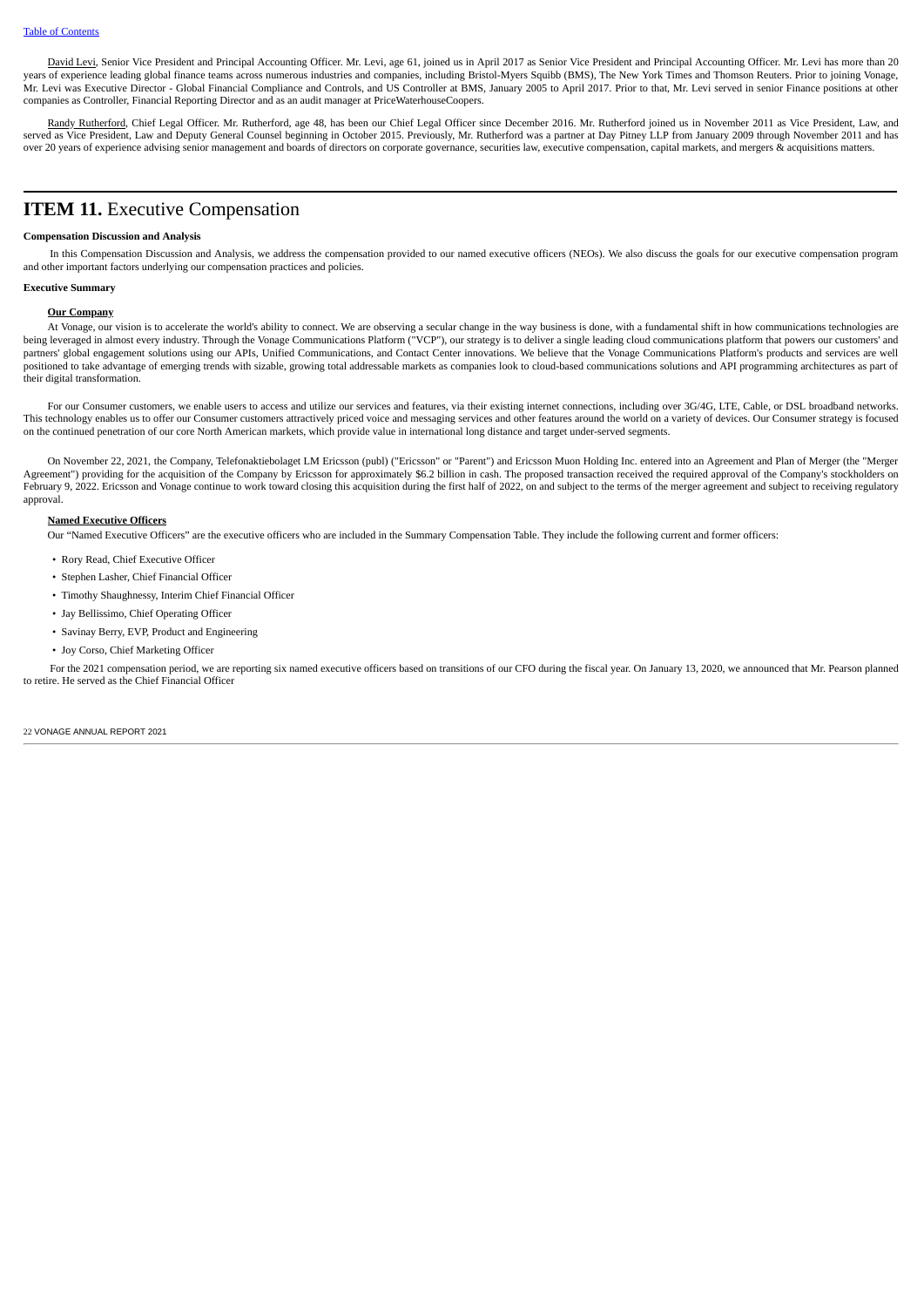though August 15, 2020 and was succeeded by Mr. Shaughnessy on an interim basis. On January 29, 2021, Stephen Lasher was appointed as the Company's Chief Financial Officer. Mr. Shaughnessy remained as the Company's Interim Chief Financial Officer through February 28, 2021 for transition purposes.

For information regarding termination payments, see "Potential Payments Upon Termination of Employment or Change-in-Control," below.

### **2021 Performance**

Our fiscal 2021 financial performance served as a key factor in determining compensation for 2021. In 2021, our management team continued to successfully pivot to cloud communications for the business market and drove business revenues to record levels. The team accomplished these results while also optimizing the profitability of our consumer services business. Building on the momentum of previous years, Vonage delivered strong financial and operational results in 2021, as follows:

- Delivered total revenues of \$1,409 million, an increase from \$1,248 million in the prior year, and our seventh consecutive year of consolidated revenue growth.
- Grew Vonage Business revenue 22% to \$1,120 million, up from \$915 million in 2020.
- GAAP Net Loss was \$24.5 million or (\$0.10) Per Share on a diluted basis, and Net Income, excluding adjustments\*, of \$32 million or \$0.12 Per Share on a diluted basis.
- Achieved Adjusted EBITDA\* of \$198 million.
- Produced net cash provided by operating activities of \$159 million, and Free Cash Flow\* of \$103 million, our eleventh consecutive year of positive Free Cash Flow\*.

Adjusted EBITDA, GAAP net income (loss) excluding adjustments, and free cash flow are non-GAAP financial measures. We define adjusted EBITDA as GAAP net income (loss) before \* interest, tax, depreciation and amortization, share-based expense, amortization of costs to implement cloud computing arrangements, acquisition related transaction and integration costs, organizational transformation costs, restructuring activities, and other non-recurring items. We define adjusted net income (loss), as GAAP net income (loss) excluding amortization of acquisitionrelated intangible assets, amortization of costs to implement cloud computing arrangements, acquisition related transaction and integration costs, amortization of debt discount, organizational transformation, restructuring costs, other non-recurring items and tax effect on adjusting items. We define free cash flow as net cash provided by operating activities minus capital expenditures, purchase of intangible assets, and acquisition and development of software assets. Please refer to Appendix A for reconciliations of: (1) adjusted EBITDA to GAAP net income (loss), (2) net income excluding certain adjustments to GAAP net income (loss), and (3) free cash flow to GAAP cash provided by operating activities.

### **2021 Executive Compensation Program Outcomes**

The Company exceeded the ambitious target levels of performance on the measures used to assess annual corporate performance (which included VCP service revenue, VCP Adjusted EBITDA, and Customer Satisfaction (NPS). As a result, the annual performance-based executive compensation program delivered above-target payouts to our named executives for 2021.

For performance grants made in 2019 to our NEOs, at the end of 2021, the Company's three-year cumulative TSR was approximately 93%, which ranked at the 62nd percentile of the performance peer group and resulted in the vesting of 140.23% of the target number of shares awarded.

### **Compensation and Governance Matters**

Our compensation committee reviews our compensation programs, technology company data and best practices in the executive compensation area annually to determine whether changes should be made to address the objectives described below. We continue to believe that our current structure helps to align executive and shareholder interests while providing performance and retention incentives in a competitive compensation package.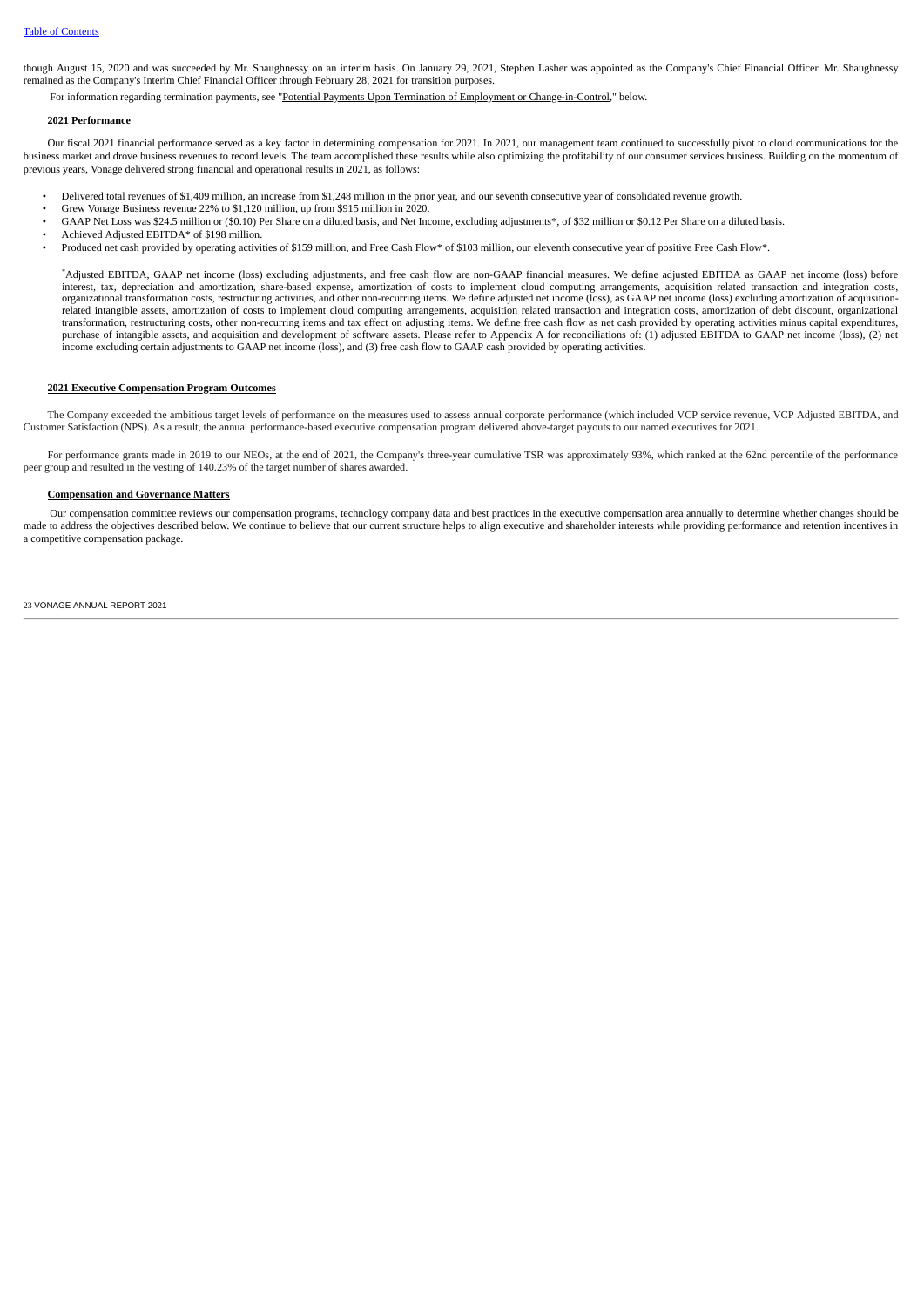| We | have                        | adopted                              | compensation                                                                                               | practices                                                                                                                                                                                                                                       | and | policies                                                        | that | our | Board |  | believes | advance | our | compensation | objectives, | including: |
|----|-----------------------------|--------------------------------------|------------------------------------------------------------------------------------------------------------|-------------------------------------------------------------------------------------------------------------------------------------------------------------------------------------------------------------------------------------------------|-----|-----------------------------------------------------------------|------|-----|-------|--|----------|---------|-----|--------------|-------------|------------|
|    |                             | <b>Things We Do</b>                  |                                                                                                            | Summary                                                                                                                                                                                                                                         |     |                                                                 |      |     |       |  |          |         |     |              |             |            |
| ül |                             | <b>Emphasize Pay for Performance</b> |                                                                                                            | our financial performance and the attainment of specified goals that<br>drive shareholder value.                                                                                                                                                |     | We link our named executive officers' incentive compensation to |      |     |       |  |          |         |     |              |             |            |
|    | Consultant                  |                                      | Retain an Independent Compensation consultant to advise the committee on its oversight of our compensation | program. The compensation consultant does not provide services to<br>management.                                                                                                                                                                |     | Our compensation committee uses an independent compensation     |      |     |       |  |          |         |     |              |             |            |
| ül |                             |                                      | Grant Performance-Based Equity                                                                             | compensation in the form of performance-based restricted stock units.<br>The number of units actually earned is determined at the end of the<br>three year period based on company performance.                                                 |     | We award a significant portion of our long-term incentive       |      |     |       |  |          |         |     |              |             |            |
|    | Guidelines                  |                                      | Maintain Robust Stock Ownership                                                                            | stock ownership level equal to 5x base salary and that our other NEOs<br>maintain a stock ownership level equal to 3x base salary.                                                                                                              |     | Our stock ownership guidelines require that our CEO maintain a  |      |     |       |  |          |         |     |              |             |            |
|    | <b>Recovery Policy</b>      |                                      | Maintain Incentive Compensation                                                                            | Company to recoup from a covered officer (including NEOs) excess<br>compensation and to recover improper gains in the event of a material<br>restatement of the Company's financial results caused by the<br>misconduct of the covered officer. |     | Our Incentive Compensation Recovery Policy permits the          |      |     |       |  |          |         |     |              |             |            |
|    | Incentive Compensation Plan | Incorporate Best Practices in our    |                                                                                                            | protective of our shareholders, including annual award limitations, and<br>minimum vesting and exercise price provisions.                                                                                                                       |     | Our 2015 Equity Plan includes several provisions that are       |      |     |       |  |          |         |     |              |             |            |
|    |                             | Have "double-trigger" vesting of     | equity awards upon a change-in-control                                                                     | change-in-control. Our compensation committee has discretion whether<br>to accelerate vesting upon a change of control.                                                                                                                         |     | Our 2015 Equity Plan includes "double trigger" vesting upon a   |      |     |       |  |          |         |     |              |             |            |

|                           | Things We Don't Do                                                                              | Summary                                                                                                                                                                                                             |  |  |  |  |
|---------------------------|-------------------------------------------------------------------------------------------------|---------------------------------------------------------------------------------------------------------------------------------------------------------------------------------------------------------------------|--|--|--|--|
|                           | Use Stock Options in our Long-Term<br><b>Incentive Program</b>                                  | We do not provide annual long-term incentive compensation in<br>the form of stock options. Stock options are available for promotion,<br>special, or new hire grants.                                               |  |  |  |  |
|                           | Allow the repricing of options or<br>x "evergreen" share counting under our 2015<br>Equity Plan | Our 2015 Equity Plan contains prohibitions on evergreen<br>provisions, and a prohibition on the repricing of options.                                                                                               |  |  |  |  |
| $\boldsymbol{\mathsf{x}}$ | Permit Hedging of Company Stock                                                                 | Our securities trading compliance policy prohibits any director,<br>officer or employee from engaging in any strategy or using any product<br>to hedge against potential changes in the value of Vonage securities. |  |  |  |  |
| x                         | Permit Pledging of Company Stock                                                                | Our securities trading compliance policy prohibits any director,<br>officer or employee, except in limited circumstances, from directly or<br>indirectly pledging Vonage securities.                                |  |  |  |  |
|                           | Pay Excise Tax Gross-ups Upon<br>Change of Control.                                             | Our 2015 Equity Plan does not allow for the payment of excise<br>tax gross-ups upon a change of control.                                                                                                            |  |  |  |  |
|                           | Provide Material Perquisites to our<br>NEOs.                                                    | We only provide minimal perquisites deemed necessary to support<br>greater efficiency in how our executives work for us.                                                                                            |  |  |  |  |

# **2021 Executive Compensation Program**

The 2021 compensation for our executive officers was designed to meet the following objectives:

- Provide competitive compensation in order to attract, retain, and motivate highly-skilled executives. We refer to this objective as "competitive compensation."
- Reinforce the importance of meeting and exceeding identifiable and measurable goals, while not encouraging our management to take unreasonable risks. We refer to this objective as "performance incentives."
- Provide opportunities for our executive officers to acquire meaningful equity ownership that will encourage the creation of shareholder value. We refer to this objective as "alignment with shareholder interests."
- Provide an incentive for long-term continued employment with us. We refer to this objective as "retention incentives."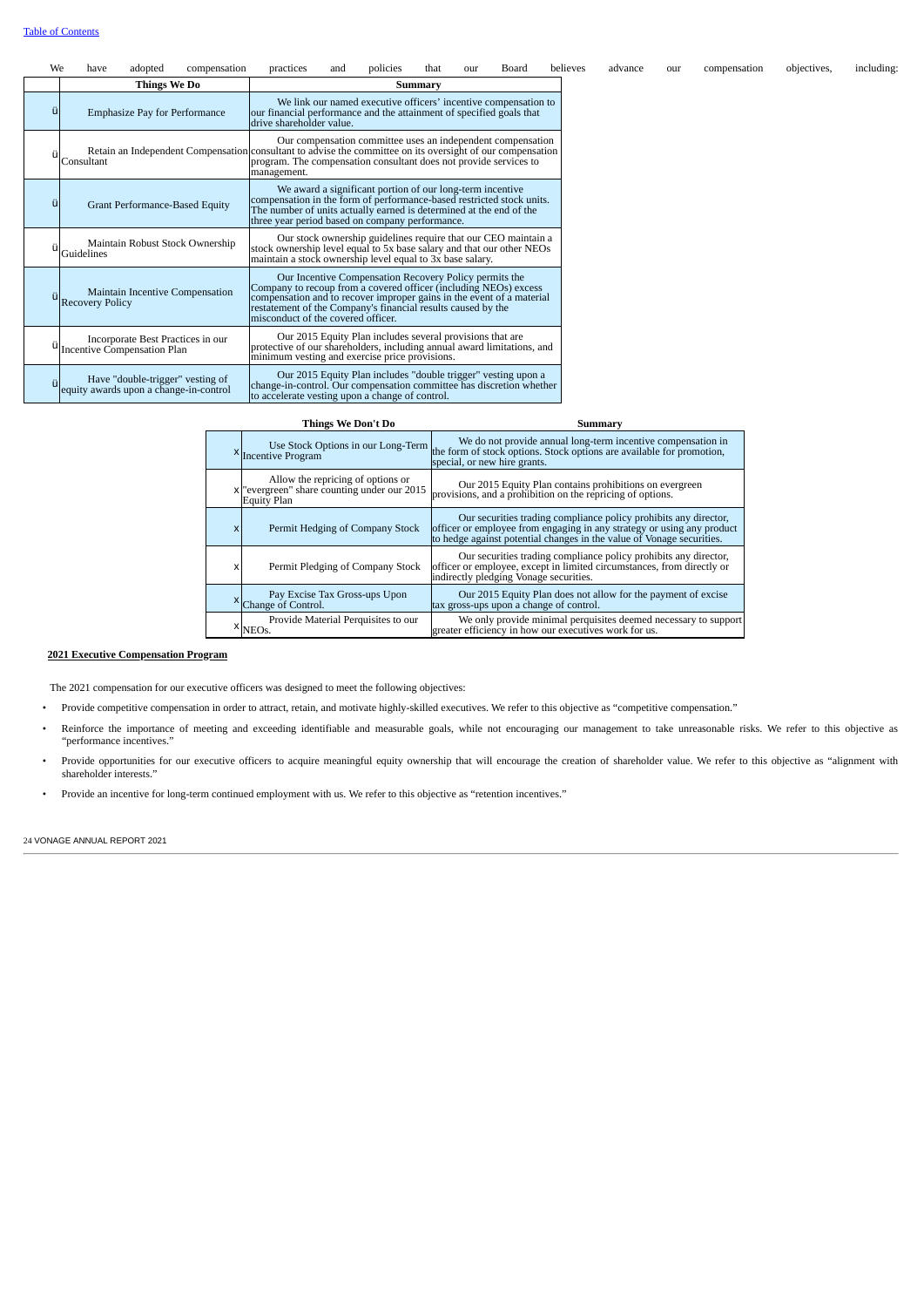The principal components of 2021 compensation were as follows:

| <b>Type of Compensation</b> | <b>Objectives Addressed</b>                                                                                                      |
|-----------------------------|----------------------------------------------------------------------------------------------------------------------------------|
| Salary                      | <b>Competitive Compensation</b>                                                                                                  |
| Annual Cash Bonus           | Performance Incentives<br><b>Competitive Compensation</b>                                                                        |
| Long-Term Incentives        | <b>Retention Incentives</b><br>Alignment with Shareholder Interests<br>Performance Incentives<br><b>Competitive Compensation</b> |

When reviewing the compensation program, our compensation committee, with the assistance of an independent compensation consultant, considers the impact of the compensation program on Vonage's risk profile. Our compensation committee believes that our compensation program has been structured to provide strong incentives for executives to appropriately balance risk and reward. See also "Impact of Compensation Policies on Risk Management" above.

# **Engagement of Compensation Consultant**

The compensation committee has the authority to engage its own independent consultants, counsel and other advisors to assist in carrying out its responsibilities under its charter. The compensation committee retained Meridian Compensation Partners, LLC, an independent compensation consultant, as described in further detail under "*Compensation Committee*" above, to advise the committee in connection with its oversight of our compensation program for 2021.

Our management, aided by our human resources and finance departments, and eConsultingNetwork, a compensation consultant retained by management, provided statistical data and survey information to the compensation committee to assist it in determining 2021 compensation levels. The compensation committee considered various factors, including the factors set forth in SEC rules, and determined that the services provided by eConsultingNetwork in 2021 did not raise any conflicts of interest. While the compensation committee utilized this information and valued management's observations with regard to compensation, the ultimate decisions regarding executive compensation were made by the compensation committee in consultation with the committee's own compensation consultant.

# **Determination of Competitive Compensation**

As part of our annual process for assessing the competitiveness of executive compensation, we compare the compensation of our executives to survey data. For 2021 pay decisions, we used the following data sources:

- 2020 Radford Global Technology Survey Communications/Internet/Software (revenue \$0.2B \$3.0B).
- 2020 Equilar Top 25 Survey Internet Services, Software, Technology, (revenue \$0.5B \$3.0B).

Because the compensation committee was seeking survey data covering a broad range of companies meeting the revenue and industry criteria set forth above, the compensation committee did not focus on the individual companies included in the survey data. We refer to the data sources described above as the "market sample."

We placed equal weight on each survey source. We believe that communications, software, internet companies, and technology companies in general with comparable revenues represent an appropriate comparison group for our executives because they are the companies against which we are most likely to compete for executive talent. The comparative analysis described above provides only guidelines, and we do not follow them rigidly.

### **Salaries**

None of our NEOs received a salary increase in 2021. The salaries of our named executive officers for 2021 were as follows: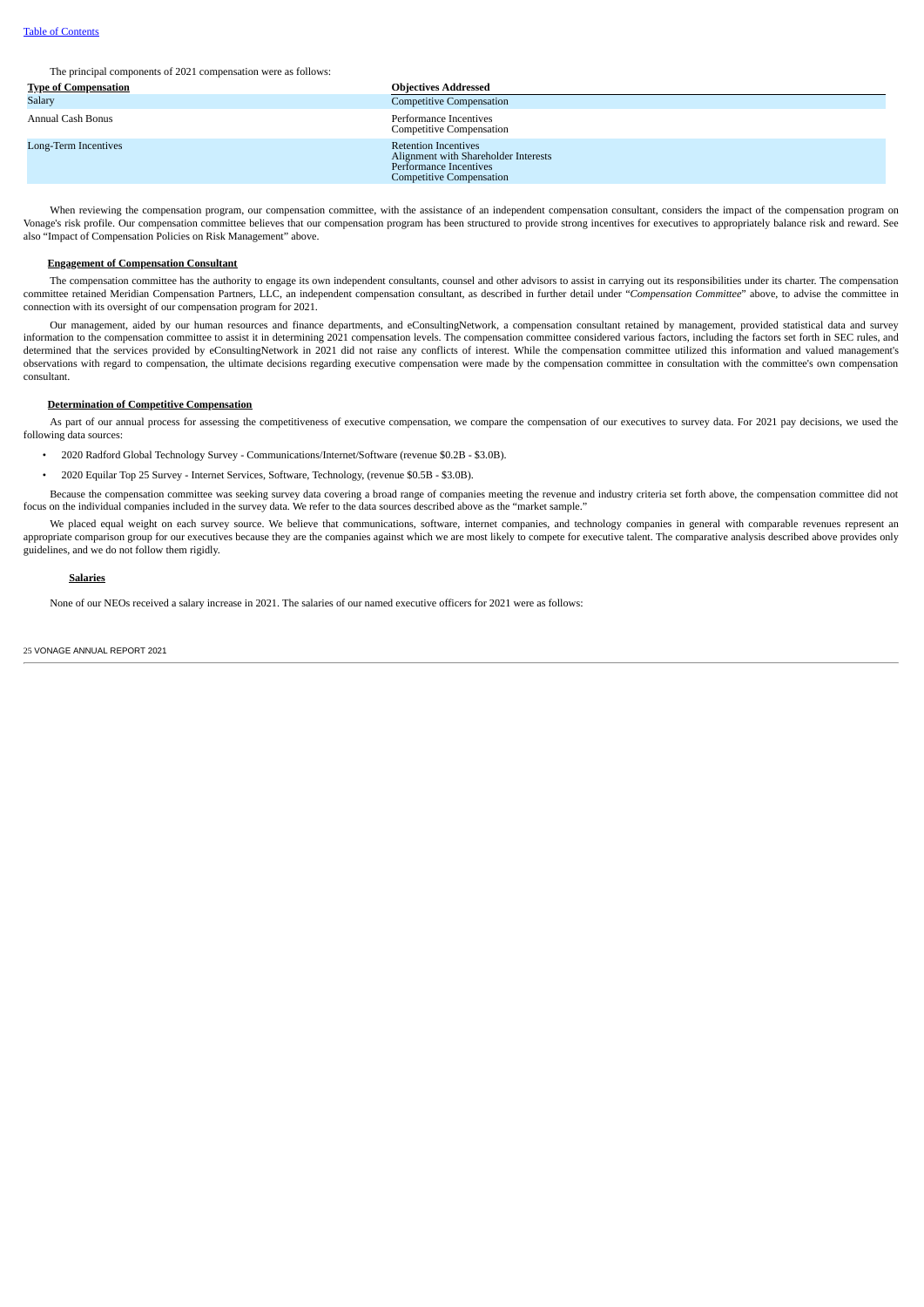| <b>Name</b>                    | 2020 Salary | 2021 Salary |
|--------------------------------|-------------|-------------|
| <b>Rory Read</b>               | 850,000 \$  | 850,000     |
| Stephen Lasher <sup>(1)</sup>  | $-5$        | 650,000     |
| Tim Shaughnessy <sup>(2)</sup> | $-5$        |             |
| Jay Bellissimo <sup>(3)</sup>  | — ა         | 600,000     |
| Savinay Berry <sup>(4)</sup>   |             |             |
|                                | $-$ 5       | 500,000     |
| <b>Joy Corso</b>               | 400,000 \$  | 400,000     |

(1) Joined the Company in January 2021.

(2) Joined the Company in August 2020 as the interim CFO through February 2021. Mr. Shaughnessy received a fixed payment of \$300,000 per month and was not eligible to receive incentive compensation.<br>(3) Joined the Company

(4) Joined the Company in February 2021.

# **Annual Cash Bonuses**

When determining the annual cash bonuses of our executive officers, the compensation committee reviews achievement of objective performance criteria. The compensation committee may also consider discretionary factors relating to the executive's individual performance. For 2021, the target bonus opportunity percentages for the participating named executive officers were as follows:

| Name                           | <b>Target Percentage</b><br>of Base Salary |
|--------------------------------|--------------------------------------------|
| <b>Rory Read</b>               | 125 %                                      |
| Stephen Lasher                 | 100 %                                      |
| Tim Shaughnessy <sup>(1)</sup> | $-$ %                                      |
| Jay Bellissimo                 | 100 %                                      |
| <b>Savinay Berry</b>           | 100 %                                      |
| <b>Joy Corso</b>               | 60 %                                       |

(1) As interim CFO, Mr. Shaughnessy did not participate in the 2021 bonus program.

Generally, there were three metrics applicable to all participants in the 2021 bonus program: VCP Service Revenue, Adjusted EBITDA (excluding Consumer), and Customer Satisfaction (NPS). The weighting of these metrics were as follows:

| <b>Corporate Metrics</b>             | Weighting           |
|--------------------------------------|---------------------|
| <b>VCP Service Revenues</b>          | 60% of target bonus |
| Adjusted EBITDA (excluding Consumer) | 30% of target bonus |
| <b>Customer Satisfaction (NPS)</b>   | 10% of target bonus |

• VCP Service Revenues includes revenues from the Vonage Communications Platform (UCaaS, CCaaS, and API service offerings).

• Adjusted EBITDA (excluding Consumer). Adjusted EBITDA is calculated as GAAP net income (loss) before interest, tax, depreciation and amortization, share-based expense, amortization of costs to implement cloud computing arrangements, acquisition related transaction and integration costs, organizational transformation, restructuring costs and other non-recurring items.

• Customer Satisfaction ("NPS") measures the satisfaction of our VCP segment customers.

Each metric has a minimum, target, and maximum performance level that would result in certain payments of the weighted target bonus for the metric. No payment is made for performance below the minimum performance level.

The following table shows the performance levels upon which minimum, target, and maximum bonuses would have been paid, the payout percentages associated with those performance levels, and the actual 2021 performance for the metrics.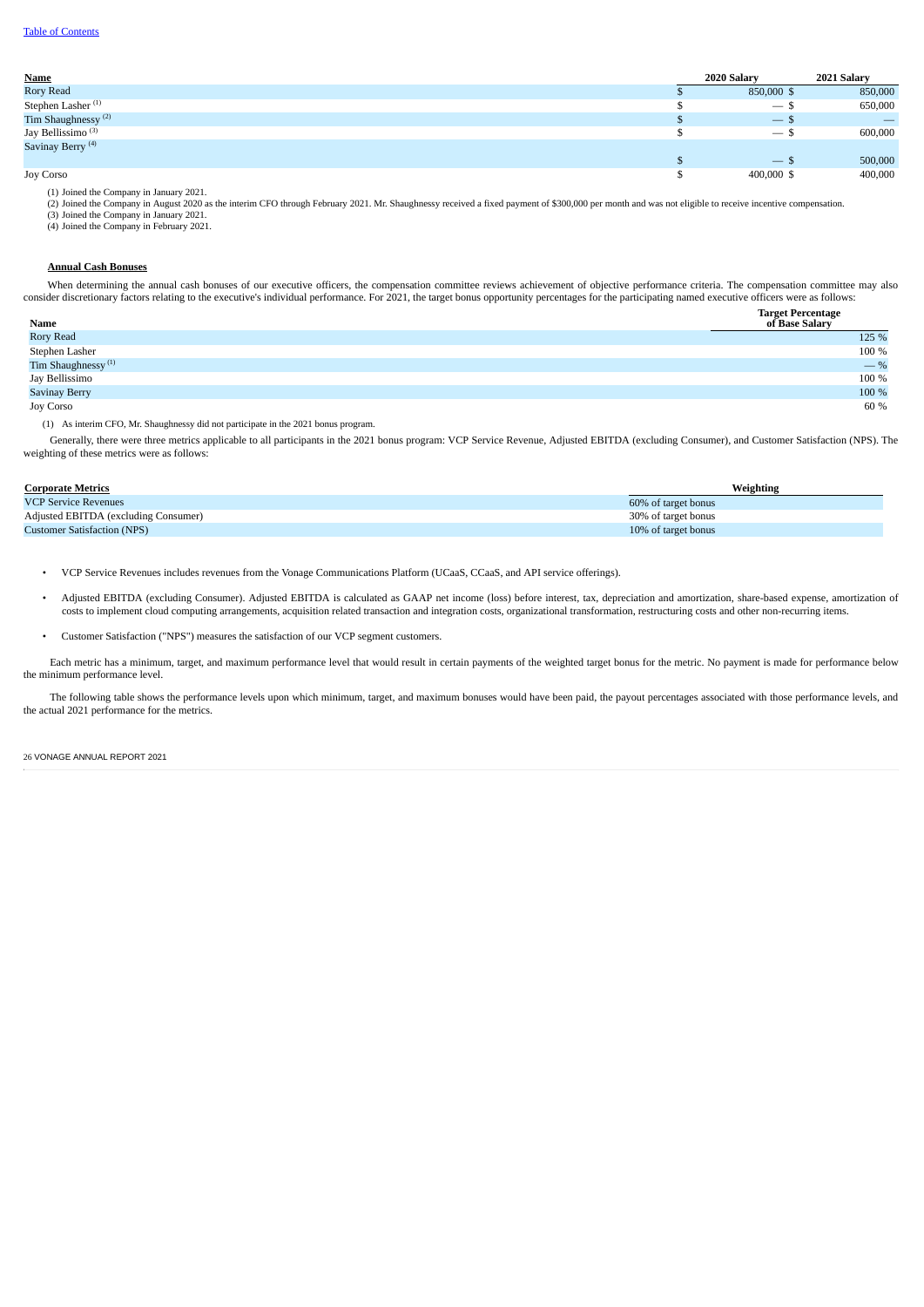| (amounts in thousands)<br>2021       |             |  |               |  |                      |  |                       |  |                           |                            |            |
|--------------------------------------|-------------|--|---------------|--|----------------------|--|-----------------------|--|---------------------------|----------------------------|------------|
| <b>Performance Measure</b>           | Weighting   |  | Minimum (50%) |  | <b>Target (100%)</b> |  | <b>Maximum (150%)</b> |  | <b>Actual Performance</b> | <b>Weighted Attainment</b> | Attainment |
| <b>VCP Service Revenues</b>          | $60.0\%$ \$ |  | 968,000       |  | 1.003.000            |  | 1,037,000             |  | 1.054.000                 | 167.0 %                    | 100.3%     |
| Adjusted EBITDA (excluding Consumer) | $30.0\%$ \$ |  | (10,000)      |  | 13.000               |  | 29,000 \$             |  | 11,000                    | 96.0%                      | 28.8%      |
| <b>Customer Satisfaction (NPS)</b>   | 10.0%       |  | 24            |  | 26                   |  | 28                    |  | 20                        | $-$ %                      | $-$ %      |
| <b>Total Bonus Payout</b>            | 100.0%      |  |               |  |                      |  |                       |  |                           |                            | 129.0 %    |

For Mr. Read and Mr. Lasher, there were four metrics applicable in the 2021 bonus program: VCP Service Revenue, Adjusted EBITDA (excluding Consumer), Adjusted EBITDA (Consumer only), and Customer Satisfaction (NPS). The weighting of these metrics were as follows:

| <b>Corporate Metrics</b>             | Weighting           |
|--------------------------------------|---------------------|
| <b>VCP Service Revenues</b>          | 60% of target bonus |
| Adjusted EBITDA (excluding Consumer) | 20% of target bonus |
| Adjusted EBITDA (Consumer only)      | 10% of target bonus |
| <b>Customer Satisfaction (NPS)</b>   | 10% of target bonus |

The following table shows the performance levels upon which minimum, target, and maximum bonuses would have been paid, the payout percentages associated with those performance levels, and the actual 2021 performance for the metrics.

|  | (amounts in thousands) |
|--|------------------------|
|  |                        |

| (amounts in thousands)               | 2021         |               |                  |                       |  |                            |            |        |
|--------------------------------------|--------------|---------------|------------------|-----------------------|--|----------------------------|------------|--------|
| 2021 Metric                          | Weighting    | Minimum (50%) | Target<br>(100%) | <b>Maximum (150%)</b> |  | <b>Weighted Attainment</b> | Attainment |        |
| <b>VCP Service Revenue</b>           | $60.0 \%$ \$ | 968,000       |                  | 1,003,000             |  | 1,037,000                  | 167.0%     | 100.3% |
| Adjusted EBITDA (excluding Consumer) | $20.0 \%$ \$ | $(10,000)$ \$ |                  | 13,000 \$             |  | 29,000                     | 96.0%      | 19.2 % |
| Adjusted EBITDA (Consumer only)      | $10.0\%$ \$  | 175,000 \$    |                  | 192,000               |  | 205,000                    | 82.0 %     | 8.2 %  |
| Customer Satisfaction (NPS)          | 10.0%        | 24            |                  | 26                    |  | 28                         | $-$ %      | $-$ %  |
| <b>Total Corporate Plan</b>          | 100.0%       |               |                  |                       |  |                            |            | 127.6% |

# Rationale For Performance Measures

2021 performance targets reflect the Company's continued pivot towards the cloud communications for business markets. For 2021:

- VCP Service Revenues represent 60% of overall performance weighting, reflecting the Company's desire to increase focus on business service revenues to align with the Company's overall strategy;
- Adjusted EBITDA (excluding Consumer) reflects the Company's overall desire to increase VCP profitability;
- Adjusted EBITDA (Consumer only) reflects the Company's Consumer profitability; and
- Customer Satisfaction (NPS) measures customer satisfaction within our VCP segment based on a satisfaction score that is weighted by revenue, reflecting the Company's focus on improving customer experience.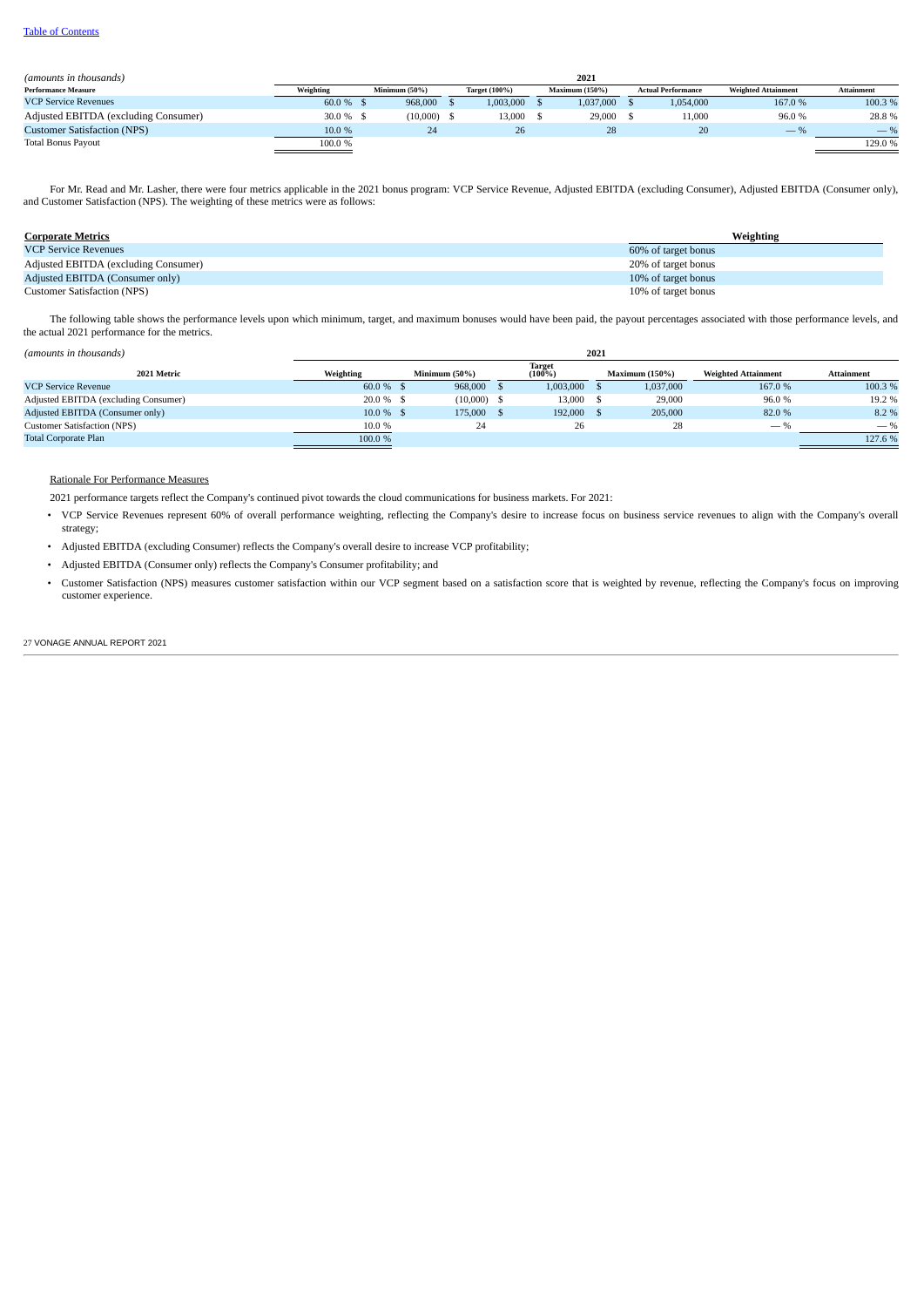# Calculation of Annual Cash Bonus Awards

The annual cash bonus awards are calculated by multiplying the total bonus achievement percentages by the executive's target bonus.

# **Annual Cash Bonus Payouts 2021**

|                                | <b>Total 2021 Bonus</b>        | <b>Base Metric</b>            |  |
|--------------------------------|--------------------------------|-------------------------------|--|
| <b>Name</b>                    | Award                          | <b>Achievement Percentage</b> |  |
| Rory Read                      | 1,355,750                      | 127.6 %                       |  |
| Stephen Lasher                 | 768.790                        | 127.6 %                       |  |
| Tim Shaughnessy <sup>(1)</sup> | $\qquad \qquad \longleftarrow$ | $-$ %                         |  |
| Jay Bellissimo                 | 741.254                        | 129.0 %                       |  |
| Savinay Berry                  | 545,769                        | 129.0 %                       |  |
| Joy Corso                      | 309,600                        | 129.0 %                       |  |

(1) As interim CFO, Mr. Shaughnessy did not participate in the 2021 bonus program.

These payments are reflected in the "Non-Equity Incentive Plan Compensation" column of the Summary Compensation Table.

# **Long-Term Incentives**

# 2021 LTI Program

We award a significant portion of our long-term incentive compensation in the form of performance-based restricted stock units. The number of units actually earned will be determined at the end of the three-year performance period based on financial performance and relative total shareholder return performance. By linking a significant portion of our long-term incentives to three-year performance goals, we more closely align our NEOs' incentives with our strategic strategic priorities and long-term interests of shareholders.

| 2021 LTI Program       |            |                         |  |  |  |  |  |  |
|------------------------|------------|-------------------------|--|--|--|--|--|--|
| Award Type             | % of Award | Vesting                 |  |  |  |  |  |  |
| Performance-based RSUs | 60%        | 3 year cliff            |  |  |  |  |  |  |
| Time-based RSUs        | 40%        | Equal 3 year increments |  |  |  |  |  |  |
|                        |            |                         |  |  |  |  |  |  |

We believe that our long-term compensation program elevates the link between pay and performance for our NEOs and closely aligns the interests of management and our shareholders. Performance RSUs are granted subject to the following terms:

- The number of performance RSUs granted is based on a target value determined by the compensation committee.
- For 2021, the number of performance RSUs actually earned will be based on two metrics:
	- 25% of the award will be determined by Vonage's performance on the sum of business service revenue growth and consolidated AEBITDA margin (also called "Rule of 40")
	- 75% of the award will be determined by Vonage's relative "Total Stockholder Return"( TSR) performance measured against a defined performance group consisting of technology companies we consider to be similar to Vonage, as discussed below. TSR is the percentage growth in stock price over the performance period, plus dividends and adjusted for events such as stock splits. Vonage's TSR performance will be ranked against the other companies in the performance group.
- Performance is measured over a three-year performance period.
- The actual number of shares received at the end of the performance period can range from 0-200% of the target number of shares, based on the Company's performance during the performance period, as follows.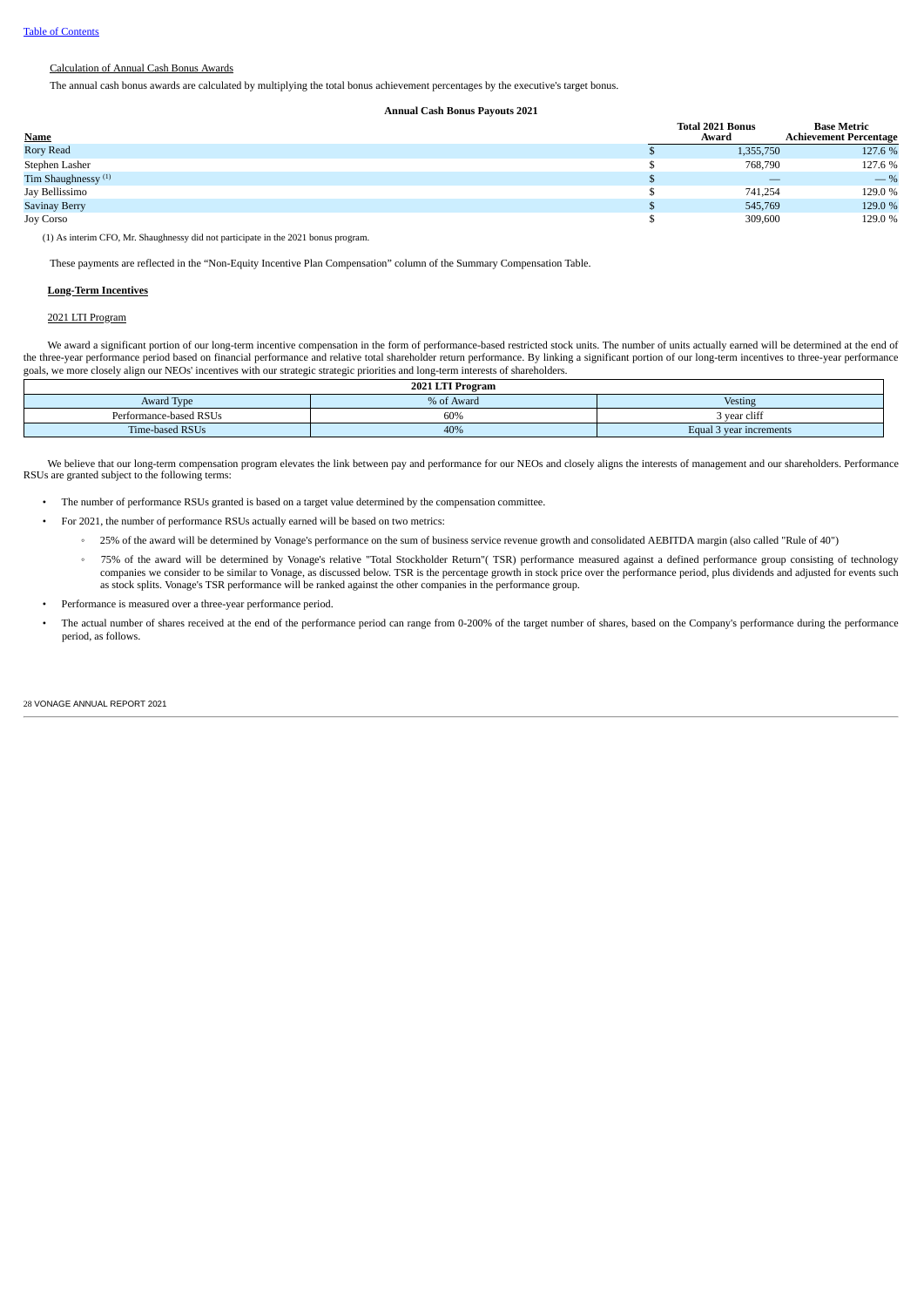| <b>TSR Payout Schedule</b> |                    |  |  |  |  |  |  |  |
|----------------------------|--------------------|--|--|--|--|--|--|--|
| <b>Percentile Ranking</b>  | % of Target Earned |  |  |  |  |  |  |  |
| 80%<br>Greater than        | 200%               |  |  |  |  |  |  |  |
| $50\% - 80\%$              | $100\% - 200\%$    |  |  |  |  |  |  |  |
| $30\% - 50\%$              | $50\% - 100\%$     |  |  |  |  |  |  |  |
| 30%<br>Less than           | 0%                 |  |  |  |  |  |  |  |

Payouts are based on ranking results with linear adjustment between percentile ranks in the chart above. For example, achievement of the 65th percentile would result in 150% of the target number of shares being issued at the end of the performance period and achievement of the 40th percentile would result in 75% of the target number of shares being issued at the end of the performance period.

• TSR payouts are capped at 100% (target) if the Company's TSR performance is negative at the end of the performance cycle, even if the Company's relative TSR performance would have produced a higher payout.

In addition, we believe that the inclusion of the Rule of 40 metric aligns with our business strategy and requires our executives to continue improving business performance.

Our TSR performance group for 2021 awards was based on companies included in our prior period performance group, with modifications approved by our compensation committee to improve relevance to our business. As discussed below, these modifications included the addition of companies in the application software or cloud services industries. Our performance group for 2021 was set as follows:

| 8x8, Inc.            | Microsoft Corporation*          |
|----------------------|---------------------------------|
| Adobe Inc.           | Mimecast Limited                |
| Akamai Technologies  | NICE Systems, Inc.              |
| Avaya Holdings Corp. | <b>Nuance Communications</b>    |
| Atlassian, Inc.      | Ooma, Inc.                      |
| Bandwidth Inc.       | PTC Inc.                        |
| <b>Cisco Systems</b> | RingCentral, Inc.               |
| eGain Corporation    | Sinch                           |
| EnvestNet            | Smartsheet Inc                  |
| Everbridge, Inc.     | Splunk Technology               |
| Five9, Inc.          | <b>Teletech Holdings</b>        |
| Intuit Inc.          | Twilio Inc.                     |
| j2 Global, Inc.      | Verient Inc.                    |
| Kaleyra, Inc.*       | Zendesk, Inc.                   |
| LivePerson, Inc.     | Zoom Video Communications, Inc. |

\*Companies that are new to the list for 2021 awards.

The following companies were removed from the list for 2021 awards: Palo Alto Networks and Paylocity Holdings as they are less relevant to our direct business competition.

We annually evaluate our performance group to ensure its rigor, as reflected by the inclusion of high performing technology and software-as-a-service peers.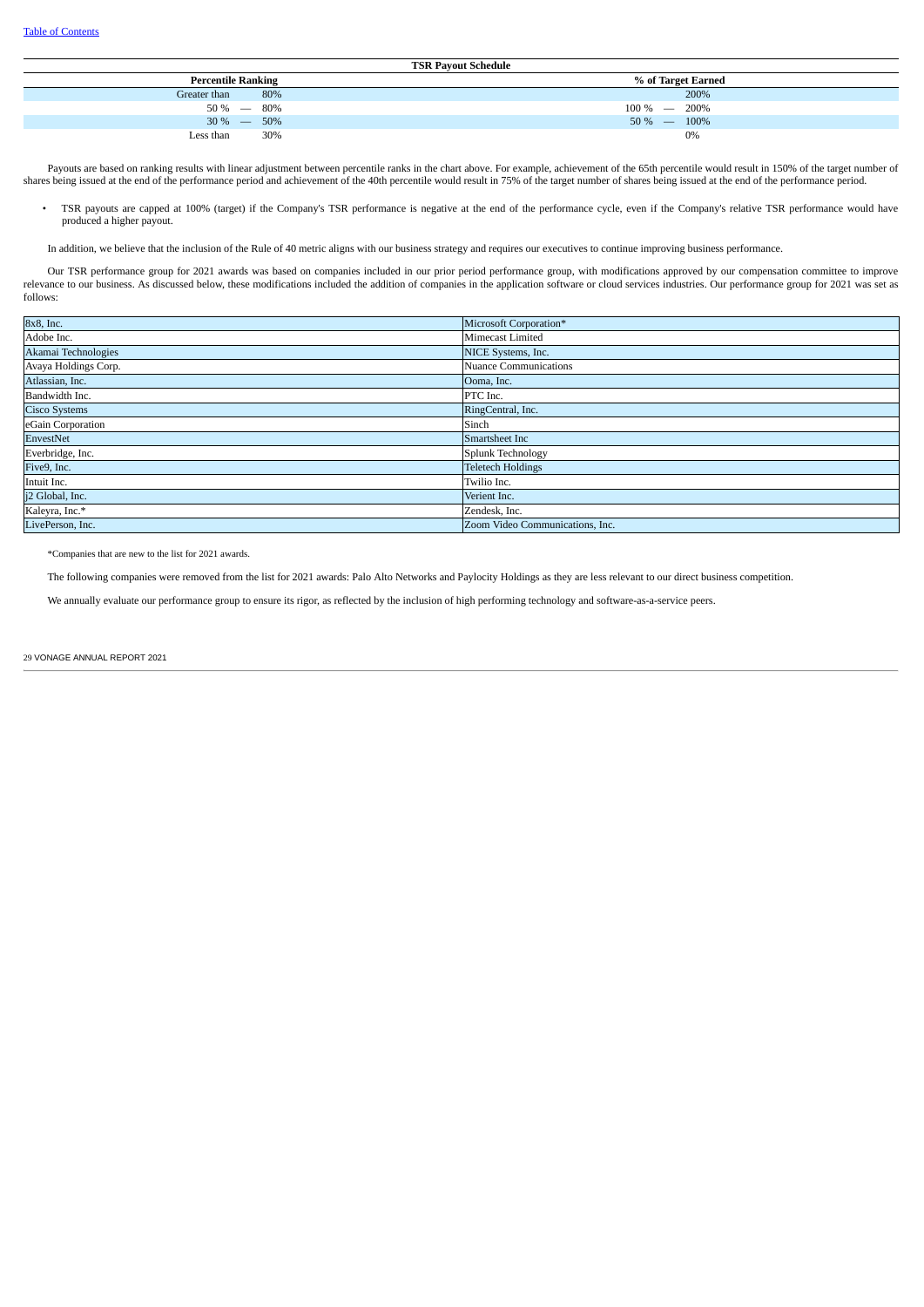# Vesting of Prior LTI Awards

In 2021, awards made to our executives under the Company's 2019 LTI Program vested based upon Company TSR performance against the peer group over the three-year period from 2019-2021. To smooth the impacts of short-term price fluctuations in our stock price and provide a more appropriate long-term award result, we use averaging at the beginning and end of our performance period to compute our TSR as well as the TSR for each of the performance peers. For the beginning of period price, we average the closing price of each Company's stock for the 60 days straddling the first day of the performance period. For the end of period price of each Company, we average the final 60 trading days of the performance period. Dividends paid by companies in the peer group are assumed to be reinvested as of the ex-dividend date.

Using this methodology, our TSR performance for the 2019-2021 performance period was 93.02%, ranking at the 62nd percentile, and equating to a 140.23% payout under the terms of the 2019 LTI Program. Our Named Executive Officers did not receive any shares in connection with this performance period.

The named executive officers received the following equity awards in 2021 under the annual LTI program:

| Name                           | Number of<br>Time-based<br><b>Restricted Stock</b><br>Units | <b>Target Number of</b><br><b>Performance-based</b><br><b>Restricted Stock</b><br>Units |  |  |
|--------------------------------|-------------------------------------------------------------|-----------------------------------------------------------------------------------------|--|--|
| Rory Read <sup>(1)</sup>       |                                                             |                                                                                         |  |  |
| Stephen Lasher                 | 458,123                                                     | 113,421                                                                                 |  |  |
| Tim Shaughnessy <sup>(2)</sup> | $\overline{\phantom{a}}$                                    |                                                                                         |  |  |
| Jay Bellissimo                 | 340,264                                                     | 113,421                                                                                 |  |  |
| <b>Savinay Berry</b>           | 446,375                                                     | 174,425                                                                                 |  |  |
| Joy Corso                      | 188,924                                                     | 49,886                                                                                  |  |  |

1. Mr. Read was granted two years of awards under the LTI program in 2020 and was not eligible for additional equity grants until the 2022 annual grant cycle.<br>2. Mr. Shaughnessy was hired as the interim CFO from August 202

2. Mr. Shaughnessy was hired as the interim CFO from August 2020 through February 2021 and did not received any equity in connection with his role.

### **Stock Ownership Guidelines for Executives**

Our compensation committee and Board of Directors have adopted stock ownership guidelines for our named executive officers and certain other covered executives. They believe that these requirements help ensure alignment of executive interests with shareholder interests and promote a focus on long-term growth. The following table shows the stock ownership levels required for our named executive officers, which are measured on a quarterly basis:

| Name                           | <b>Stock Ownership Level</b> |
|--------------------------------|------------------------------|
| Rory Read                      | 5.0x base salary             |
| Stephen Lasher                 | 3.0x base salary             |
| Tim Shaughnessy <sup>(1)</sup> | Not applicable               |
| Jay Bellissimo                 | 3.0x base salary             |
| Savinay Berry                  | 3.0x base salary             |
| Joy Corso                      | 3.0x base salary             |

(1) Mr. Shaughnessy did not receive in any equity grants during his service and was not required to comply with the stock ownership guidelines.

Shares counted in assessing compliance with the guidelines include shares owned outright and the in-the-money value of vested stock options. While there is no specific time period required to achieve these guidelines, each covered executive must retain 50% of net stock options exercised or stock delivered from vested restricted stock units until the guidelines are met. Executives may be exempted from the guidelines and/or the retention requirement due to financial hardship as determined by the compensation committee in its discretion.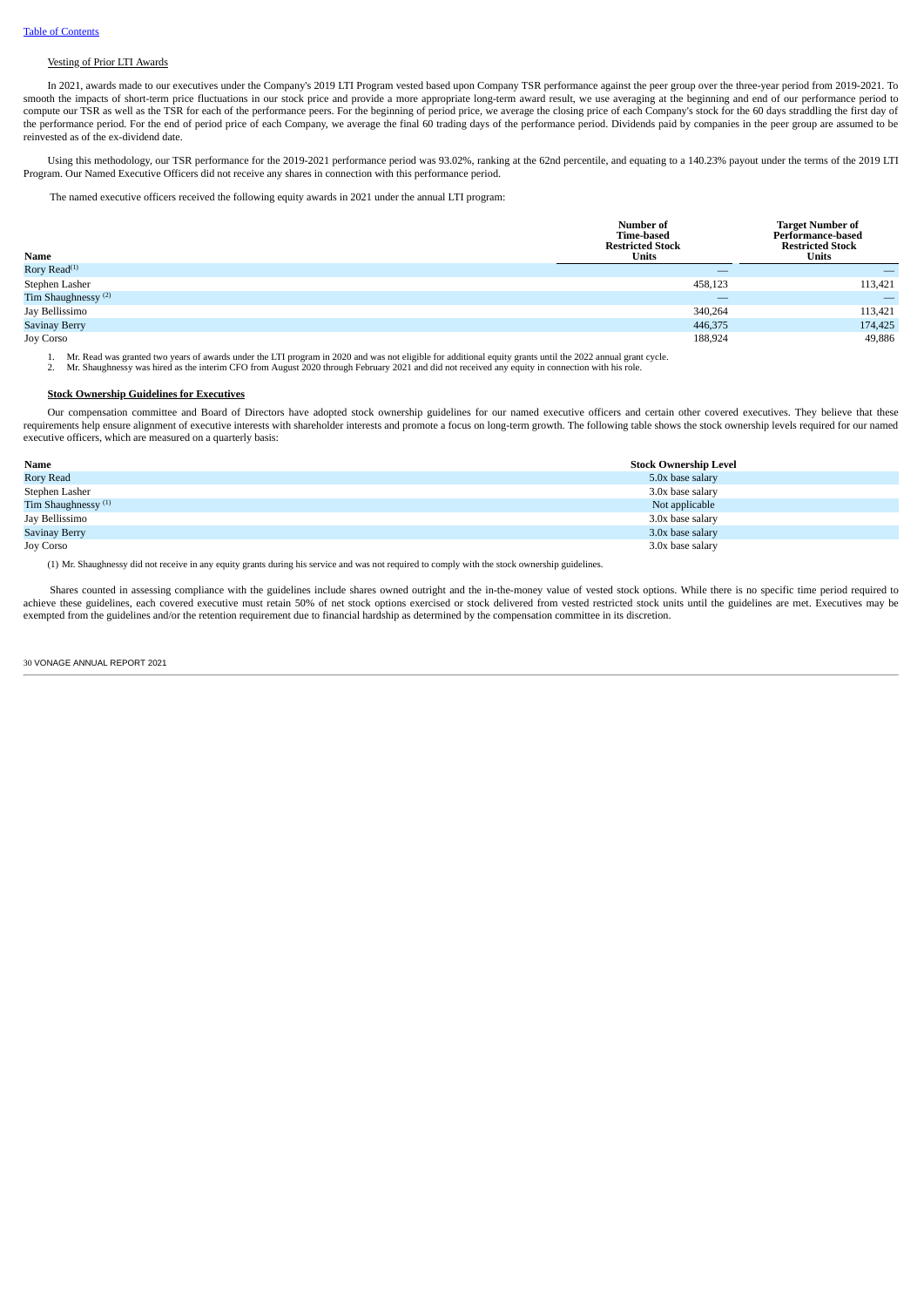# **Benefits and Perquisites**

We have also taken steps to ensure executives' continued health and ability to render services to the Company through an annual physical program. Our incremental costs for the perquisites described above are shown in note 6 to the Summary Compensation Table.

We also maintain a 401(k) savings plan, which is a tax-qualified defined contribution plan available to all of our employees. All of our NEOs participated in the plan in 2021, In 2021, we provided a matching contribution equal to 50% of each dollar contributed by a participant, up to a maximum contribution of \$6,000. The matching contributions vest after one year following the date of employment. Employee and matching contributions are based on compensation up to annual limits established under the Internal Revenue Code (the eligible compensation limit was \$290,000 in 2021). Our matching contributions for the participating named executive officers are shown in note 6 to the Summary Compensation Table. We do not provide any supplemental retirement benefits.

### **Equity Grant Practices**

The compensation committee approves all equity grants to executive officers and ratifies all other new hire and promotion equity grants made on a quarterly basis. In February of each year, the compensation committee considers annual equity grants. The compensation committee's practice is to approve annual equity grants effective on the first trading day on or after March 15.

In addition, the compensation committee delegated to our Chief Executive Officer the ability to make equity grants aggregating up to 400,000 shares of common stock in each quarter for employees that are not executive officers. These awards may not exceed 50,000 shares in each quarter to any individual employee.

For special grants, equity is granted on the first trading day of the month immediately following the month in which the equity grant is approved. For newly hired or promoted employees, restricted stock units are generally granted on the first trading day of the month immediately following the month in which the employee commences employment with us or the promotion is effective. In addition, we do not time equity grants to coincide with the release of material non-public information about Vonage.

### **Post-Employment Compensation**

We have benefit plans, employment and letter agreements, and other arrangements for our named executive officers that provide special benefits upon certain types of termination events. The employment agreements and letter agreements provide financial security in the event the executive officer's employment is terminated without cause or his or her responsibilities are significantly diminished. The agreements also provide clear statements of the rights of the executive officers and protect them against an unfavorable change in employment terms. Absent these provisions, there is an increased risk that executive officers may be encouraged to seek other employment opportunities if they became concerned about their employment security as a result of changes to our Company or in the event of a change in control. None of our current executives is entitled to an excise tax gross up upon a change in control. In addition, all equity grants made to current executives require a "double trigger" (both a change in control and termination) for payout or accelerated vesting to occur.

We believe that our change in control benefits provide appropriate incentives for the executive officers to cooperate in negotiating any change in control of Vonage without regard to the potential effect on their positions. See "*Potential Post-Employment Payments*" for further information regarding change in control and termination benefits under the arrangements.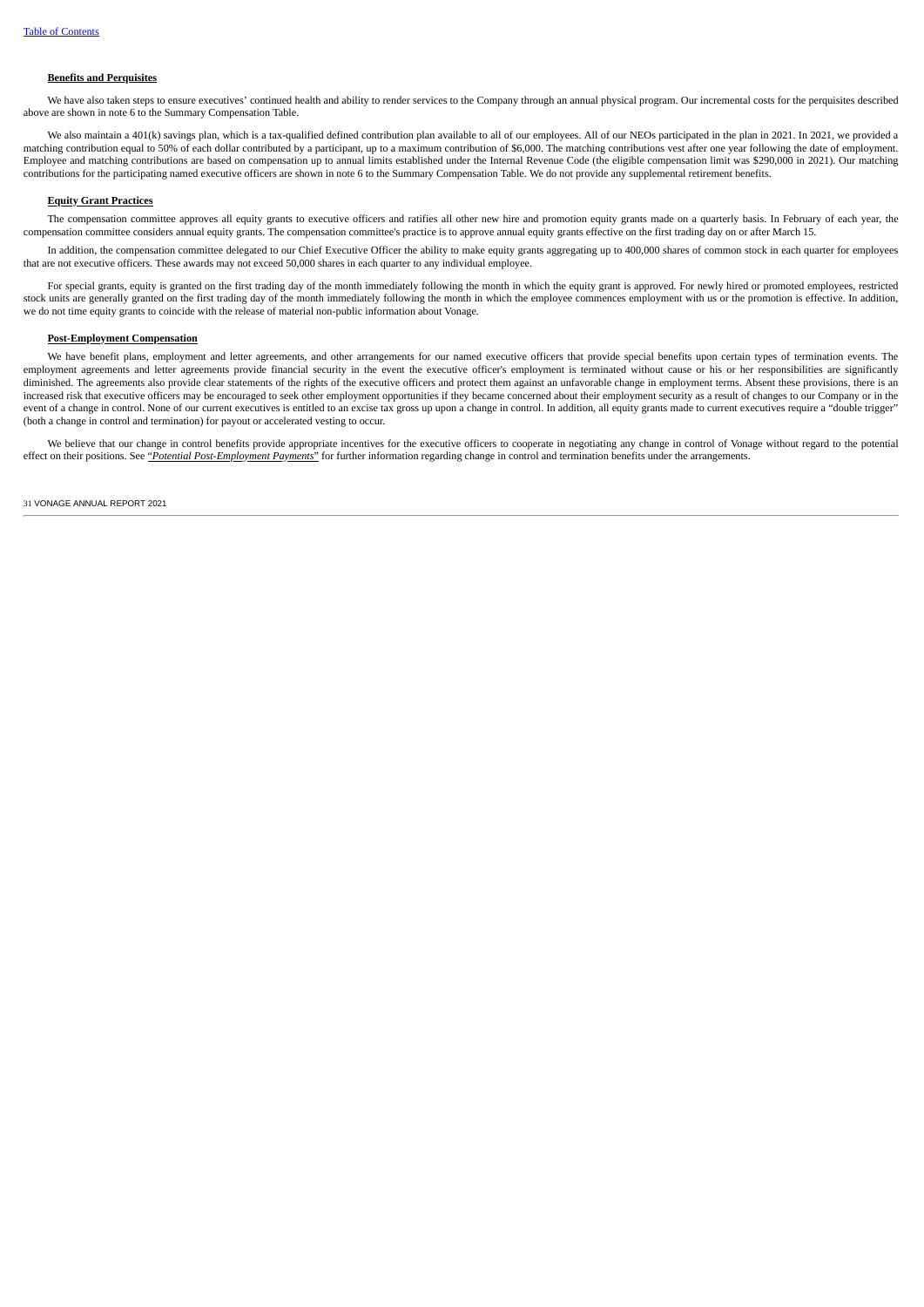### **Shareholder Outreach and Results of the 2021 Say-on-Pay Voting Results**

At our 2021 annual meeting, shareholders did not approve our Say-on-Pay advisory vote. Prior to our 2021 annual meeting, we engaged with a substantial number shareholders regarding our compensation program. Shareholder feedback reflected overall approval of the structure of our compensation program, but some shareholders noted that they would not provide advisory approval based on one-time recruitment compensation to our Chief Executive Officer.

Vonage and its Board take shareholder feedback seriously. In light of discussions with our shareholders, we maintained the following key attributes in our 2022 executive compensation program:

- Continued to include a financial performance metric that accounts for 25% of our performance-based stock awards that we believe fosters greater alignment between rewards and profitable multiyear Vonage Communication Platform service revenue and Adjusted EBITDA\* growth (remaining 75% continues to be based on relative Total Shareholder Return (TSR)).
- We maintained the weighting of stock awards to all executive officers at 60% performance-based awards in furtherance of our pay-for-performance philosophy.

### **Clawback, Anti-Hedging and Anti-Pledging Policies**

# Incentive Compensation Recovery Policy

The Company has put in place an Incentive Compensation Recovery Policy for incentive awards paid to executive officers. The policy is triggered in the event of a material restatement of the Company's financial results (other than as a result of a change in accounting rules, principles or interpretations) caused or substantially caused by the misconduct of the covered officer (including our NEOs). If triggered, the compensation committee may seek to recoup the portion of cash and equity based incentive awards paid or awarded to the covered officer in excess of the awards that would have been paid or awarded based on the restated financial results to the extent permitted by applicable law. In the case of equity awards that vested based on the achievement of financial results that were subsequently modified, the compensation committee and Board may also seek to recover improper gains from the sale or disposition of vested equity awards.

# Hedging and Pledging

The Company's securities trading compliance policy contains prohibitions against certain types of stock-related transactions. The policy prohibits any director, officer or employee from engaging in any strategy or using any product to hedge against potential changes in the value of Vonage securities, including short selling techniques, "sales against the box", puts, calls and other derivative securities, prepaid variable forwards, equity swaps, collars, exchange funds and forward sale contracts.

In addition, except in limited circumstances, no director or officer or employee may, directly or indirectly, pledge a significant amount of Vonage securities. The restrictions include the intentional creation of any form of pledge, security interest, deposit, or lien, including the holding of shares in a margin account, that entitles a third-party to foreclose against, or otherwise sell, any shares, whether with or without notice, consent, or default.

### **Company Tax and Accounting Issues**

# Deductibility of Executive Compensation

As a result of the Tax Cuts and Jobs Act, enacted on December 22, 2017, beginning in 2018, compensation paid to certain executive officers in excess of \$1 million will generally be nondeductible for tax purposes. However, the Committee believes that shareholder interests are best served by maintaining flexibility to deliver appropriate levels of compensation even if such compensation is nondeductible.

### Share-Based Compensation

We account for compensation expense from our stock awards in accordance with the "Compensation - Stock Compensation Topic" of the Financial Accounting Standards Board Accounting Standards Codification ("FASB Codification") that requires companies to measure the cost of employee stock awards based on the grant date fair value and recognize that cost over the period during which a recipient is required to provide services in exchange for the stock awards, typically the vesting period. We consider the impact on the Company's compensation expense when determining and making stock awards.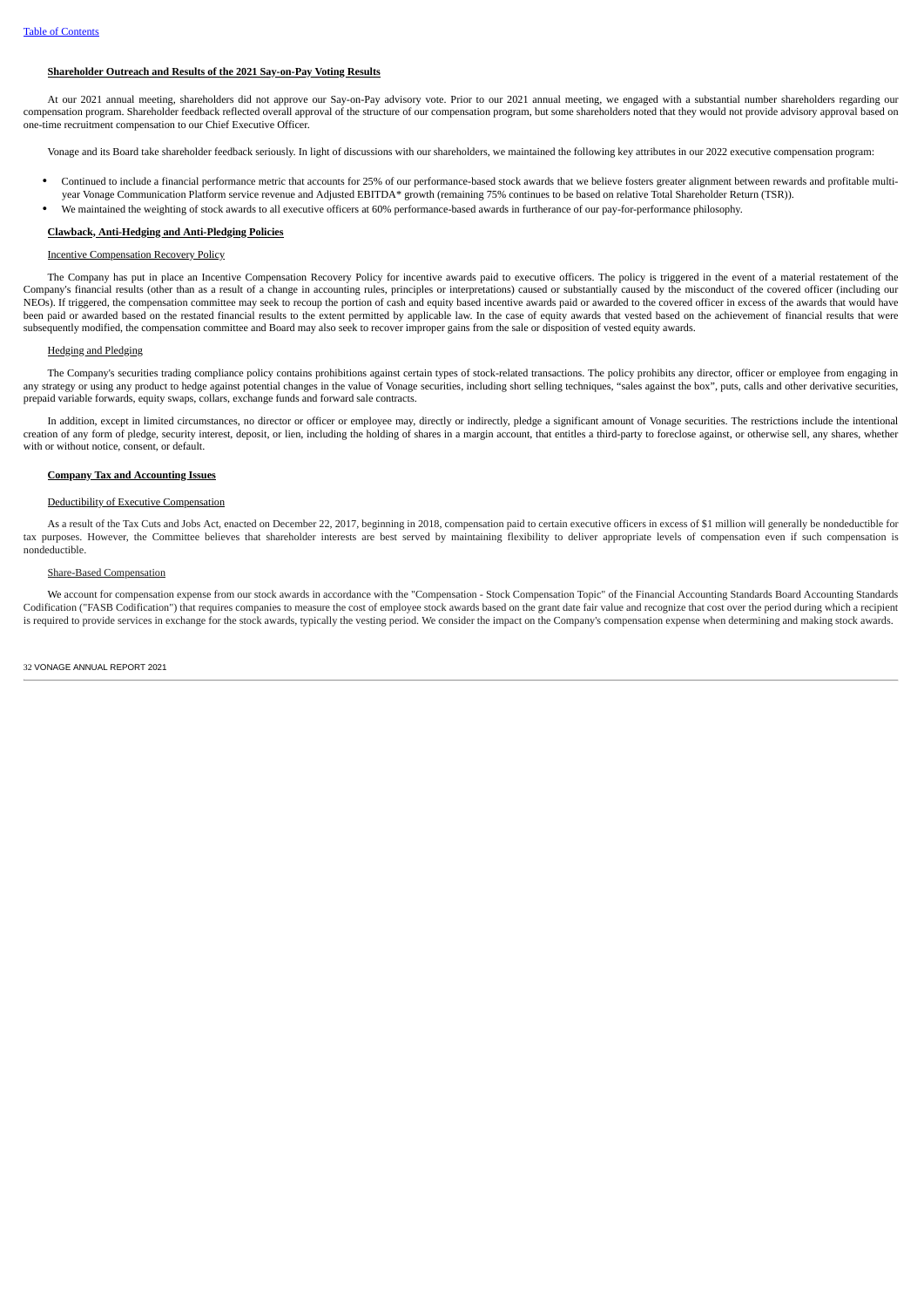### Section 280G Mitigation Actions

Pursuant to the terms of the Merger Agreement, the Company is permitted to implement strategies to mitigate the possible impact of Section 280G of the Code. On December 27, 2021, the compensation committee approved with respect to certain executive officers, (i) the payment, on or prior to December 31, 2021, of annual cash bonuses for calendar year 2021 that otherwise would be payable in 2022 and (ii) the settlement (in whole or in part), on or prior to December 31, 2021, of certain restricted stock unit awards and performance stock unit awards for restricted shares of Vonage Common Stock, less the appropriate withholding taxes, with the same vesting terms as such restricted stock unit awards and performance stock unit awards. Such executive officers entered into agreement with the Company providing for the actions described above and including the potential forfeiture and clawback described below. The executive officers have made elections under Section 83(b) of the Internal Revenue Code with respect to such shares of Company restricted stock. The actions described above have the effect of providing compensation in 2021 that would have otherwise been paid in a future year, but have not changed the vesting requirements as a result of the forfeiture and clawback provisions applicable to such compensation, as described below.

The compensation committee approved the following for each applicable named executive officer:

- For Rory Read, an accelerated payment in the amount of \$1,221,875 and the settlement of 298,056 restricted stock units with 180,770 restricted shares of Vonage Common Stock (after payment of applicable withholding taxes) subject to forfeiture and clawback as described below.
- For Joy Corso, an accelerated payment in the amount of \$276,000 and the settlement of 62,974 restricted stock units and 103,077 performance stock units with 100,706 restricted shares of Vonage Common Stock (after payment of applicable withholding taxes) subject to forfeiture and clawback as described below.
- For Savinay Berry, an accelerated payment in the amount of \$575,000 and the settlement of 60,906 restricted stock units with 30,708 restricted shares of Vonage Common Stock (after payment of applicable withholding taxes) subject to forfeiture and clawback as described below.

If the executive officer's service terminates under circumstances that would otherwise have resulted in the forfeiture of all or any portion of a restricted stock unit award or performance stock unit award, any restricted stock issued in respect of such award will be forfeited and any shares withheld by the Company for the satisfaction of withholding taxes (or cash equal to the fair market value of such shares) will be subject to recovery by the Company. With respect to any performance stock units, if at the end of the applicable performance period, actual performance is less than the assumed level of performance, the applicable number of shares of restricted stock will be forfeited and any shares withheld by the Company for the satisfaction of withholding taxes will be subject to recovery by the Company, and if actual performance is greater than the assumed level of performance, the executive officer will be issued additional shares of restricted stock.

|                                                                | <b>Summary Compensation Table</b> |              |           |              |             |               |                                |              |                                                                           |    |                           |              |              |
|----------------------------------------------------------------|-----------------------------------|--------------|-----------|--------------|-------------|---------------|--------------------------------|--------------|---------------------------------------------------------------------------|----|---------------------------|--------------|--------------|
| Name and<br><b>Principal Position</b>                          | Year                              |              | Salary    |              | Bonus $(6)$ |               | Stock<br>Awards <sup>(7)</sup> |              | <b>Non-Equity</b><br><b>Incentive Plan</b><br>Compensation <sup>(8)</sup> |    | All Other Compensation(9) |              | <b>Total</b> |
| Rory<br>Read                                                   | 2021                              | \$           | 850,000   |              |             |               |                                | S            | 1,355,750                                                                 | S  | 9,542                     | -S           | 2,215,292    |
| <b>Chief Executive</b><br>Officer                              | 2020                              | \$           | 434,808   | $\mathbb{S}$ | 3,000,000   | \$            | 24,546,250                     | $\mathbb{S}$ | 1,062,500                                                                 | \$ | 6,000                     | $\mathbb{S}$ | 29,049,558   |
| Stephen<br>Lasher<br>Chief<br>Financial Officer <sup>(1)</sup> | 2021                              | \$           | 602,500   | \$           | 1,500,000   | \$            | 8,874,373                      | S            | 768,790                                                                   | \$ | 7,200                     | s            | 11,752,863   |
| Tim                                                            | 2021                              | \$           | 1,400,000 |              |             |               |                                |              |                                                                           |    |                           | $\mathbb{S}$ | 1,400,000    |
| Shaughnessy<br>Interim<br><b>Chief Financial</b>               | 2020                              | $\mathbb{S}$ | 1,200,000 |              |             |               |                                |              |                                                                           |    |                           | $\mathbb{S}$ | 1,200,000    |
| Officer $(2)$                                                  |                                   |              |           |              |             |               |                                |              |                                                                           |    |                           |              |              |
| Jay<br>Bellissimo<br>Chief<br>Operating Officer <sup>(3)</sup> | 2021                              | \$           | 574,615   | \$           | 2,000,000   | \$            | 6,131,836                      | S            | 741,254                                                                   | s  | 7,200                     | S            | 9,454,905    |
| Savinay<br>Berry<br>EVP,                                       | 2021                              | $\mathbb{S}$ | 423,077   | $\mathbb{S}$ | 1,029,231   | $\mathfrak s$ | 9,828,965                      | $\mathbb{S}$ | 545,769                                                                   | \$ | 6,000                     | $\mathbb{S}$ | 11,833,042   |
| Product and<br>Engineering <sup>(4)</sup>                      |                                   |              |           |              |             |               |                                |              |                                                                           |    |                           |              |              |
| <b>Joy Corso</b><br>Chief<br>Marketing Officer <sup>(5)</sup>  | 2021                              | \$           | 400,000   |              |             | \$            | 4,470,706                      | S            | 309,609                                                                   | \$ | 7,500                     | S            | 5,187,815    |

 $\overline{\phantom{a}}$  , where  $\overline{\phantom{a}}$ 

(1) Mr. Lasher joined the Company in January 2021 as the CFO.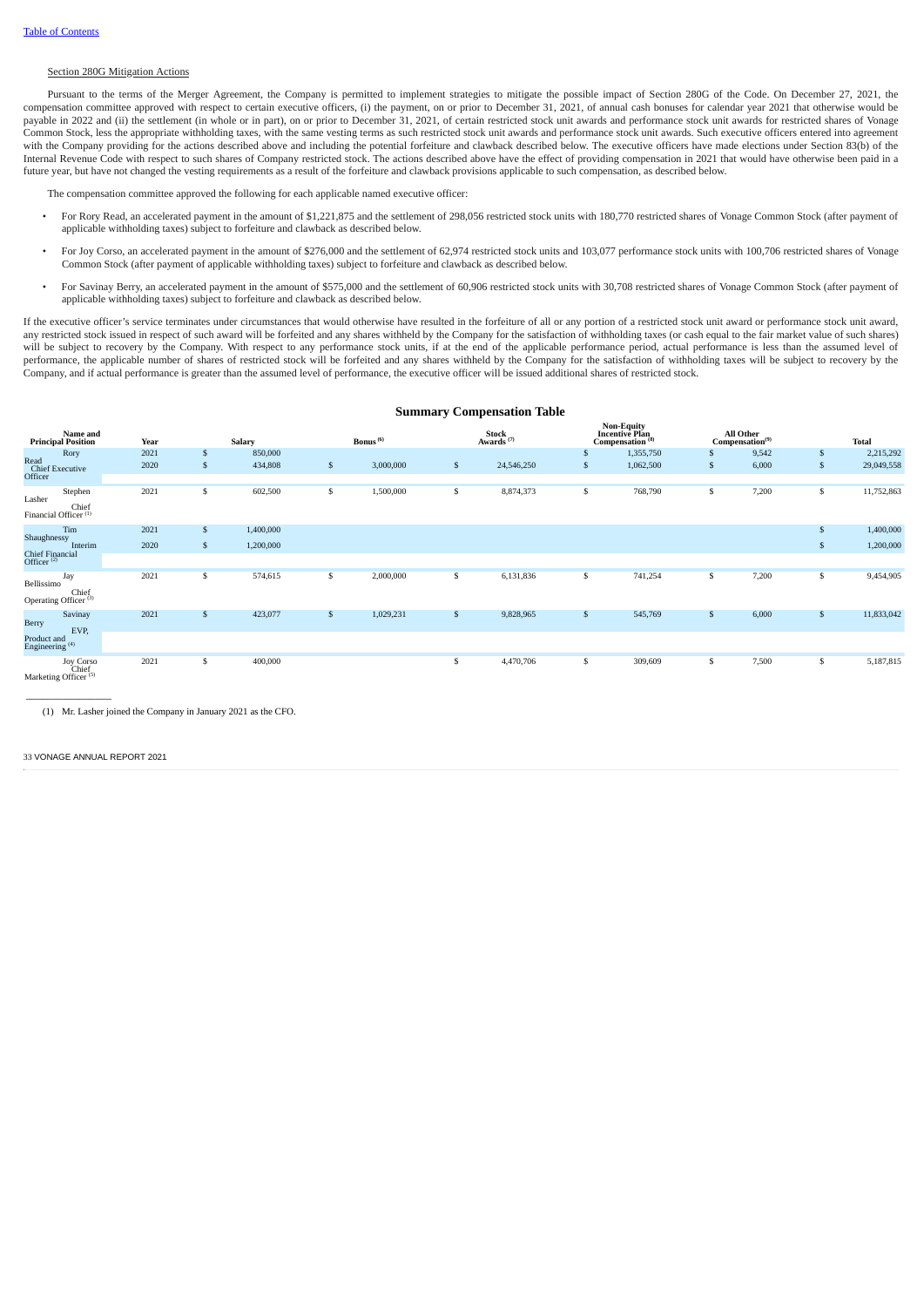- (2) Mr. Shaughnessy was hired as the interim CFO from August 2020 through February 2021 and did not received any equity grants in 2021.
- (3) Mr. Bellissimo joined the Company in January 2021 as the Chief Operating Officer.
- (4) Mr. Berry joined the Company in February 2021 as the EVP, Product and Engineering.
- (5) Ms. Corso joined the Company in August 2020 as the Chief Marketing Officer.
- (6) Reflects sign-on cash awards made to Mr. Lasher, Mr. Bellissimo, and Mr. Berry.
- (7) Stock awards consist of performance-based and time-based restricted stock units. The dollar amounts for the awards represent the grant-date fair value calculated in accordance with Financial Accounting Standards Board (FASB) Accounting Standards Codification (ASC) Topic 718 ("FASB ASC 718") by multiplying the number of shares of restricted stock awarded by the closing price of our common stock on the date of grant<br>and based upon, the stock-based awards will likely vary from the actual amount the named executive officer receives. Actual gains, if any, on shares acquired upon vesting of units are dependent on other factors, including the unit holders' continued employment with us through the vesting period, the achievement of any applicable operating and financial performance conditions, the future performance of our common stock, and overall stock<br>market condi maximum performance were achieved under 2021 performance-based restricted stock awards, the total value of 2021 stock awards for participating executives would be as follows: Mr. Lasher \$3,375977, Mr.<br>Bellissimo \$3,375,977
- (8) The amounts in this column represent total performance-based bonuses earned for services rendered during 2020 and 2021. These bonuses were based on our operating and financial performance. The bonuses earned in 2020 an our annual cash bonus for 2021.
- (9) The amounts in this column consist of the following:

|                  |         | 401(k)                   |                                   | <b>Legal Expense</b>            |      |                 |
|------------------|---------|--------------------------|-----------------------------------|---------------------------------|------|-----------------|
| Name             | Year    | Match                    | <b>HSA Employer Contributions</b> | Reimbursement                   |      | Total           |
| Rory Read        | 2021S   | 6,000                    | $\overline{\phantom{m}}$          | $3,542$ \$                      |      | 9,542           |
| Stephen Lasher   | 2021 \$ | $6,000$ \$               | 1,200                             | $\hspace{0.1mm}-\hspace{0.1mm}$ | - 33 | 7,200           |
| Tim Shaughnessy  | 2021S   | $\overline{\phantom{0}}$ | $\overline{\phantom{a}}$          |                                 | - 35 | $\qquad \qquad$ |
| Jay Bellissimo   | 2021 \$ | $6,000$ \$               | 1,200                             | $\hspace{0.1mm}-\hspace{0.1mm}$ | - 35 | 7,200           |
| Savinay Berry    | 2021S   | 6,000                    |                                   |                                 | а    | 6,000           |
| <b>Joy Corso</b> | 2021S   | $6,000$ \$               | 1,200                             |                                 |      | 7,200           |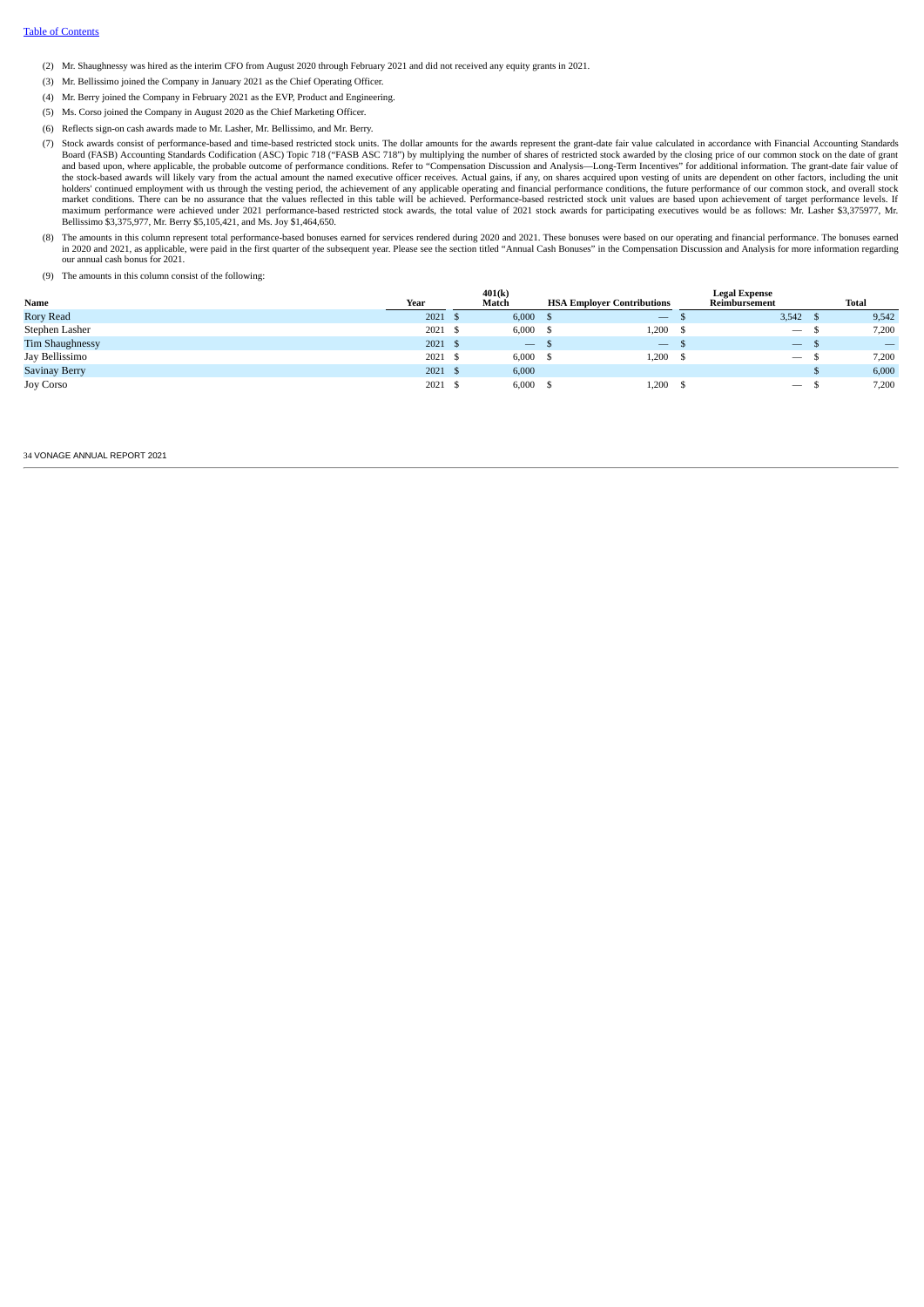# **Grants of Plan-Based Awards—2021**

|                     |                                                  |                                                      | <b>Estimated Potential Payouts</b><br><b>Under Non-Equity</b><br>Incentive Plan Awards <sup>(2)</sup> |                |           |                  | <b>Estimated Future Payouts</b><br><b>Under Equity</b><br>Incentive Plan Awards <sup>(3)</sup> | All Other<br><b>Stock</b><br>Awards:<br>Number of | <b>Grant Date</b><br><b>Fair Value of</b><br><b>Stock and</b> |                                     |
|---------------------|--------------------------------------------------|------------------------------------------------------|-------------------------------------------------------------------------------------------------------|----------------|-----------|------------------|------------------------------------------------------------------------------------------------|---------------------------------------------------|---------------------------------------------------------------|-------------------------------------|
| Name <sup>(1)</sup> | Date of<br>Grant<br>Corporate<br>Action<br>Date  |                                                      |                                                                                                       | <b>Target</b>  | Maximum   | <b>Threshold</b> | <b>Target</b>                                                                                  | Maximum                                           | <b>Shares</b> of<br>Stock or<br>Units <sup>(4)</sup>          | Option<br>Awards <sup>(5)</sup>     |
| Rory Read           | 3/15/2021                                        | 2/10/2021 \$                                         | 1,062,500 \$                                                                                          | $1,062,500$ \$ | 2,125,000 |                  |                                                                                                |                                                   |                                                               |                                     |
| Stephen Lasher      | 2/1/2021<br>11/8/2021<br>2/1/2021<br>2/1/2021    | 1/3/2021<br>10/27/2021<br>1/3/2021<br>1/3/2021 \$    | 325,000 \$                                                                                            | 650,000 \$     | 1,300,000 | 56,711           | 113,421                                                                                        | 226,842                                           | 302,457 \$<br>155,666 \$<br>S                                 | 3,950,089<br>3,236,296<br>1,687,989 |
| Jay Bellissimo      | 2/1/2021<br>2/1/2021<br>2/1/2021                 | 12/28/2020<br>12/28/2020<br>12/28/2020 \$            | 300,000 \$                                                                                            | 600,000 \$     | 1,200,000 | 56,711           | 113,421                                                                                        | 226,842                                           | 340,264 \$<br>S                                               | 4,443,848<br>1,687,989              |
| Savinay Berry       | 4/1/2021<br>11/8/2021<br>4/1/2021<br>4/1/2021    | 1/19/2021<br>10/27/2021<br>1/19/2021<br>1/19/2021 \$ | 250,000                                                                                               | $500,000$ \$   | 1,000,000 | 87,213           | 174,425                                                                                        | 348,850                                           | 290,709 \$<br>155,666 \$<br>S                                 | 4,039,958<br>3,236,296<br>2,552,711 |
| Joy Corso           | 3/15/2021<br>11/8/2021<br>3/15/2021<br>3/15/2021 | 2/10/2021<br>10/27/2021<br>2/10/2021<br>2/10/2021 \$ | 120,000 \$                                                                                            | 240,000 \$     | 480,000   | 24,943           | 49,886                                                                                         | 99,772                                            | 33,258 \$<br>155,666 \$<br>S                                  | 502,085<br>3,236,296<br>732,325     |

(1) Mr. Shaughnessy was hired as the interim CFO from August 2020 through February 2021 and did not receive any equity grants in 2021.

(2) As discussed in the Compensation Discussion and Analysis, the annual cash bonus awards are attributable to operating and financial measures. The amount shown in the "Target" column represents a payout at the trarget bo for each metric applicable to the executive, which is 50% of the target amount shown above. If performance did not meet the minimum level of performance for any metric, then no bonus would have been paid. The<br>amount shown

Please see the section titled "Annual Cash Bonuses" in the Compensation Discussion and Analysis for additional information including the minimum threshold, target, and maximum level of performance for each performance measure, the calculation of the award payable based upon actual performance in 2021, the amount of the award and award as a percentage of the target award opportunity, and adjustments.

The annual cash bonus payments to our NEOs under our bonus plan for 2021 are reflected in the "Non-Equity Incentive Plan Compensation" column of the Summary Compensation Table.

- (3) Amounts in this column represent performance-based restricted stock units granted under our 2015 Plan. The performance restricted stock units vest on a three-year cliff basis. The number of units actually earned will<br>b performance period. Please see the section titled "Long-Term Incentives" in the Compensation Discussion and Analysis for additional information.
- (4) Amounts in this column represent restricted stock units granted under our 2015 Plan. Generally, the restricted stock units granted under the 2015 Plan vest in equal annual installments on the first through third<br>annive circumstances, including upon a change in control.
- (5) The value of a stock award or option award represents the grant-date fair value calculated in accordance with FASB ASC 718. Stock awards consist only of restricted stock units. Actual gains, if any, on shares acquired upon vesting of restricted stock units or option exercises are dependent on other factors, including the holder's continued employment with us through the vesting period or option exercise period, the outcome of any<br>upon v performance conditions, the future performance of our common stock, and overall market conditions. There can be no assurance that the values reflected in this table will be achieved.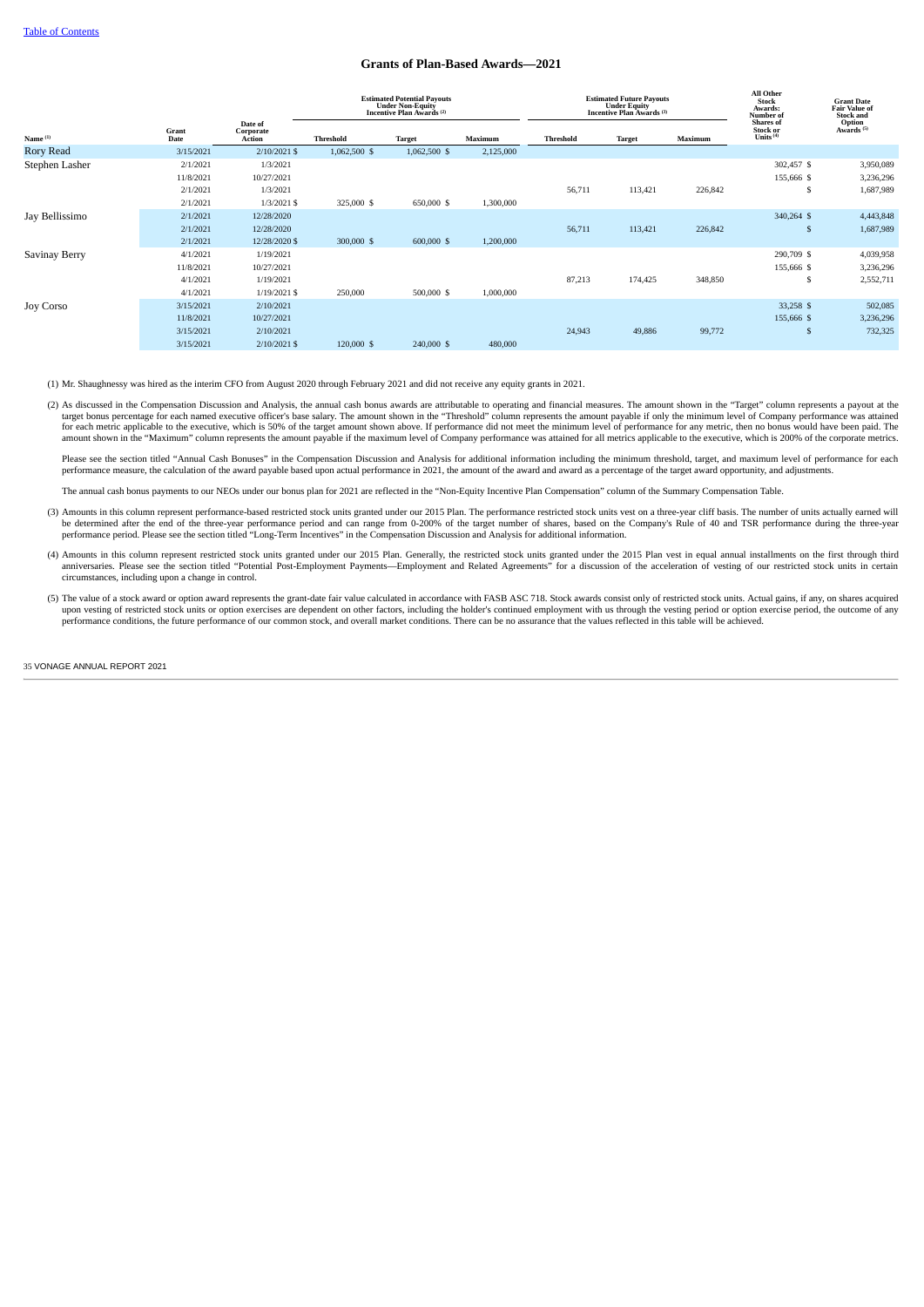# **Outstanding Equity Awards at Fiscal Year-End—2021**

|                     | <b>Stock Awards</b>                                                                            |              |                                                                                         |                                                                                                                                                        |           |                                                                                                                                                      |
|---------------------|------------------------------------------------------------------------------------------------|--------------|-----------------------------------------------------------------------------------------|--------------------------------------------------------------------------------------------------------------------------------------------------------|-----------|------------------------------------------------------------------------------------------------------------------------------------------------------|
| Name <sup>(1)</sup> | <b>Number of Shares or</b><br><b>Units of Stock that</b><br>Have Not Vested <sup>(2)(13)</sup> |              | <b>Market Value of Shares or</b><br><b>Units of Stock that Have Not</b><br>Vested $(3)$ | <b>Equity Incentive Plan</b><br><b>Awards: Number of</b><br><b>Unearned Shares, Units or</b><br>Other Rights that Have Not<br>$Vested$ <sup>(13)</sup> |           | <b>Equity Incentive Plan</b><br>Awards: Market or Payout<br><b>Value of Unearned Shares,</b><br>Units or Other Rights that<br><b>Have Not Vested</b> |
| Rory Read           | 541,944 (4)                                                                                    | $\mathbb{S}$ | 11,267,016                                                                              |                                                                                                                                                        |           |                                                                                                                                                      |
|                     | 173,334 (5)                                                                                    | \$           | 3,603,614                                                                               |                                                                                                                                                        |           |                                                                                                                                                      |
|                     |                                                                                                |              |                                                                                         | 780,000 (11)                                                                                                                                           | \$        | 16,216,200                                                                                                                                           |
| Stephen Lasher      | 226,843 (6)                                                                                    | \$           | 4,716,066                                                                               |                                                                                                                                                        |           |                                                                                                                                                      |
|                     | 155,666 (7)                                                                                    | \$           | 3,236,296                                                                               |                                                                                                                                                        |           |                                                                                                                                                      |
|                     |                                                                                                |              |                                                                                         | 113,421 (12)                                                                                                                                           | \$        | 2,358,022                                                                                                                                            |
| Jay Bellissimo      | 340,264 (6)                                                                                    | \$           | 7,074,089                                                                               |                                                                                                                                                        |           |                                                                                                                                                      |
|                     |                                                                                                |              |                                                                                         | 113,421 (12)                                                                                                                                           | \$        | 2,358,022                                                                                                                                            |
| Savinay Berry       | 229,803 (8)                                                                                    | \$           | 4,777,604                                                                               |                                                                                                                                                        |           |                                                                                                                                                      |
|                     | 155,666 (7)                                                                                    | \$           | 3,236,296                                                                               |                                                                                                                                                        |           |                                                                                                                                                      |
|                     |                                                                                                |              |                                                                                         | 174,425 (12)                                                                                                                                           | \$        | 3,626,296                                                                                                                                            |
| <b>Joy Corso</b>    | 30,328(9)                                                                                      | \$           | 630,519                                                                                 |                                                                                                                                                        |           |                                                                                                                                                      |
|                     | 22,172 (10)                                                                                    | \$           | 460,956                                                                                 |                                                                                                                                                        |           |                                                                                                                                                      |
|                     | 103,778 (7)                                                                                    | \$           | 2,157,545                                                                               |                                                                                                                                                        |           |                                                                                                                                                      |
|                     |                                                                                                |              |                                                                                         | 6,095                                                                                                                                                  | $(11)$ \$ | 126,715                                                                                                                                              |
|                     |                                                                                                |              |                                                                                         | 49,886                                                                                                                                                 | $(12)$ \$ | 1,037,130                                                                                                                                            |

(1) Mr. Shaughnessy was hired as the interim CFO from August 2020 through February 2021 and did not receive any equity grants in 2021.

(2) Please see the section titled "Potential Post-Employment Payments—Employment and Related Agreements" for a discussion of the acceleration of our option and stock awards upon a change in control.

(3) Based on the closing price of our common stock as of December 31, 2021 of \$20.79, as reported on the Nasdaq Stock Market.

(4) The restricted stock units vest in equal annual installments on the first through third anniversaries of July 1, 2020.

(5) The restricted stock units vest in equal annual installments on the first through third anniversaries of March 15, 2020.

(6) The restricted stock units vest in equal annual installments on the first through third anniversaries of February 1, 2021.

(7) The restricted stock units vest in equal annual installments on the first through third anniversaries of November 8, 2021.

(8) The restricted stock units vest in equal annual installments on the first through third anniversaries of April 1, 15, 2021.

(9) The restricted stock units vest in equal annual installments on the first through third anniversaries of August 3, 2020.

(10) The restricted stock units vest in equal annual installments on the first through third anniversaries of March 15, 2021.

(11) The restricted stock units vest upon the satisfaction of certain performance criteria based upon Company performance from January 1, 2020 through December 31, 2022.

(12) The restricted stock units vest upon the satisfaction of certain performance criteria based upon Company performance from January 1, 2021 through December 31, 2023.

(13) Outstanding equity award amounts do not include restricted shares that were accelerated for purposes under Section 280G of the Code.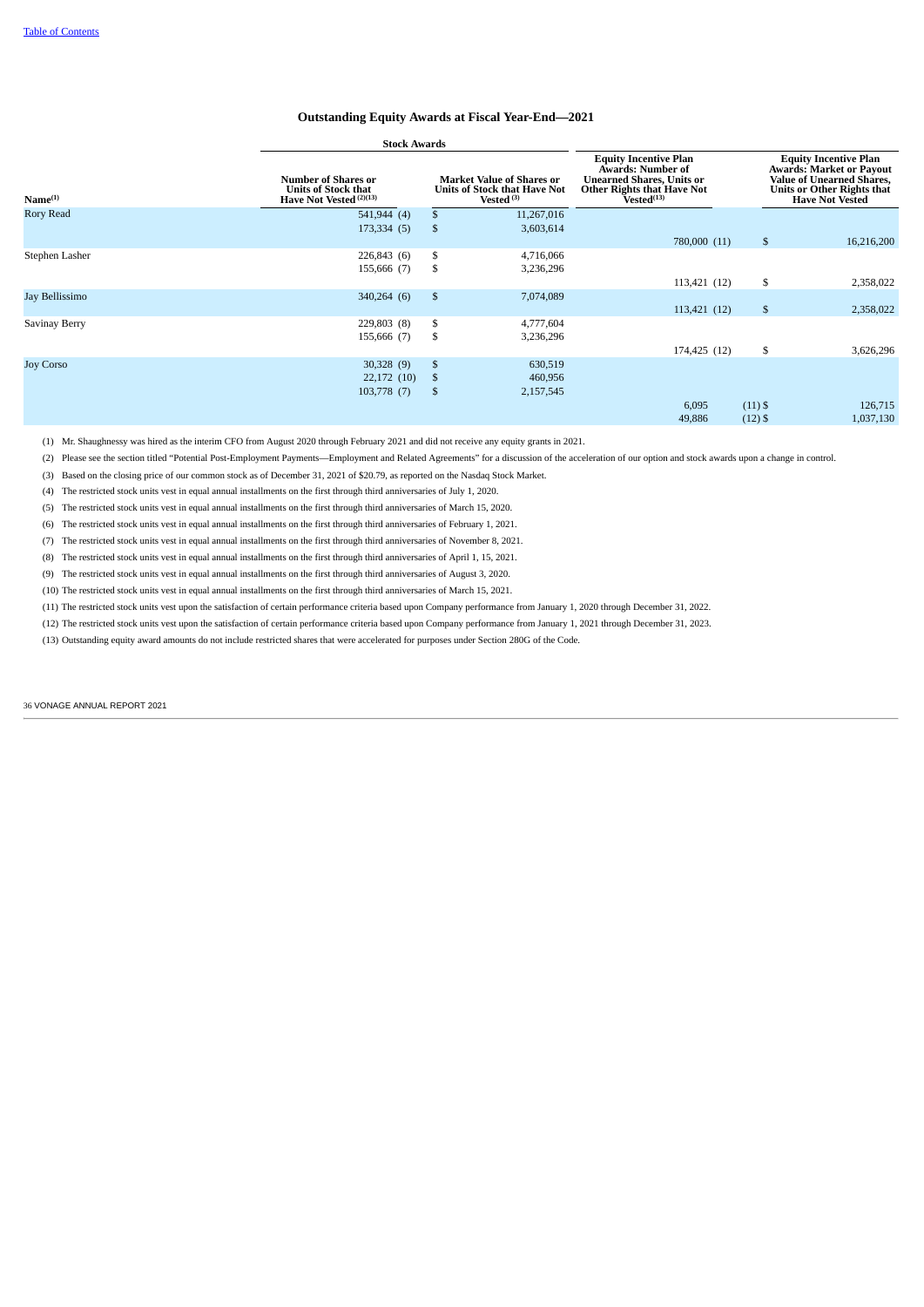# **Option Exercises and Stock Vested—2021**

| Name $(1)$       | <b>Number of Shares</b><br><b>Acquired on</b><br><b>Vesting</b><br>(# ) | <b>Value Realized</b><br>on<br>Vesting<br>$(3)^{(2)}$ |
|------------------|-------------------------------------------------------------------------|-------------------------------------------------------|
| <b>Rory Read</b> | 804,722 \$                                                              | 13,091,514                                            |
| Savinay Berry    | 60,906 \$                                                               | 1,257,709                                             |
| Stephen Lasher   | 75,614 \$                                                               | 1,078,256                                             |
| Joy Corso        | 181,211 \$                                                              | 3,648,451                                             |

 $\overline{\phantom{a}}$ (1) Mr. Shaughnessy served as the Company's interim CFO from August 2020 through February 2021 and did not received any equity grants in 2020. Mr. Bellissimo joined the Company in January 2021 as the COO and did not have any equity grants prior to 2021.

(2) Value realized upon exercise or vesting is based on the closing sales price of our common stock on the Nasdaq Global Select Market on the applicable exercise or vesting date.

### **Potential Post-Employment Payments**

The following are descriptions of our employment arrangements with our named executive officers. The table following the description of our employment arrangements quantifies the potential payments and benefits to which the named executive officer would be entitled to under our arrangements with them for various scenarios involving a termination of employment or change-in-control. The amounts shown are estimated amounts that assume that the termination or change-in-control was effective as of December 31, 2021, and thus include amounts earned through such time. The actual amounts to be paid out can only be determined at the time of such executive's separation.

# **Employment and Related Agreements**

Rory Read

# *Employment Agreement*

Vonage entered into an employment agreement with Mr. Read on June 5, 2020. The employment agreement provides for Mr. Read's employment for a three-year term commencing July 1, 2020 to serve as President and Chief Executive Officer of the Company, reporting directly to the Board.

In the event Mr. Read's employment is terminated by the Company without cause or he resigns with "good reason", he is entitled to the following severance benefits, subject to his execution and non-revocation of a general release of claims: (i) 12 months base salary plus his target bonus amount for the year in which his employment terminates, payable over the 12 month period following termination of employment, (ii) an annual bonus for the year of termination, based on actual performance for such year and pro-rated for the period he is employed during such year, (iii) any earned but unpaid bonus for a previously completed fiscal year, and (iv) continued participation in medical, dental and vision plans at the same cost to Mr. Read as other executives of the Company until he is eligible for COBRA coverage.

If Mr. Read's employment is terminated due to his death or disability, he (or his estate) is entitled to (i) an annual bonus for the year of termination, based on actual performance for such year and pro-rated for the period he is employed during such year and (ii) any earned but unpaid bonus for a previously completed fiscal year.

If Mr. Read's employment is terminated for cause or he resigns without "good reason", he will be entitled only to accrued but unpaid compensation and benefits due to him in accordance with the Company's benefit plans ("Accrued Rights"). Mr. Read will also be entitled to the Accrued Rights in the event of a termination of employment for any other reason.

Mr. Read is subject to non-competition, non-solicitation and non-hire restrictions, which will be in effect during his employment and for twelve months thereafter. Mr. Read is subject to nondisparagement and confidentiality restrictions during his employment and perpetually thereafter.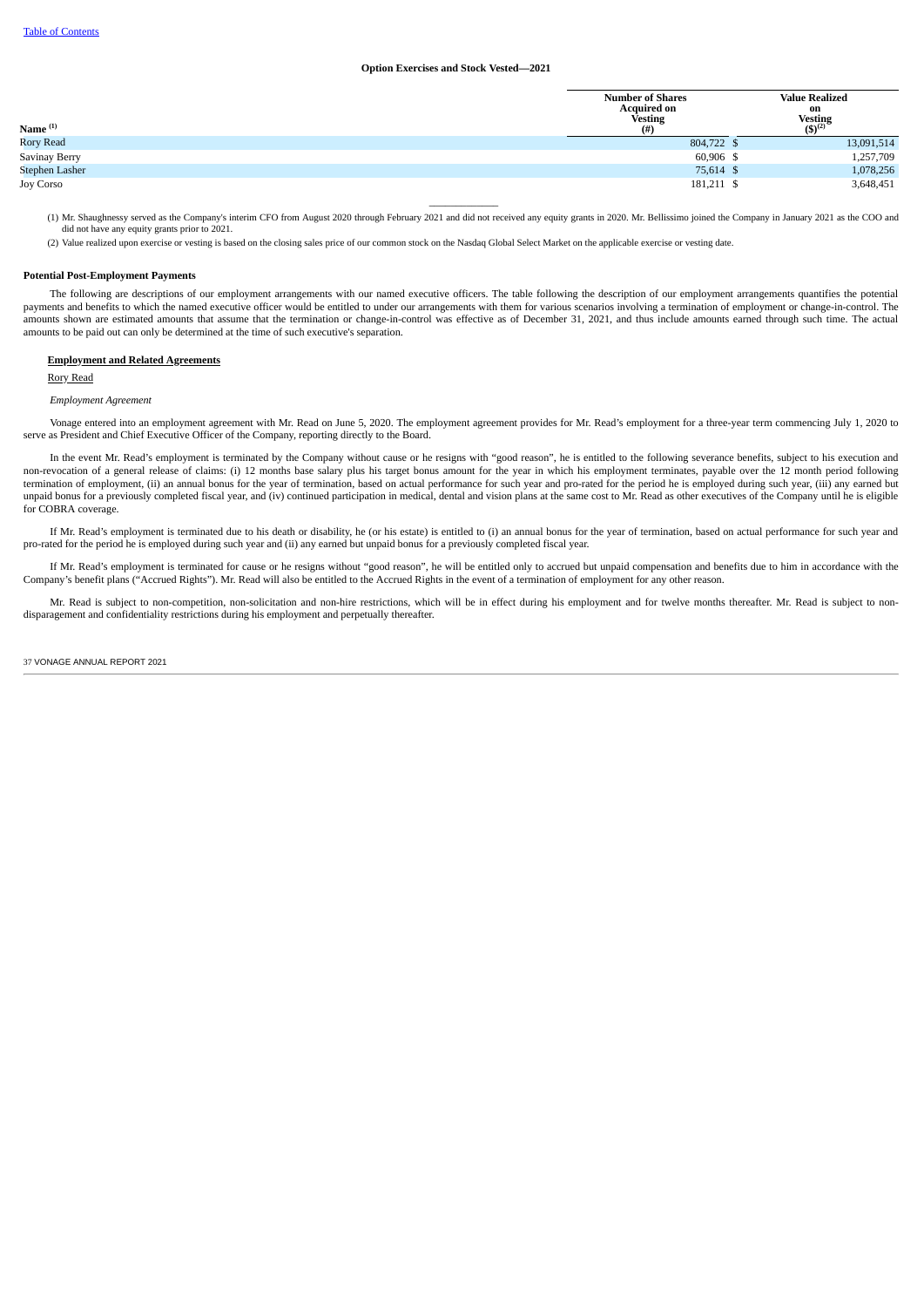### *Letter Agreement*

On November 21, 2021, Mr. Read entered into a letter agreement with Parent (the "Letter Agreement") setting forth certain understandings with respect to Mr. Read's Employment Agreement with the Company dated June 5, 2020 and his outstanding Restricted Stock Units and Performance Restricted Stock Units, to be effective on, and subject to the occurrence of, the closing of the Merger.

Pursuant to the Letter Agreement, Mr. Read has agreed that his Employment Agreement will be amended to remove his existing right to resign for "good reason" as a result of his no longer holding the position of Chief Executive Officer of a publicly traded company or the Company not nominating him for election to the Board or removing him from the Board, in each case which would otherwise entitle him to severance payments under his Employment Agreement and accelerated vesting of his outstanding Restricted Stock Units and Performance Restricted Stock Units. The parties have also agreed to certain other changes to the definitions of termination for "good reason" and termination for cause for such purposes.

The Letter Agreement provides that Mr. Read's Restricted Stock Units that are scheduled to vest in 2022 (506,666 units, a portion of which have been settled in restricted shares of Vonage Common Stock), which would otherwise be converted to a cash-based award as provided in the Merger Agreement, will become vested and payable in cash upon the closing of the Merger. The amounts so paid will be subject to clawback in the event that Mr. Read voluntarily resigns his employment without "good reason" (as amended by the Letter Agreement) prior to the originally scheduled vesting dates. In addition, 50% of Mr. Read's Performance Restricted Stock Units (390,000 units, assuming target performance and 780,000, assuming maximum performance) that would otherwise be converted to a cashbased award as provided in the Merger Agreement will instead become vested and payable in cash upon the closing of the Merger. The amounts so paid will be subject to clawback in the event that Mr. Read voluntarily resigns without "good reason" (as amended) prior to the originally scheduled vesting dates. The remainder of Mr. Read's outstanding Restricted Stock Units and Performance Restricted Stock Units (506,668 units and 390,000 units, assuming target performance, or 780,000 units, assuming maximum performance, respectively), as converted into cash-based awards as provided in the Merger Agreement, will continue to become vested and payable in accordance with their original vesting schedule, subject to Mr. Read's continued employment following the Merger (subject to acceleration upon termination without cause or resignation for "good reason"). Parent has agreed to establish a rabbi trust to hold such cash amounts.

The Letter Agreement provides Mr. Read the opportunity to receive a "performance retention incentive payment" from Parent following the closing of the Merger with a targeted value of \$12 million. The amount payable (if any) will be determined based on performance metrics tied to the Company's business, 50% with respect to 2022 performance and 50% with respect to 2023 performance. The performance retention incentive payment will be payable on the Company's first normal payroll payment date following July 1, 2024, subject to Mr. Read's continued employment through such date, subject to proration upon termination without cause or resignation for "good reason", based on actual performance as of the date of termination. The Letter Agreement also provides for certain tax indemnification payments up to a maximum amount of \$4 million.

### Stephen Lasher

The Company and Mr. Lasher entered into a letter agreement dated February 25, 2021, at the commencement of his employment with the Company. Pursuant to the letter agreement, in the event that Mr. Lasher's employment is terminated by the Company without cause or by him for "good reason", he is entitled to (i) twelve months of base salary payable by the Company in a lump sum, (ii) an amount equal to his target annual bonus, (iii) one year of continued vesting on unvested equity awards and (iv) twelve months of medical coverage. Mr. Lasher has also executed the Company's employment covenants agreement, which provides for a one-year post-termination non-compete and non-solicit.

### Timothy Shaughnessy

We entered into fixed term employment contract, dated August 17, 2020, with Mr. Shaughnessy, which provided that Mr. Shaughnessy would serve as the Interim Chief Financial Officer from August 18, 2020 through December 31, 2020, unless mutually extended between the Company and Mr. Shaughnessy. Pursuant to the Employment Agreement, Mr. Shaughnessy was paid a salary of \$300,000 per month for each of the first three months and \$300,000 for the last half of November 2020 and the entire month of December 2020. On December 31, 2020, the Company entered into an amendment to Mr. Shaughnessy's employment contract, which provides that Mr. Shaughnessy would continue to serve as the Company's Interim Chief Financial Officer through February 28, 2021, with an option to further extend Mr. Shaughnessy's service through March 31, 2021, upon mutual agreement between the Company and Mr. Shaughnessy. In connection with his extended service, the Amendment provides that Mr. Shaughnessy would be paid a salary of \$400,000 per month of service. In addition, Mr. Shaughnessy was eligible to receive a bonus, in such amount and form payable, subject to the discretion of the compensation committee .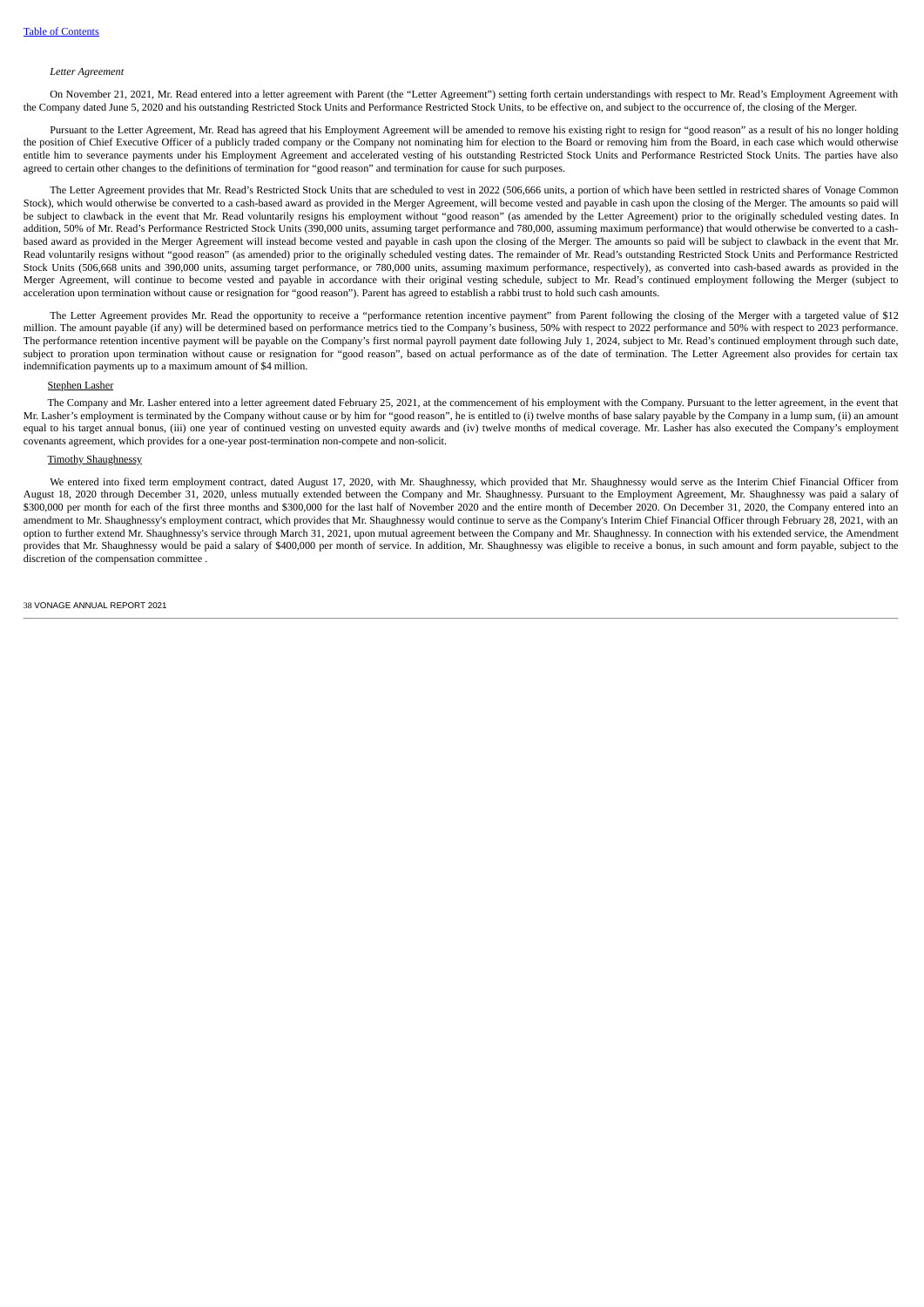Mr. Shaughnessy did not participate in the Company's employee benefit plans available to other senior executives. In addition, Mr. Shaughnessy was not awarded any equity grants in connection with his agreement. Mr. Shaughnessy also executed the Company's employment covenants agreement.

Mr. Shaughnessy served as Interim CFO through February 28, 2021 and did not receive any payments in connection with his retirement, other than accrued but unpaid compensation.

# Jay Bellissimo

The Company and Mr. Bellissimo entered into a letter agreement dated February 25, 2021, at the commencement of his employment with the Company. Pursuant to the letter agreement, in the event that Mr. Bellissimo's employment is terminated by the Company without cause or by him for "good reason", he is entitled to (i) twelve months of base salary payable by the Company in a lump sum, (ii) an amount equal to his target annual bonus and (iii) one year of continued vesting on unvested equity awards. Mr. Bellissimo has also executed the Company's employment covenants agreement, which provides for a one-year post-termination non-compete and non-solicit.

# Savinay Berry

The Company and Mr. Berry entered into a letter agreement dated February 25, 2021, at the commencement of his employment with the Company. Pursuant to the letter agreement, in the event that Mr. Berry's employment is terminated by the Company without cause or by him for "good reason", he is entitled to (i) twelve months of base salary payable by the Company in a lump sum, (ii) an amount equal to his target annual bonus, (iii) one year of continued vesting on unvested equity awards and (iv) six months of medical coverage. Mr. Berry has also executed the Company's employment covenants agreement, which provides for a one-year post-termination non-compete and non-solicit.

### Joy Corso

The Company and Ms. Corso entered into a letter agreement dated July 6, 2020, at the commencement of her employment with the Company. Pursuant to the letter agreement, in the event that Ms. Corso's employment is terminated by the Company without cause or by her for "good reason", she is entitled to nine months' of base salary payable by the Company in a lump sum. Ms. Corso has also executed the Company's employment covenants agreement, which provides for a one-year post-termination non-compete and non-solicit.

### 2021 Executive Severance Policy

The executive officers are covered by the Company's Executive Severance Policy which provides that if an executive officer is terminated without cause, the executive shall receive (i) twelve months of base salary payable by us during our regular payroll cycle over the twelve month period following termination of employment, (ii) a pro-rated bonus paid in the following year based on actual Company performance, (iii) twelve months' vesting for all equity awards, and (iv) an amount of up to twelve months of COBRA payments. If the executive officer is party to an employment agreement or offer letter that provides for greater severance, such agreement or letter will apply.

### Acceleration of Vesting of Stock Options, Time-Based and Performance-Based Restricted Stock Units

Our option and time-based restricted stock unit agreements for grants to our NEOs other than Mr. Read (and other certain sign-on grants) provide for acceleration of vesting of 50% of unvested stock options and time-based restricted stock units covered by those agreements in the event of death or disability.

Upon a change in control, any performance-based restricted stock unit award granted to our NEOs will be converted to an amount equal to the amount payable if the performance period were deemed to end on the date of the consummation of the change in control and will vest the earlier of (i) as of the last day of the applicable performance period, subject to continued employment on the last day of the performance period, (ii) in the event employment terminates due to death or disability, or (iii) due to termination by without cause or for good reason.

In the event of a termination of employment for death or disability, a portion of any performance-based restricted stock unit award equal to a fraction based upon the percentage of the performance period elapsed at the time of termination of employment, but in any case no less than half, will vest. For termination of employment due to death, such vesting will occur upon termination. For termination of employment due to disability, such vesting will occur upon the end of the applicable performance period.

### **Treatment of Equity Awards in Connection with the Merger Agreement**

The Merger Agreement provides that unless otherwise mutually agreed by the parties, or by Parent and the applicable holder, in consultation with the Company, at the Effective Time each outstanding equity award will be treated as follows: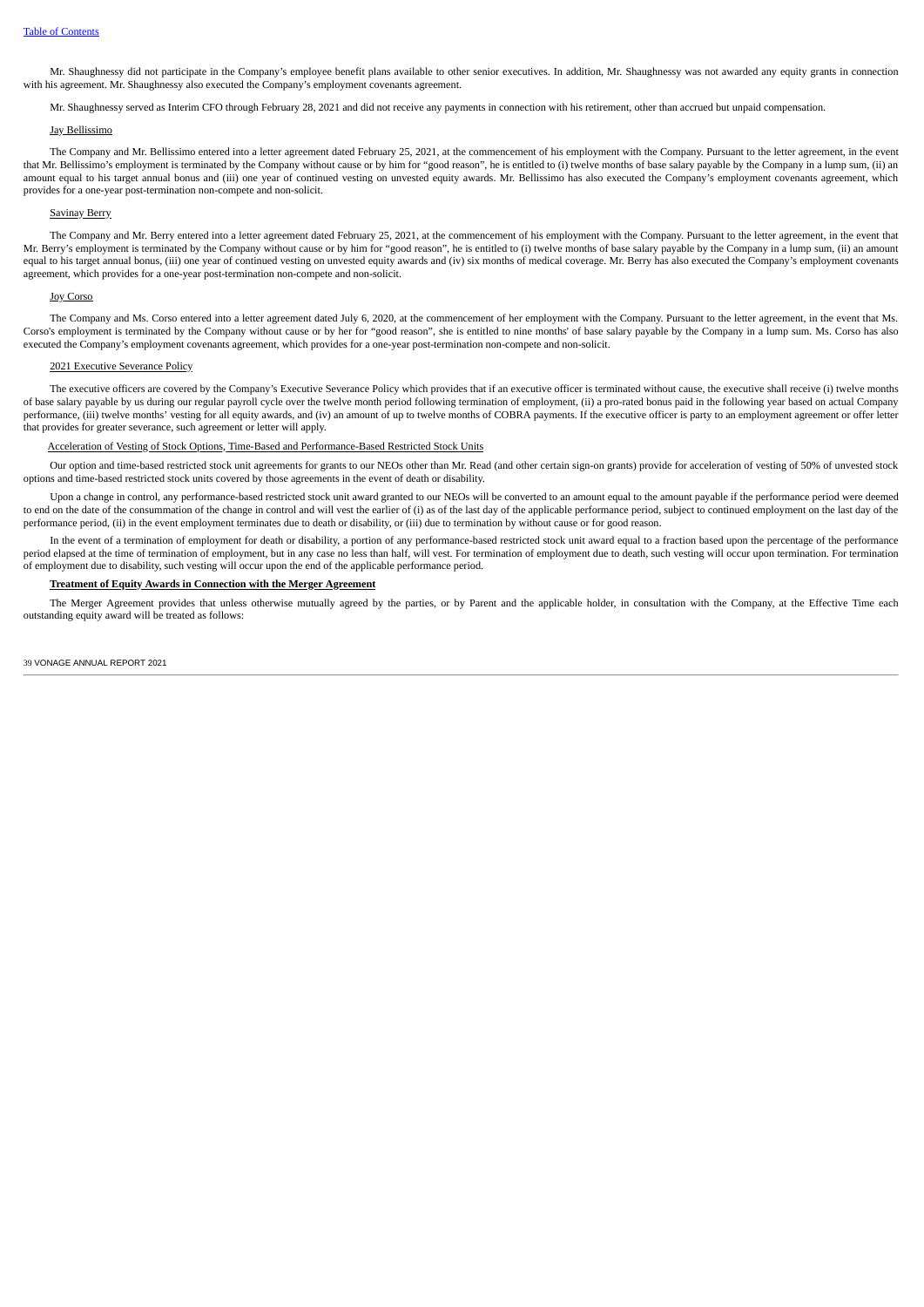### **Company Options**

Each Company Option that was granted under the Company Stock Plans and is outstanding as of immediately prior to the Effective Time (as defined in the Merger Agreement), whether vested or unvested, (i) if the per share of Vonage Common Stock exercise price of such Company Option is equal to or greater than the Merger Consideration, such Company Option will terminate and be cancelled, without any consideration being payable for such Company Option, and have no further force or effect and (ii) if the per share of Vonage Common Stock exercise price of such Company Option is less than the Merger Consideration, such Company Option will terminate and be cancelled in exchange for the right to receive a lump sum cash payment in the amount equal to (A) the number of shares of Vonage Common Stock underlying the Company Option immediately prior to the Effective Time, multiplied by (B) an amount equal to the Merger Consideration minus the applicable exercise price (the product of (A) and (B), the "Option Payment"). The Option Payment (if any) payable to each former holder of a Company Option that was outstanding immediately prior to the Effective Time will be paid through the Surviving Corporation's payroll to such former holder without interest and net of any withholding taxes, as soon as practicable following the Effective Date, but in any event not later than the first (1st) regular payroll date of the Surviving Corporation following the Effective Time; provided that if such first (1st) payroll date occurs fewer than five (5) business days following the Effective Time, the Option Payment will be paid no later than the second (2nd) regular payroll date of the Surviving Corporation following the Effective Time.

# nnany Restricted Stock Units

Each Restricted Stock Unit that was granted under the Company Stock Plans and is outstanding as of immediately prior to the Effective Time, whether vested or unvested, will terminate and be cancelled in exchange for: (i) with respect to Restricted Stock Units that become vested in accordance with their terms on or prior to the Effective Time but have not yet been paid, the right to receive a lump sum cash payment in the amount equal to (A) the number of shares of Vonage Common Stock underlying such Restricted Stock Unit, multiplied by (B) the Merger Consideration (each such payment, a "RSU Payment"); and (ii) with respect to all other Restricted Stock Units, a new cash-based award representing the right to receive an unvested amount in cash equal to (A) the number of shares of Vonage Common Stock underlying such Restricted Stock Unit, multiplied by (B) the Merger Consideration, which vesting will be subject to the continued employment of the former holder of such Restricted Stock Unit with Parent and its Affiliates (including the Surviving Corporation), on the same vesting schedule (including with respect to any terms providing for acceleration of vesting) and Restricted Stock Unit otherwise on substantially the same terms as the corresponding Restricted Stock Unit, except as otherwise provided for in the Merger Agreement (each such award, a "Parent RSU Cash Award").

Following the Effective Time, no Restricted Stock Unit that was outstanding immediately prior to the Effective Time will remain outstanding and each former holder of any such Restricted Stock Unit will cease to have any rights with respect thereto, except the right to receive an RSU Payment or a Parent RSU Cash Award in exchange for such Restricted Stock Unit. The vested cash amounts payable with respect to each portion of any RSU Payment or Parent RSU Cash Award will be paid through the Surviving Corporation's payroll to the former holder of the corresponding Restricted Stock Unit without interest and net of any withholding taxes, as soon as practicable following the applicable vesting date, but in any event not later than the first (1st) regular payroll date of the Surviving Corporation following the applicable vesting date; provided that if such first (1st) payroll date occurs fewer than five (5) business days following the applicable vesting date for any portion of an RSU Payment or a Parent RSU Cash Award, the vested cash amounts with respect to such portion will be paid no later than the second (2nd) regular payroll date of the Surviving Corporation following the applicable vesting date. For purposes of the immediately preceding sentence, with respect to any RSU Payments, the Closing Date will be treated as the vesting date.

# Company Performance Restricted Stock Units

Each Performance Restricted Stock Unit that was granted under the Company Stock Plans and is outstanding as of immediately prior to the Effective Time, whether vested or unvested, will terminate and be cancelled in exchange for: (i) with respect to Performance Restricted Stock Units with a performance period that ends on or prior to the Effective Time, the right to receive a lump sum cash payment in the amount equal to (A) the number of shares of Vonage Common Stock subject to such Performance Restricted Stock Unit that vested based on the actual level of achievement under the awards. multiplied by (B) the Merger Consideration (a "PRSU Payment"); and (ii) with respect to all other Performance Restricted Stock Units, a new cash-based award representing the right to receive an unvested amount in cash equal to (A) the number of shares of Vonage Common Stock subject to such Performance Restricted Stock Unit that would vest based on the actual level of achievement as of the Effective Time compared against pro-rated performance measures as of the Effective Time, multiplied by (B) the Merger Consideration, which vesting will be subject to the continued employment of the former holder of such Performance Restricted Stock Unit with Parent and its Affiliates (including the Surviving Corporation), on the same time-based vesting schedule (including with respect to any terms providing for acceleration of vesting) and otherwise on substantially the same terms as the corresponding Performance Restricted Stock Unit, except as otherwise provided for in the Merger Agreement (each such award, a "Parent PRSU Cash Award").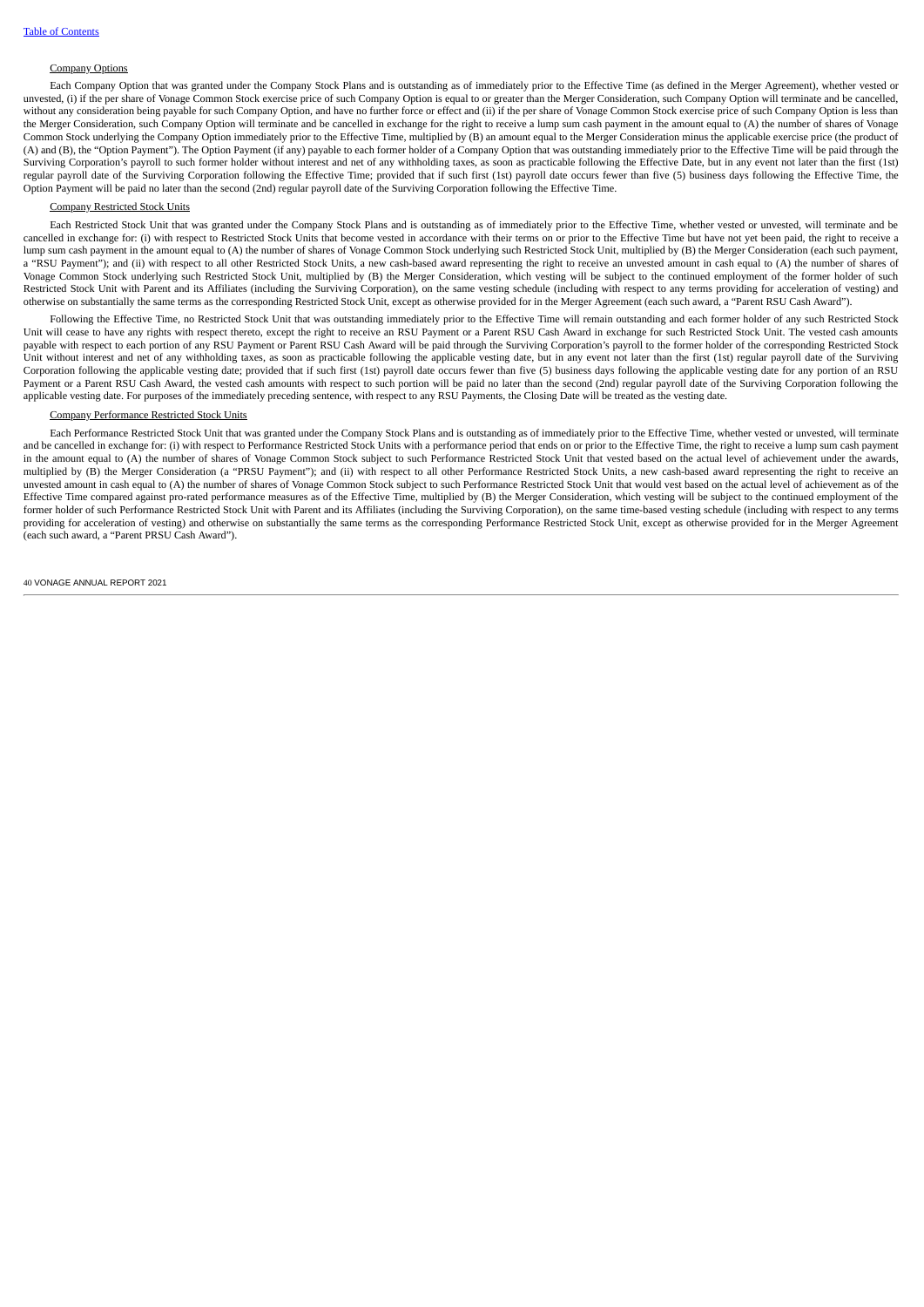Following the Effective Time, no such Performance Restricted Stock Unit that was outstanding immediately prior to the Effective Time will remain outstanding and each former holder of any such Performance Restricted Stock Unit will cease to have any rights with respect to such Company Performance Restricted Stock Unit, except the right to receive a PRSU Payment or a Parent PRSU Cash Award in exchange for such Performance Restricted Stock Unit. The vested cash amounts payable with respect to each portion of any PRSU Payment or Parent PRSU Cash Award will be paid through the Surviving Corporation's payroll to the former holder of the corresponding Performance Restricted Stock Unit without interest and net of any withholding taxes, as soon as practicable following the applicable vesting date, but in any event not later than the first (1st) regular payroll date of the Surviving Corporation following the applicable vesting date; provided that if such first (1st) payroll date occurs fewer than five (5) business days following the applicable vesting date for any portion of a PRSU Payment or Parent PRSU Cash Award, the vested cash amounts with respect to such portion will be paid no later than the second (2nd) regular payroll date of the Surviving Corporation following the applicable vesting date. For purposes of the immediately preceding sentence, with respect to any PRSU Payment, the Closing Date will be treated as the vesting date.

# **Potential Payments Upon Termination of Employment or Change-in-Control**

The following table quantifies potential payments to our named executive officers upon termination of employment assuming the triggering event took place on December 31, 2021, the last business day of our last completed fiscal year.

**Acceleration**

As noted above, Mr. Shaughnessy retired from his position with the Company and did not receive any cash severance payments in connection with their respective retirement events.

|                                                                                        |               | Cash                        |              |             |    | Acceleration<br>of<br><b>Restricted</b>  |      | <b>Total</b>                   |  |
|----------------------------------------------------------------------------------------|---------------|-----------------------------|--------------|-------------|----|------------------------------------------|------|--------------------------------|--|
| Name                                                                                   |               | <b>Severance</b><br>Payment |              | Bonus $(1)$ |    | <b>Stock Units</b><br>$(Unvested)^{(2)}$ |      | Termination<br><b>Benefits</b> |  |
| <b>Rory Read</b>                                                                       |               |                             |              |             |    |                                          |      |                                |  |
| Termination without cause or resignation for good reason                               | S             | 850,000                     | -S           | 1.062.500   | -S | 31,086,830                               | - \$ | 32,999,330                     |  |
| Termination upon death or disability                                                   |               |                             |              | 1.062.500   | -S | 31,086,830                               | - \$ | 32,149,330                     |  |
| Termination without cause or resignation for good reason following a change in control | \$            | 850,000                     | -S           | 1,062,500   | -S | 31,086,830                               | - \$ | 32,999,330                     |  |
| Stephen Lasher                                                                         |               |                             |              |             |    |                                          |      |                                |  |
| Termination without cause or resignation for good reason                               | S             | 650,000                     | -S           | 650,000     | -S | 3.174.758                                | -S   | 4,474,758                      |  |
| Termination upon death or disability                                                   |               |                             |              |             | S  | 5,155,192                                | -S   | 5,155,192                      |  |
| Termination without cause or resignation for good reason following a change in control | \$            | 650,000                     | - \$         | 650,000     | -S | 10,310,384                               | -S   | 11,610,384                     |  |
| Jay Bellissimo                                                                         |               |                             |              |             |    |                                          |      |                                |  |
| Termination without cause                                                              | \$.           | 600,000                     | -S           | 600,000     | -S | 2,358,023                                | -S   | 3,558,023                      |  |
| Resignation for good reason                                                            | $\mathcal{S}$ | 600,000                     | -S           | 600,000     |    |                                          |      | 1,200,000                      |  |
| Termination upon death or disability                                                   |               |                             |              |             | \$ | 4.716.056                                | -S   | 4,716,056                      |  |
| Termination without cause or resignation for good reason following a change in control | \$            | 600,000 \$                  |              | 600,000     | -S | 9,432,111                                | - \$ | 10,632,111                     |  |
| Savinay Berry                                                                          |               |                             |              |             |    |                                          |      |                                |  |
| Termination without cause                                                              | \$.           | 500,000                     | -S           | 500,000     | -S | 1,827,129                                | -S   | 2,827,129                      |  |
| Resignation for good reason                                                            | \$.           | 500,000                     | S            | 500,000     |    |                                          | S    | 1,000,000                      |  |
| Termination upon death or disability                                                   |               |                             |              |             | \$ | 5,820,098                                |      | 5,820,098                      |  |
| Termination without cause or resignation for good reason following a change in control | \$.           | 500,000                     | -S           | 500,000     | -S | 11,640,196                               | - \$ | 12,640,196                     |  |
| <b>Joy Corso</b>                                                                       |               |                             |              |             |    |                                          |      |                                |  |
| Termination without cause                                                              | $\mathcal{S}$ | 400,000                     | $\mathbf{s}$ | 240,000     |    |                                          | \$   | 640,000                        |  |
| Resignation for good reason                                                            | \$.           | 300,000                     |              |             |    |                                          |      | 300,000                        |  |
| Termination upon death or disability                                                   |               |                             |              |             |    | 2,206,433                                |      | 2,206,433                      |  |
| Termination without cause or resignation for good reason following a change in control | $\mathcal{S}$ | 400,000 \$                  |              | 240,000     | -S | 4,412,865                                | -S   | 5,052,865                      |  |

(1) Pursuant to the 2021 executive severance policy, executives are also entitled to an annual bonus for the year of termination, based on actual performance for such year and pro-rated for the period in which they are employed during such year in cases of termination without cause.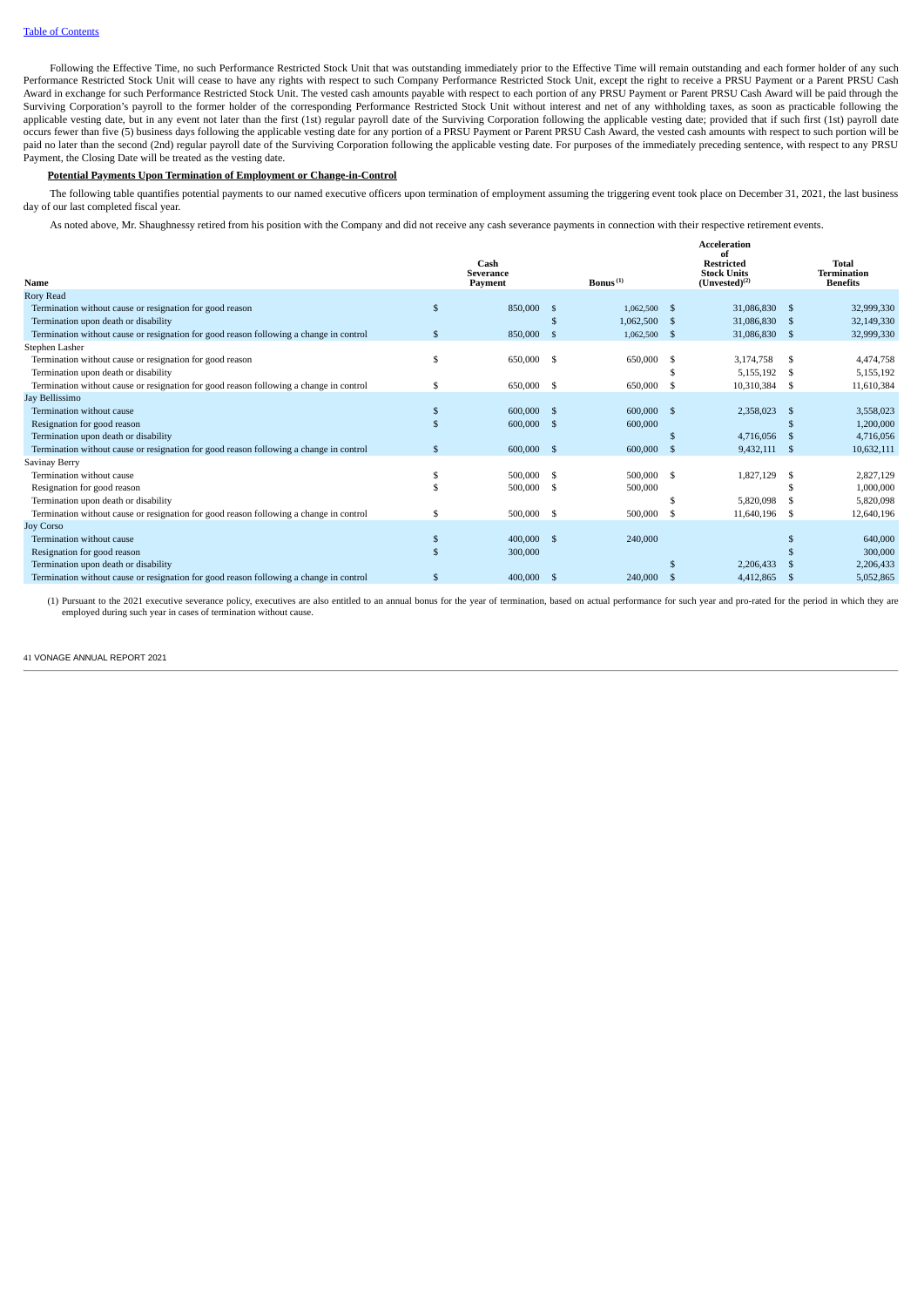(2) The payments relating to restricted stock units represent the value of unvested and accelerated restricted stock units as of December 31, 2021 calculated by multiplying the number of unvested shares that would be accelerated by the various termination events by the closing price of our common stock on December 31, 2021 \$20.79.

### **CEO Pay Ratio**

Below is (i) the 2021 annual total compensation of our CEO; (ii) the 2021 annual total compensation of our median employee; (iii) the ratio of the annual total compensation of our CEO to that of our median employee, and (iv) the methodology we used to calculate our CEO pay ratio:

| CEO Annual Total Compensation*            | 2,215,292 |
|-------------------------------------------|-----------|
| Median Employee Annual Total Compensation | 144,320   |
| CEO to Median Employee Pay Ratio          | 15.34:1   |
|                                           |           |

This annual total compensation is the Summary Compensation Table amount.

### **Methodology**

Our CEO pay ratio is a reasonable estimate calculated in a manner consistent with SEC rules. Our methodology and process is explained below:

- *Determined Employee Population***.** We began with our global employee population as of December 31, 2021, including full-time, part-time, and seasonal or temporary workers, employed by our Company or consolidated subsidiaries, but excluding our CEO. It also excludes the following: third-party contractors, consultants, fixed-term employees, interns and employees on leave of absence.
- *Identified the Median Employee***.** We calculated compensation for each employee using annual base salary as of December 31, 2021, plus performance year 2021 cash incentives (paid in March 2022), 2021 sales commissions and equity awards granted in 2021. We estimated total compensation using a method similar to the Summary Compensation Table rules, but excluded employer health insurance contributions and the value of other benefits, and then identified the median employee.
- *Calculated CEO Pay Ratio*. We calculated our median employee's annual total compensation for 2021 according to the SEC's instructions for preparing the Summary Compensation Table. We then calculated our CEO's annual total compensation using the same approach to determine the pay ratio shown above.

### **2021 Director Compensation**

| following<br>The              | table | summarizes | the | compensation | paid | by | us | to | non-employee                          | Directors | for            | the | vear                        | ended   | December       | 31,   | 2021.   |
|-------------------------------|-------|------------|-----|--------------|------|----|----|----|---------------------------------------|-----------|----------------|-----|-----------------------------|---------|----------------|-------|---------|
| Name                          |       |            |     |              |      |    |    |    | <b>Fees Earned or Paid in</b><br>Cash |           |                |     | Stock Awards <sup>(1)</sup> |         |                | Total |         |
| Jeffrey A. Citron             |       |            |     |              |      |    |    |    |                                       | 125,000   |                |     |                             | 172,443 | \$             |       | 297,443 |
| Stephen Fisher <sup>(2)</sup> |       |            |     |              |      |    |    |    |                                       | 90,000    |                |     |                             | 114,972 | S              |       | 204,972 |
| Carolyn Katz                  |       |            |     |              |      |    |    |    |                                       | 95,000    | -S             |     |                             | 114,972 | \$             |       | 209,972 |
| John J. Roberts               |       |            |     |              |      |    |    |    |                                       | 110,000   |                |     |                             | 114,972 | ¢<br>æ         |       | 224,972 |
| Gary Steele <sup>(3)</sup>    |       |            |     |              |      |    |    |    |                                       |           |                |     |                             | 57,487  | \$             |       | 57,487  |
| Hamid Akhavan                 |       |            |     |              |      |    |    |    |                                       | 80,000    |                |     |                             | 114,972 | \$             |       | 194,972 |
| Michael McConnell             |       |            |     |              |      |    |    |    |                                       | 85,000    | .S             |     |                             | 114,972 | \$             |       | 199,972 |
| Priscilla Hung                |       |            |     |              |      |    |    |    |                                       | 90,000    |                |     |                             | 114,972 | \$             |       | 204,972 |
| Jan Hauser                    |       |            |     |              |      |    |    |    |                                       | 105,000   | $\mathfrak{F}$ |     |                             | 114,972 | $\mathfrak{F}$ |       | 219,972 |
| Tien Tzuo                     |       |            |     |              |      |    |    |    |                                       | 80,000    |                |     |                             | 114.972 | \$             |       | 194,972 |
| Steve Ward <sup>(4)</sup>     |       |            |     |              |      |    |    |    |                                       | 80,000    | \$             |     |                             | 28,749  | \$             |       | 108,749 |
|                               |       |            |     |              |      |    |    |    |                                       |           |                |     |                             |         |                |       |         |

 $\overline{\phantom{a}}$ 

(1) The amounts shown are the grant date fair value, calculated in accordance with FASB ASC 718 by multiplying the number of shares awarded by the closing price of our common stock on the date of grant. Stock awards were granted to directors on the first date of each quarter. The closing prices for our common stock were \$12.88 on January 1 2021, \$12.07 on April 1, 2021, \$14.44 on July 1, 2021, and \$16.40 on October 1, 2020,<br>respective McConnell, Ms. Hung, Ms. Hauser, and Mr. Tzuo were granted 2,232, 2,381, 1,990, and 1,753 shares on January 1, 2021, April 1, 2021, July 1, 2021, and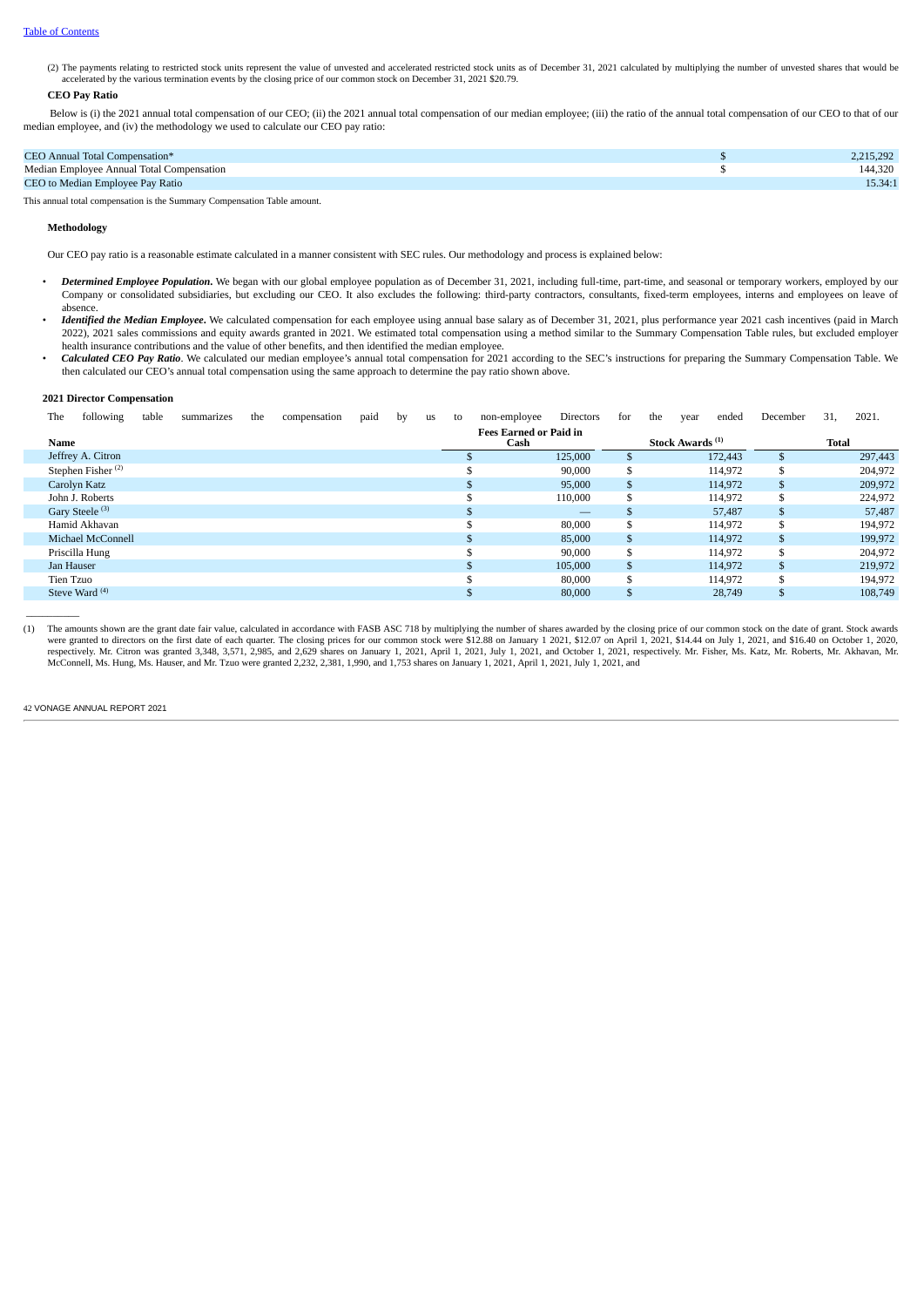October 1,2021, respectively. Mr. Steele was granted 2,232 and 2,381 shares on January 1, 2021 and April 1, 2021, respectively. Mr. Ward was granted 1,753 on October 1, 2021.

- (2) Mr. Fisher resigned in October 2021.
- (3) Mr. Steele resigned in April 2021.
- (4) Mr. Ward was appointed in July 2021.

As of December 31, 2021, Directors held options for the following aggregate number of shares:

| Name            | <b>Number of Shares</b><br><b>Underlying Outstanding</b><br><b>Stock Options</b> |
|-----------------|----------------------------------------------------------------------------------|
| Carolyn Katz    | 150,000                                                                          |
| John J. Roberts | 30,000                                                                           |

Represents options granted under our director compensation programs only.

See Item 12 "Security Ownership of Certain Beneficial Owners and Management and Related Stockholder Matters" for more information regarding the equity ownership of our officers and Directors.

### **Compensation Committee Interlocks and Insider Participation**

During 2021, the members of our compensation committee were Mr. Fisher, Ms. Hung, Ms. Katz, Mr. Tzuo, and Mr. Ward. None of the members of our compensation committee was at any time in 2021, or formerly, an officer or employee of Vonage, and none of the members of our compensation committee had any relationship with Vonage requiring disclosure as a related person transaction under Item 404 of Regulation S-K. See "Transactions with Related Persons." During 2021, none of our executive officers served as a member of the compensation committee or Board of Directors of any entity that had one or more executive officers that served on our compensation committee or Board of Directors.

### **COMPENSATION COMMITTEE REPORT**

The compensation committee has reviewed and discussed with management the Compensation Discussion and Analysis set forth below. Based on the foregoing review and discussion, the compensation committee has recommended to our Board of Directors that the Compensation Discussion and Analysis be included in this Annual Report on Form 10-K for filing with the SEC.

By the Compensation Committee of the Board of Directors of Vonage Holdings Corp.

Carolyn Katz, Chair Tien Tzuo Steve Ward

# <span id="page-42-0"></span>**ITEM 12.** Security Ownership of Certain Beneficial Owners and Management and Related Stockholder Matters

# **STOCK OWNERSHIP INFORMATION**

The following table sets forth information regarding the beneficial ownership of our common stock as of March 31, 2022 by:

- each person or group who is known by us to own beneficially more than 5% of our common stock;
- each of our Directors;
- each of our named executive officers, as defined under SEC rules; and
- all of our current Directors and executive officers as a group.

Beneficial ownership is determined in accordance with the rules of the SEC and generally includes any shares over which a person exercises sole or shared voting or investment power. Shares of common stock subject to (i) options that are currently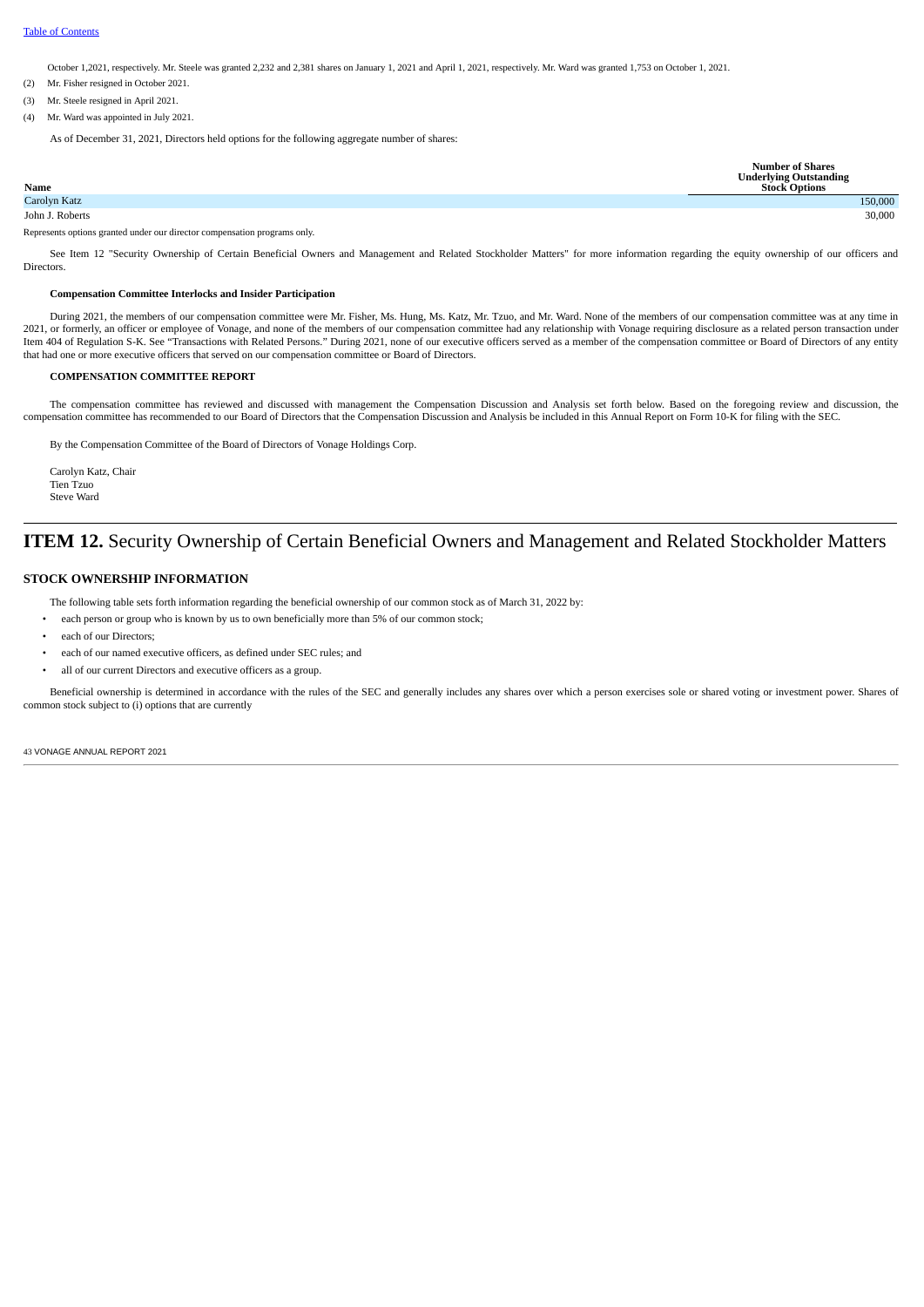exercisable or exercisable or (ii) restricted stock units that may vest within 60 days of April 29, 2022 are considered outstanding and beneficially owned by the person holding the options for the purpose of computing the percentage ownership of that person, but are not treated as outstanding for the purpose of computing the percentage ownership of any other person.

Unless otherwise indicated, each of the shareholders listed below has sole voting and investment power with respect to the shares beneficially owned. Except as indicated below, the address for each shareholder, director, or named executive officer is 101 Crawfords Corner Road, Suite 2416, Holmdel, New Jersey 07733.

This table assumes 256,435,472 shares of common stock outstanding as of March 31, 2022.

| Name                                                         | Number of<br><b>Shares</b><br><b>Beneficially</b><br>Owned | Percent of<br><b>Shares</b><br><b>Beneficially</b><br>Owned |
|--------------------------------------------------------------|------------------------------------------------------------|-------------------------------------------------------------|
| <b>Beneficial Owners of More than 5%</b>                     |                                                            |                                                             |
| BlackRock, Inc. <sup>(1)</sup>                               | 31,596,390                                                 | 12.32 %                                                     |
| The Vanguard Group, Inc. <sup>(2)</sup>                      | 24,922,328                                                 | 10.40 %                                                     |
| <b>Directors and Named Executive Officers</b>                |                                                            |                                                             |
| Hamid Akhavan                                                | 55,700                                                     |                                                             |
| Jay Bellissimo                                               | 75,740                                                     |                                                             |
| <b>Savinay Berry</b>                                         | 54,180                                                     |                                                             |
| Jeffrey A. Citron(3)                                         | 315,898                                                    |                                                             |
| Joy Corso <sup>(4)</sup>                                     | 100,706                                                    |                                                             |
| Jan Hauser                                                   | 22,184                                                     |                                                             |
| Priscilla Hung                                               | 22,184                                                     |                                                             |
| Carolyn Katz <sup>(5)</sup>                                  | 271,047                                                    |                                                             |
| <b>Stephen Lasher</b>                                        | 94,789                                                     |                                                             |
| Michael McConnell                                            | 13,828                                                     |                                                             |
| Rory Read <sup>(6)</sup>                                     | 214,165                                                    |                                                             |
| John J. Roberts <sup>(7)</sup>                               | 226,235                                                    |                                                             |
| Tim Shaughnessy                                              | $\mathbf{0}$                                               |                                                             |
| Tien Tzuo                                                    | 8,356                                                      |                                                             |
| Stephen M. Ward, Jr.                                         | 4,312                                                      |                                                             |
| All Directors and executive officers as a group (18 persons) | 1,678,443                                                  | 0.65%                                                       |

\*Less than 1%.

- 
- (1) Based on a Schedule 13G filed on February 8, 2022 by Blackrock, Inc. disclosing sole voting power over 0 shares of Vonage Common Stock and sole power to dispose of or direct the disposition of 0 shares of<br>Vonage Common
- 
- (4) Includes 93,983 restricted shares of Vonage Common Stock. (5) Includes 150,000 shares underlying Company Options which are exercisable within 60 days of April 29, 2022.
- 
- (6) Includes 75,644 restricted shares of Vonage Common Stock. (7) Includes 20,000 shares underlying Company Options which are exercisable within 60 days of April 29, 2022.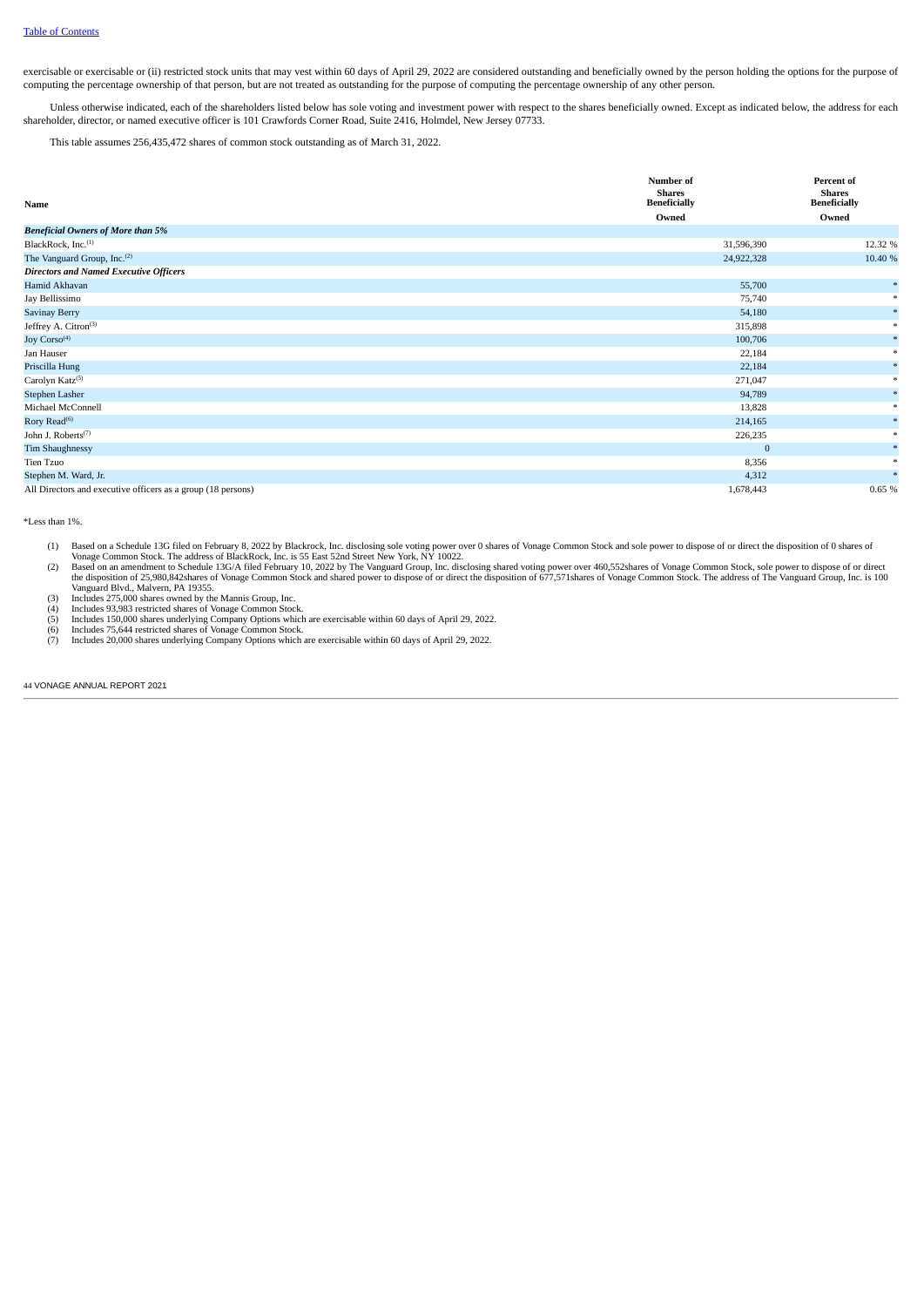$\overline{\phantom{a}}$  , where  $\overline{\phantom{a}}$ 

### **EQUITY COMPENSATION PLAN INFORMATION**

The following table provides information about the securities authorized for issuance under our equity compensation plans as of December 31, 2021.

| <b>Plan Category</b>                                           | <b>Number of Securities to</b><br>be Issued Upon Exercise<br>of Outstanding Options<br>and Rights | Weighted-average<br><b>Exercise Price of</b><br>Outstanding<br><b>Options and Rights</b> | <b>Number of Securities</b><br><b>Remaining Available for</b><br><b>Future Issuance Under</b><br><b>Equity Compensation</b><br><b>Plans (excluding securities)</b><br>reflected in column (a)) |  |  |
|----------------------------------------------------------------|---------------------------------------------------------------------------------------------------|------------------------------------------------------------------------------------------|------------------------------------------------------------------------------------------------------------------------------------------------------------------------------------------------|--|--|
|                                                                | (a)                                                                                               | (b)                                                                                      | (c)                                                                                                                                                                                            |  |  |
| Equity compensation plans approved by security holders (1)     | 15,494,528 \$                                                                                     | 12.85                                                                                    | 7,912,826                                                                                                                                                                                      |  |  |
| Equity compensation plans not approved by security holders (2) | 87.871 \$                                                                                         | 1.69                                                                                     | 283.447                                                                                                                                                                                        |  |  |
| Total                                                          | 15,582,399                                                                                        |                                                                                          | 8,196,273                                                                                                                                                                                      |  |  |

(1) Includes awards outstanding under the Company's 2015 Equity Incentive Plan (the "2015 Plan") and prior shareholder approved plans. Any shares underlying options that are canceled or expire without exercise will<br>become based awards, as our Board of Directors or compensation committee may determine.

(2) Consists of shares issuable under the Nexmo Inc. 2011 Stock Plan, which stock options were assumed by the Company upon the June 3, 2016 acquisition of Nexmo Inc. The plan is listed as "not approved" because the Nexmo Inc. 2011 Stock Plan was not subject to separate line item approval by Vonage's shareholders when the merger, which included the assumption of this plan, was approved.

# <span id="page-44-0"></span>**ITEM 13.** Certain Relationships and Related Transactions, and Director Independence

### **Board Determination of Independence**

Under applicable Nasdaq Stock Market rules, a director will only qualify as "independent" if our Board affirmatively determines that he or she has no material relationship with Vonage that would interfere with the exercise of independent judgment. Our Board has established guidelines to assist it in determining whether a director has such a material relationship. The guidelines are included in our governance principles, which are available on our website as discussed above. Under these guidelines, a director is not considered to have a material relationship with Vonage if he or she:

- is independent under Section 5605 of the Nasdaq Listing Rules; and
- is not an executive officer of another company which is indebted to Vonage, or to which Vonage is indebted, where the total amount of either company's indebtedness to the other is more than 1% of the total consolidated assets of the company for which he or she serves as an executive officer.

In addition, ownership of a significant amount of our stock, by itself, does not constitute a material relationship. For relationships not covered by the guidelines set forth above, the determination of whether a material relationship exists is made by the other independent members of our Board.

Our Board has determined that Hamid Akhavan, Jeffrey Citron, Jan Hauser, Priscilla Hung, Carolyn Katz, Michael McConnell, John Roberts, Tien Tzuo, and Steve Ward meet the categorical standards described above, that none of these Directors has a material relationship with Vonage and that each of these Directors is "independent" as determined under Section 5605 of the Nasdaq Listing Rules.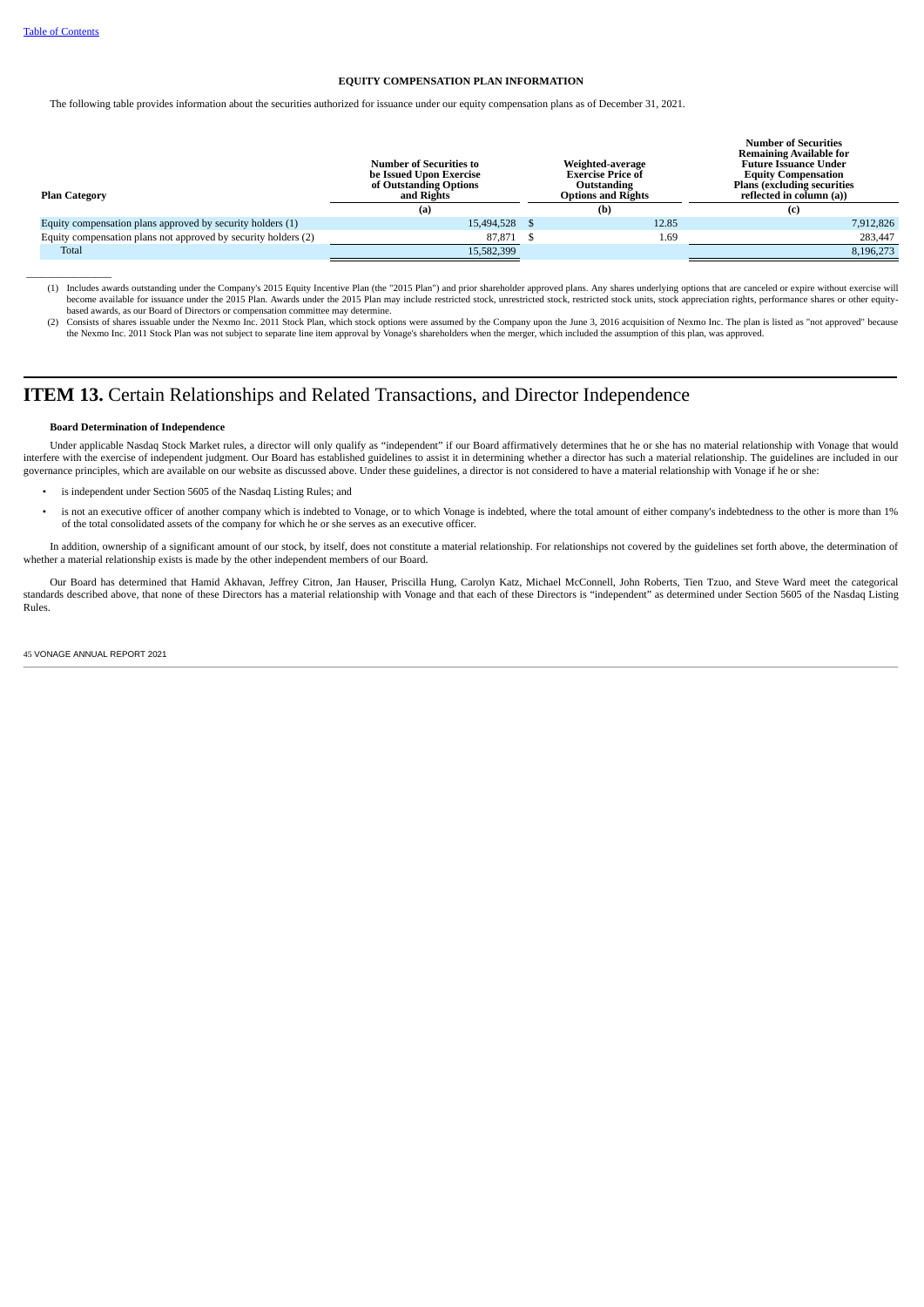None of the Directors determined to be independent engaged in any related person transactions with the Company. In making its determination that Mr. Citron is "independent", our Board considered the fact that the Company provided health insurance and medical care payments to Mr. Citron in the amount of \$30,185, \$32,406, and \$34,771 in 2019, 2020, and 2021, respectively. The Board also considered Mr. McConnell's appointment to our Board through a Cooperation Agreement with Legion Partners Asset Management, LLC.

# **Transactions with Related Persons**

### Policies and Procedures for Related Person Transactions

Our Board has adopted written policies and procedures for the review of any transaction, arrangement or relationship in which Vonage is or will be a participant, the amount involved exceeds \$120,000, and one of our executive officers, directors, director nominees, or 5% shareholders (or their immediate family members), each of whom we refer to as a "related person," has a direct or indirect material interest.

If a related person proposes to enter into such a transaction, arrangement or relationship, which we refer to as a "related person transaction," the related person must report the proposed related person transaction to our chief legal officer. The policy calls for the proposed related person transaction to be reviewed and, if deemed appropriate, approved or ratified by the Board's audit committee. Whenever practicable, the reporting, review, and approval will occur prior to entry into the transaction. If advance review and approval is not practicable, the audit committee will review, and, in its discretion after considering the factors set forth below, as appropriate, may ratify the related person transaction. The policy also permits the chairman of the audit committee to review and, if deemed appropriate, approve proposed related person transactions that arise between committee meetings, subject to ratification by the audit committee at its next meeting. Any related person transactions that are ongoing in nature will be reviewed annually.

A related person transaction reviewed under the policy will be considered approved or ratified if it is authorized by the audit committee after full disclosure of the material terms of the transaction and the related person's interest in the transaction. As appropriate for the circumstances, the audit committee will review and consider:

- the related person's interest in the related person transaction;
- the approximate dollar value of the amount involved in the related person transaction;
- the approximate dollar value of the amount of the related person's interest in the transaction without regard to the amount of any profit or loss;
- whether the transaction was undertaken in the ordinary course of our business;
- whether the terms of the transaction are no less favorable to us than terms that could have been reached with an unrelated third party;
- the purpose of, and the potential benefits to us of, the transaction; and
- any other information regarding the related person transaction or the related person in the context of the proposed transaction that would be material to investors in light of the circumstances of the particular transaction.

The audit committee may approve or ratify the transaction only if the audit committee determines that, under all of the circumstances, the transaction is in, or is not inconsistent with, our best interests. The audit committee may impose any conditions on the related person transaction it deems appropriate.

In addition to the transactions that are excluded by the instructions to the SEC's related person transaction disclosure rule, the Board has determined that the following transactions do not create a material direct or indirect interest on behalf of related persons and, therefore, are not related person transactions requiring approval or ratification for purposes of this policy:

- interests arising solely from the related person's position as an executive officer of another entity (whether or not the person is also a director of such entity) that is a participant in the transaction, where (a) the related person and all other related persons own in the aggregate less than a 10% equity interest in such entity, (b) the related person and his or her immediate family members are not involved in the negotiation of the terms of the transaction and do not receive any special benefits as a result of the transaction, (c) the amount involved in the transaction equals less than the greater of \$200,000 or 5% of the annual gross revenues of the other entity that is a party to the transaction, and (d) the amount involved in the transaction equals less than 2% of Vonage's annual gross revenues; and
- a transaction that is specifically contemplated by provisions of Vonage's certificate of incorporation or bylaws.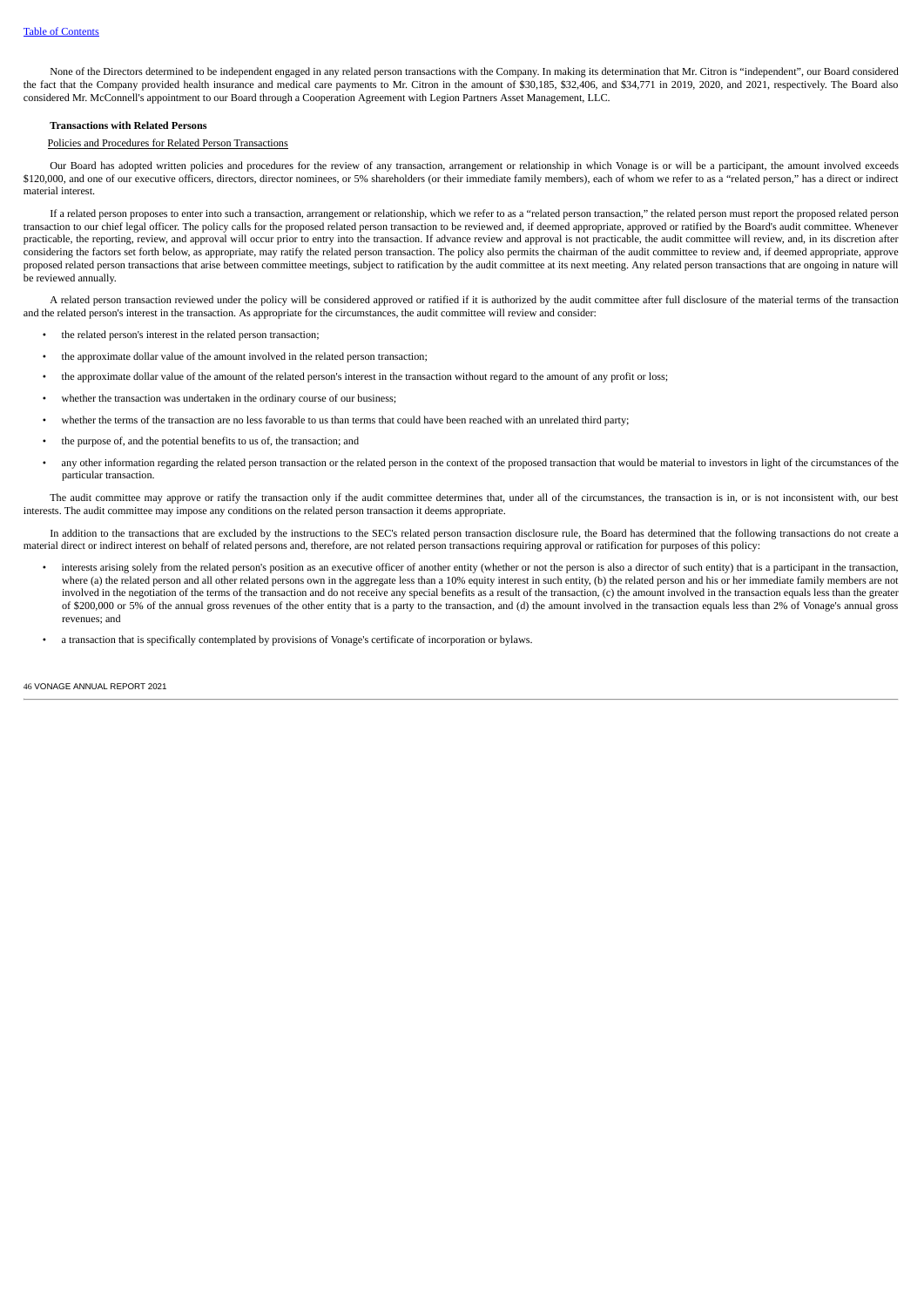The policy provides that transactions involving compensation of executive officers shall be reviewed and approved by the compensation committee in the manner specified in its charter.

Related Person Transactions During 2021

The Company did not participate in any related persons transactions during 2021.

# <span id="page-46-0"></span>**ITEM 14.** Principal Accountant Fees and Services

### **Auditors' Fees**

The following table summarizes the fees Deloitte & Touche billed to us for fiscal 2021.

| <b>Fee Category</b>               | <b>Fiscal Year 2021</b> |           |  | <b>Fiscal Year 2020</b>  |  |
|-----------------------------------|-------------------------|-----------|--|--------------------------|--|
| Audit Fees <sup>(1)</sup>         |                         | 2,926,982 |  | 3,061,478                |  |
| Audit Related Fees <sup>(2)</sup> |                         | 96,957    |  | $\overline{\phantom{m}}$ |  |
| Tax Fees $(3)$                    |                         | 1.413.100 |  | 914,946                  |  |
| <b>Total Fees</b>                 |                         | 4.437.039 |  | 3.976.424                |  |

and the sconsisted of fees paid or accrued for services for the integrated audit of our annual financial statements, including accounting consultations, audit of our internal control over financial reporting (as required b

- Section 404 of the Sarbanes-Oxley Act of 2002), reviews of our quarterly financial statements, consents and statutory audits of foreign subsidiaries.<br>(2) Audit-related fees consisted of fees paid or accrued for services re
- (3) Tax fees consisted of fees paid or accrued for domestic and foreign tax compliance services, including claims for refund, assistance with tax audits and preparation of transfer pricing documentation studies. Tax fees a consisted of tax advisory services, including assistance with advice related to acquisitions, internal restructurings and legislative updates.

### **Pre-Approval Policies and Procedures**

Our audit committee has adopted policies and procedures relating to the approval of all audit and non-audit services that are to be performed by our independent registered public accounting firm to support its assessment of their independence. This policy generally provides that we will not engage our independent registered public accounting firm to render audit or non-audit services unless the service is specifically approved in advance by the audit committee or the engagement is entered into pursuant to one of the pre-approval procedures described below.

From time to time, our audit committee may pre-approve specified types of services that are expected to be provided to us by our independent registered public accounting firm during the next 12 months. Any such pre-approval is detailed as to the particular service or type of services to be provided and is also generally subject to a maximum dollar amount.

Our audit committee has also delegated to the chairman of the audit committee the authority to approve any audit or non-audit services to be provided to us by our independent registered public accounting firm. Any approval of services by the chairman of the audit committee pursuant to this delegated authority is reported on at the next meeting of the audit committee.

<span id="page-46-1"></span>The audit committee pre-approved all of the fees billed to us by Deloitte & Touche for 2021.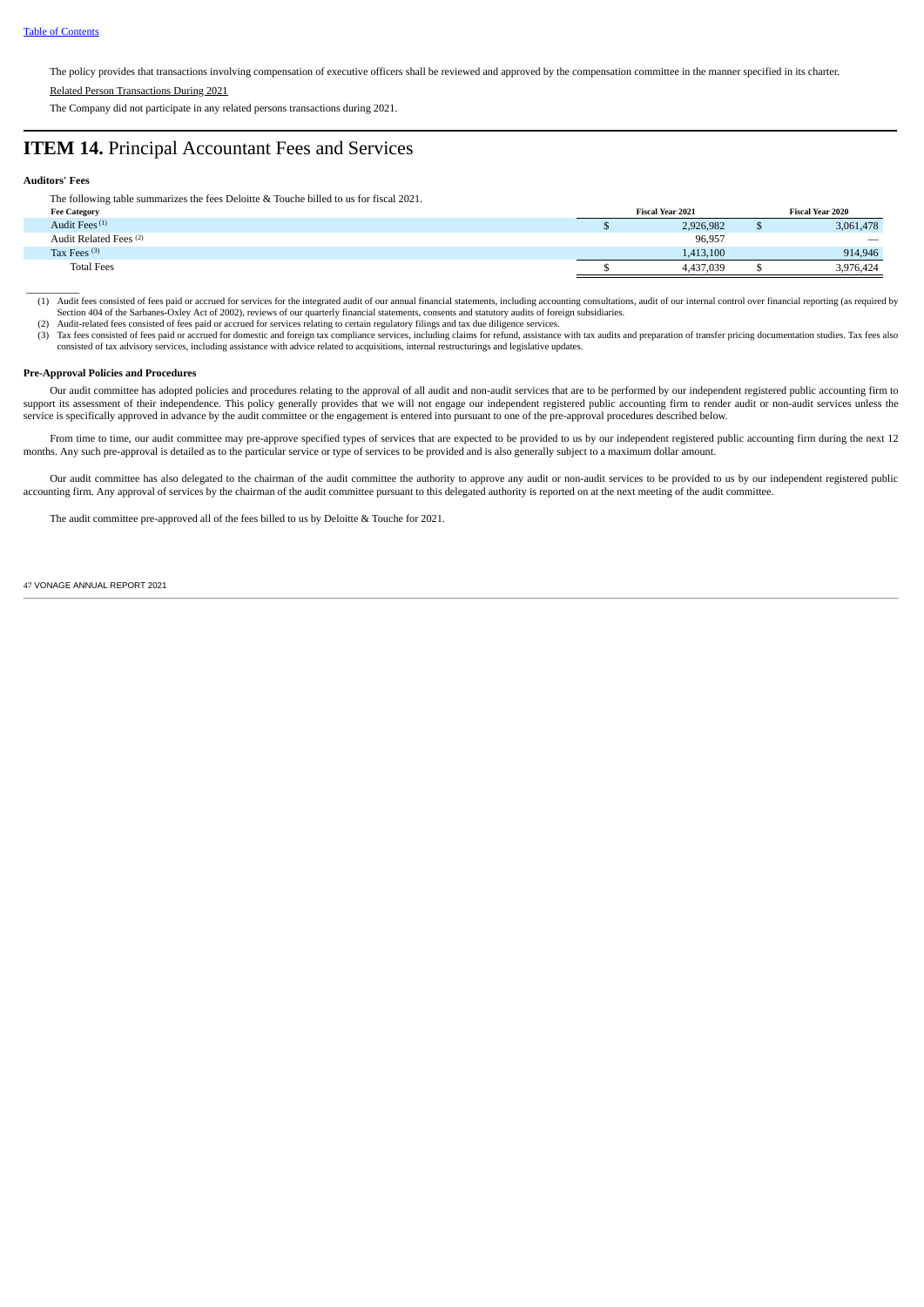PART IV

# **ITEM 15.** Exhibits and Financial Statement Schedules

(b) Exhibits

The exhibits listed in the Exhibit Index on the following page are filed or incorporated by reference as part of this Form 10-K/A.

# **ITEM 16. Form 10-K Summary**

None.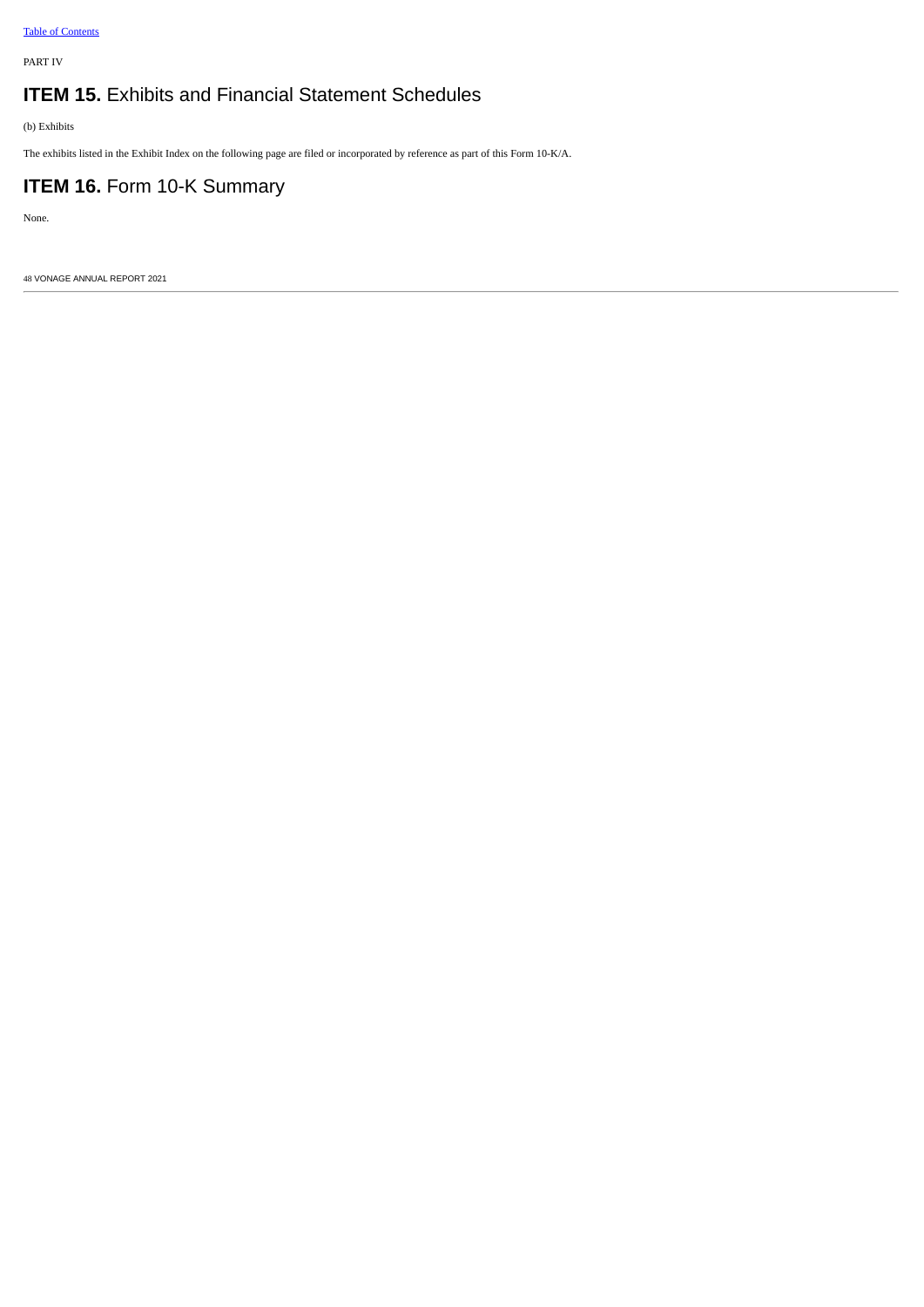| Exhibit<br>Number | <b>Description of Exhibit</b>                                                                                                                                                                                                                                                                                                                                                                              |
|-------------------|------------------------------------------------------------------------------------------------------------------------------------------------------------------------------------------------------------------------------------------------------------------------------------------------------------------------------------------------------------------------------------------------------------|
| 2.1               | Stock Purchase Agreement, dated July 30, 2018, by and among Nexmo Inc., Telefonica Digital Ltd and Telefonica Digital, Inc (Incorporated by reference to Vonage Holdings Corp.'s Current Report on Form<br>8-K/A (File No. 001-32887) filed on September 18, 2018).                                                                                                                                        |
| 2.2               | Recommended Offer by Vonage Holdings Corp. for NVM Limited, dated September 20, 2018 (Incorporated by reference to Vonage Holdings Corp.'s Current Report on Form 8-K (File No. 001-32887) filed on<br>September 20, 2018).                                                                                                                                                                                |
| 2.3               | Agreement and Plan of Merger, by and among Vonage Holdings Corp., Telefonaktiebolaget LM Ericsson (publ) and Ericsson Muon Holding Inc., dated as of November 22, 2021 (Incorporated by reference to<br>Vonage Holdings Corp.'s Current Report on Form 8-K (File No. 001-32887) filed on November 22, 2021).                                                                                               |
| 3.1               | Restated Certificate of Incorporation, effective June 13, 2018 (Incorporated by reference to Vonage Holdings Corp.'s Current Report on Form 8-K (File No. 001-32887) filed on June 14, 2018).<br>Amended and Restated By-laws of Vonage Holdings Corp, effective June 13, 2018 (Incorporated by reference to Vonage Holdings Corp.'s Current Report on Form 8-K (File No. 001-32887) filed on June 14,     |
| 3.2               | 2018).<br>Amendment to the Amended and Restated By-Laws of Vonage Holdings Corp., dated as of November 21, 2021 (Incorporated by reference to Vonage Holdings Corp.'s Current Report on Form 8-K (File No.                                                                                                                                                                                                 |
| 3.3               | 001-32887) filed on November 22, 2021).<br>Form of Certificate of Vonage Holdings Corp. Common Stock (Incorporated by reference to Amendment No. 5 to Vonage Holdings Corp.'s Registration Statement on Form S-1 (File No. 333-131659) filed on                                                                                                                                                            |
| 4.1               | May 8, 2006).<br>Tax Benefits Preservation Plan, dated as of June 7, 2012, by and between Vonage Holdings Corp. and American Stock Transfer & Trust Company, LLC, as Rights Agent, including as Exhibit A the form of<br>Certificate of Designatio                                                                                                                                                         |
| 4.2               | Corp.'s Current Report on Form 8-K (File No. 001-32887) filed on June 8, 2012).                                                                                                                                                                                                                                                                                                                            |
| 4.3               | Amendment No. 1 to the Tax Benefits and Preservation Plan, by and between Vonage Holdings Corp. and American Stock and Transfer Company LLC, dated as of November 22, 2021 (Incorporated by<br>reference to Vonage Holdings Corp.'s Current Report on Form 8-K (File No. 001-32887) filed on November 22, 2021).                                                                                           |
| 4.4               | Indenture, dated as of June 14, 2019, between Vonage Holdings Corp. and Wilmington Trust, National Association, as trustee (Incorporated by reference to Vonage Holdings Corp.'s Current Report on Form<br>8-K (File No. 001-32887) filed on June 14, 2019).                                                                                                                                               |
| 4.5<br>4.6        | Form of 1.75% Convertible Senior Notes due 2024 (included in Exhibit 4.1) (Incorporated by reference to Vonage Holdings Corp.'s Current Report on Form 8-K (File No. 001-32887) filed on June 14, 2019).<br>Description of Securities ((Incorporated by reference to Vonage Holding Corp.'s Annual Report on Form 10-K (File No. 001-32887) filed on February 20, 2020.                                    |
| 10.1              | Nexmo Inc. 2011 Stock Plan (Incorporated by reference to Vonage Holding Corp.'s Registration Statement on Form S-8 (File No. 001-32887) filed on June 29, 2016).*                                                                                                                                                                                                                                          |
| 10.2              | Vonage Holdings Corp. 2006 Incentive Plan (Amended and Restated through June 6, 2013) (Incorporated by reference to Vonage Holding Corp.'s Current Report on Form 8-K (File No. 001-32887) filed on<br>June 6, 2013).*                                                                                                                                                                                     |
| 10.3              | Form of Restricted Stock Unit Agreement under the Vonage Holdings Corp. 2006 Incentive Plan (Incorporated by reference to Vonage Holding Corp.'s Annual Report on Form 10-K (File No. 001-32887) filed<br>on April 17, 2007).*                                                                                                                                                                             |
| 10.4              | Form of Nongualified Stock Option Agreement under the Vonage Holdings Corp. 2006 Incentive Plan (Incorporated by reference to Vonage Holding Corp.'s Ouarterly Report on Form 10-O (File No. 001-<br>32887) filed on May 7, 2010).*                                                                                                                                                                        |
| 10.5              | Form of Restricted Stock Agreement under the Vonage Holdings Corp. 2006 Incentive Plan (Incorporated by reference to Vonage Holding Corp.'s Annual Report on Form 10-K (File No. 001-32887) filed on<br>April 17, 2007).*                                                                                                                                                                                  |
| 10.6              | Form of Restricted Stock Agreement for Non-Executive Directors under the Vonage Holdings Corp. 2006 Incentive Plan (Incorporated by reference to Vonage Holding Corp.'s Quarterly Report on Form 10-Q<br>(File No. 001-32887) filed on August 11, 2008).*                                                                                                                                                  |
| 10.7              | Form of Nonqualified Stock Option Agreement for Non-Executive Directors (Annual Grant) under the Vonage Holdings Corp. 2006 Incentive Plan (Incorporated by reference to Vonage Holding Corp.'s<br>Ouarterly Report on Form 10-Q (File No. 001-32887) filed on August 11, 2008).                                                                                                                           |
| 10.8              | Form of Nonqualified Stock Option Agreement for Non-Executive Directors (Sign-on Grant) under the Vonage Holdings Corp. 2006 Incentive Plan (Incorporated by reference to Vonage Holding Corp.'s<br>Ouarterly Report on Form 10-O (File No. 001-32887) filed on August 11, 2008).*                                                                                                                         |
| 10.9              | Vonage Holdings Corp. 401(k) Retirement Plan (Incorporated by reference to Amendment No. 1 to Vonage Holdings Corp.'s Registration Statement on Form S-1 (File No. 333-131659) filed on April 7, 2006).*<br>Lease Agreement. dated March 24, 2005, between 23 Main Street Holmdel Associates LLC and Vonage USA Inc. (Incorporated by reference to Amendment No. 1 to Vonage Holdings Corp.'s Registration |
| 10.10             | Statement on Form S-1 (File No. 333-131659) filed on April 7, 2006).<br>Amendment to Lease Agreement, dated November 1, 2006, between 23 Main Street Holmdel Associates LLC and Vonage USA Inc. (Incorporated by reference to Vonage Holding Corp.'s Annual Report on                                                                                                                                      |
| 10.11             | Form 10-K (File No. 001-32887) filed on February 12, 2016).                                                                                                                                                                                                                                                                                                                                                |
| 10.12             | Amendment to Lease Agreement, dated December 1, 2015, between 23 Main Street Holmdel Associates LLC and Vonage USA Inc. (Incorporated by reference to Vonage Holding Corp.'s Annual Report on<br>Form 10-K (File No. 001-32887) filed on February 12, 2016).                                                                                                                                               |
| 10.13             | Amended and Restated Non-Compete Agreement dated as of October 17, 2008 by and between Vonage Holdings Corp. and Jeffrey A. Citron (Incorporated by reference to Vonage Holding Corp.'s Quarterly<br>Report on Form 10-O (File No. 001-32887) filed on November 10, 2008).                                                                                                                                 |
| 10.14             | Form of Nongualified Stock Option Agreement for Jeffrey A. Citron under the Vonage Holdings Corp. 2006 Incentive Plan (Incorporated by reference to Vonage Holding Corp.'s Current Report on Form 8-K<br>(File No. 001-32887) filed on August 4, 2008).*                                                                                                                                                   |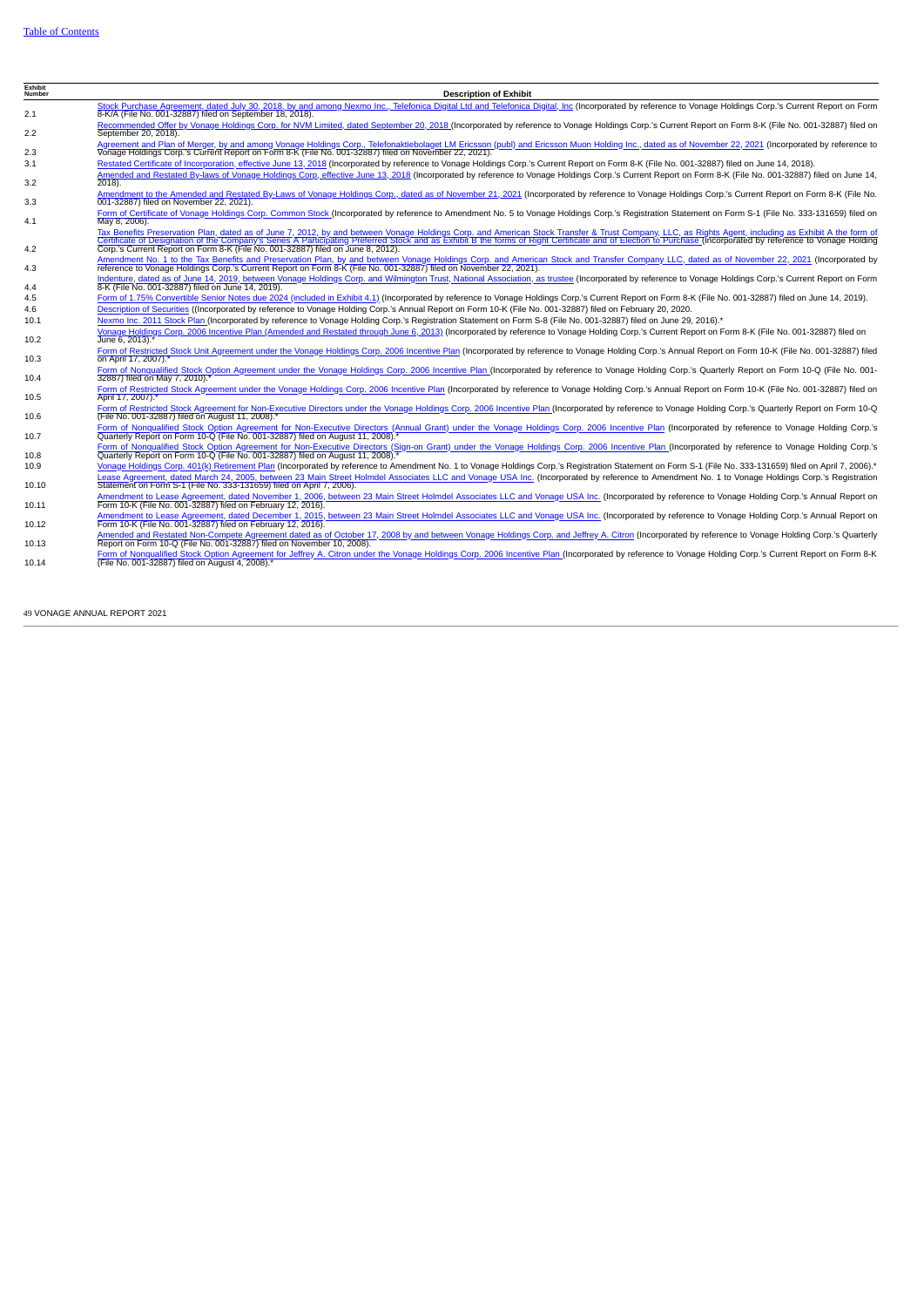| 10.15 | Employment Agreement dated as of April 25, 2013 by and between Vonage Holdings Corp. and David T. Pearson (Incorporated by reference to Vonage Holding Corp.'s Quarterly Report on Form 10-Q (File<br>No. 001-32887) filed on July 31, 2013).                                                                                                                                                                              |
|-------|----------------------------------------------------------------------------------------------------------------------------------------------------------------------------------------------------------------------------------------------------------------------------------------------------------------------------------------------------------------------------------------------------------------------------|
| 10.16 | Letter Agreement dated as of June 9, 2015 by and between Vonage Holdings Corp, and Omar Javaid (Incorporated by reference to Vonage Holding Corp.'s Ouarterly Report on Form 10-O (File No. 001-<br>32887) filed on November 4, 2015).                                                                                                                                                                                     |
| 10.17 | Non-Executive Director Compensation Program (Incorporated by reference to Vonage Holding Corp.'s Annual Report on Form 10-K (File No. 001-32887) filed on February 12, 2016).*                                                                                                                                                                                                                                             |
| 10.18 | Form of Indemnification Agreement between Vonage Holdings Corp. and its directors and certain officers (Incorporated by reference to Vonage Holding Corp.'s Quarterly Report on Form 10-Q (File No. 001-<br>32887) filed on November 14, 2007).*                                                                                                                                                                           |
| 10.19 | Employment Agreement dated as of October 6, 2014 by and between Vonage Holdings Corp, and Alan Masarek (Incorporated by reference to Vonage Holding Corp.'s Annual Report on Form 10-K (File<br>No. 001-32887) filed on February 13, 2015).*                                                                                                                                                                               |
| 10.20 | First Amendment to Employment Agreement by and between Vonage Holdings Corp. and Alan Masarek (Incorporated by reference to Vonage Holding Corp.'s Annual Report on Form 10-K (File No. 001-<br>32887) filed on February 12, 2016).*                                                                                                                                                                                       |
| 10.21 | Notice of Termination, dated as of June 30, 2020, by and between Vonage Holdings Corp, and Alan Masarek (Incorporated by reference to Vonage Holdings Corp.'s Current Report on Form 8-K (File No. 001-<br>32887) filed on July 2, 2020).*                                                                                                                                                                                 |
| 10.22 | General Release, dated as of June 30, 2020, by and between Vonage Holdings Corp, and Alan Masarek (Incorporated by reference to Vonage Holdings Corp.'s Current Report on Form 8-K (File No. 001-<br>32887) filed on July 2, 2020).*                                                                                                                                                                                       |
| 10.23 | Second Amended and Restated Credit Agreement, dated July 31, 2018, by and among Vonage America Inc., Vonage Holdings Corp., JPMorgan Chase Bank, N.A., as Administrative Agent, Citizens Bank,<br>N.A. and Bank of America, N.A. as Syndication Agent, and the Lenders party thereto (Incorporated by reference to Vonage Holdings Corp.'s Current Report on Form 8-K (File No. 001-32887) filed on August<br>$2, 2018$ ). |
| 10.24 | Form of Irrevocable Undertaking (Director) (Incorporated by reference to Vonage Holdings Corp.'s Current Report on Form 8-K (File No. 001-32887) filed on September 20, 2018).                                                                                                                                                                                                                                             |
| 10.25 | Form of Irrevocable Undertaking (Officer) (Incorporated by reference to Vonage Holdings Corp.'s Current Report on Form 8-K (File No. 001-32887) filed on September 20, 2018).                                                                                                                                                                                                                                              |
| 10.26 | Implementation and Management Warranty Deed, dated September 20, 2018, among each Warrantor provided therein, NVM Limited and Vonage Holdings Corp. (Incorporated by reference to Vonage<br>Holdings Corp.'s Current Report on Form 8-K (File No. 001-32887) filed on September 20, 2018).                                                                                                                                 |
| 10.27 | Amendment No. 1 to the Second Amended and Restated Credit Agreement, dated March 11 2019, by and among Vonage America Inc., Vonage Holdings Corp., JP Morgan Chase Bank, N.A., as<br>Administrative Agent, and the Lenders party thereto (Incorporated by reference to Vonage Holdings Corp.'s Current Report on Form 8-K (File No. 001-32887) filed on March 15, 2019).                                                   |
| 10.28 | Amendment No. 2 to the Second Amended and Restated Credit Agreement, dated March 29, 2019, by and among Vonage America Inc., Vonage Holdings Corp., JP Morgan Chase Bank, N.A., as<br>Administrative Agent, and the Lenders party thereto(3) (Incorporated by reference to Vonage Holding Corp.'s Quarterly Report on Form 10-Q (File No. 001-32887) filed on May 8, 2019).                                                |
| 10.29 | Cooperation Agreement, dated March 15, 2019, among Vonage Holdings Corp., Legion Partners Asset Management LLC, and each of the signatories thereto (Incorporated by reference to Vonage Holdings<br>Corp.'s Current Report on Form 8-K (File No. 001-32887) filed on March 15, 2019).                                                                                                                                     |
| 10.30 | Renewal Agreement, dated February 26, 2020, among Vonage Holdings Corp., Legion Partners Asset Management LLC, and each of the signatories thereto ((Incorporated by reference to Vonage Holding<br>Corp.'s Current Report on Form 8-K (File No. 001-32887) filed on February 27, 2020).                                                                                                                                   |
| 10.31 | Amendment No. 1 to Renewal Agreement, dated February 26, 2021, among Vonage Holdings Corp., Legion Partners Asset Management LLC, and each of the signatories thereto ((Incorporated by reference<br>to Vonage Holding Corp.'s Current Report on Form 8-K (File No. 001-32887) filed on February 26, 2021).                                                                                                                |
| 10.32 | Capped Call Confirmation, dated as of June 11, 2019, by and between the Company and Bank of America, N.A. (Incorporated by reference to Vonage Holdings Corp.'s Current Report on Form 8-K (File No.<br>001-32887) filed on June 14, 2019).                                                                                                                                                                                |
| 10.33 | Capped Call Confirmation, dated as of June 11, 2019, by and between the Company and Morgan Stanley & Co. LLC (Incorporated by reference to Vonage Holdings Corp.'s Current Report on Form 8-K (File<br>No. 001-32887) filed on June 14, 2019).                                                                                                                                                                             |
| 10.34 | Capped Call Confirmation, dated as of June 11, 2019, by and between the Company and Deutsche Bank AG, London Branch (Incorporated by reference to Vonage Holdings Corp.'s Current Report on Form<br>8-K (File No. 001-32887) filed on June 14, 2019).                                                                                                                                                                      |
| 10.35 | Amended and restated 2015 Equity Incentive Plan* (Incorporated by reference to Vonage Holding Corp.'s Quarterly Report on Form 10-Q (File No. 001-32887) filed on August 6, 2019).                                                                                                                                                                                                                                         |
| 10.36 | Amended and restated 2015 Equity Incentive Plan - Restricted Stock Unit Agreement* (Incorporated by reference to Vonage Holding Corp.'s Ouarterly Report on Form 10-O (File No. 001-32887) filed on<br>August 6, 2019).                                                                                                                                                                                                    |
| 10.37 | Employment Agreement, dated as of June 5, 2020, by and between Vonage Holdings Corp, and Rory Read (Incorporated by reference to Vonage Holdings Corp,'s Current Report on Form 8-K (File No, 001-<br>32887) filed on June 8, 2020).                                                                                                                                                                                       |
| 10.38 | Fixed Term Employment Contract, by and between Vonage Holdings Corp. and Tim Shaughnessy, dated August 17, 2020 (Incorporated by reference to Vonage Holdings Corp.'s Current Report on Form 8-K<br>(File No. 001-32887) filed on August 18, 2020).                                                                                                                                                                        |
| 10.39 | Amendment No. 1 to Fixed Term Employment Contract, by and between Vonage Holdings Corp. and Tim Shaughnessy, dated December 31, 2020 (Incorporated by reference to Vonage Holdings Corp.'s<br>Current Report on Form 8-K (File No. 001-32887) filed on January 7, 2021).*                                                                                                                                                  |
| 10.40 | Employment Agreement, dated as of January 14, 2021, by and between Vonage Holdings Corp. and Stephen Lasher (Incorporated by reference to Vonage Holdings Corp.'s Current Report on Form 8-K (File<br>No. 001-32887) filed on January 28, 2021).*                                                                                                                                                                          |
| 10.41 | Termination, Separation and Release Agreement, dated March 24, 2021, among Vonage Holdings Corp. and Omar Javaid (Incorporated by reference to Vonage Holdings Corp.'s Quarterly Report on Form<br>10-O (File No. 001-32887) filed on May 6, 2021).*                                                                                                                                                                       |
|       |                                                                                                                                                                                                                                                                                                                                                                                                                            |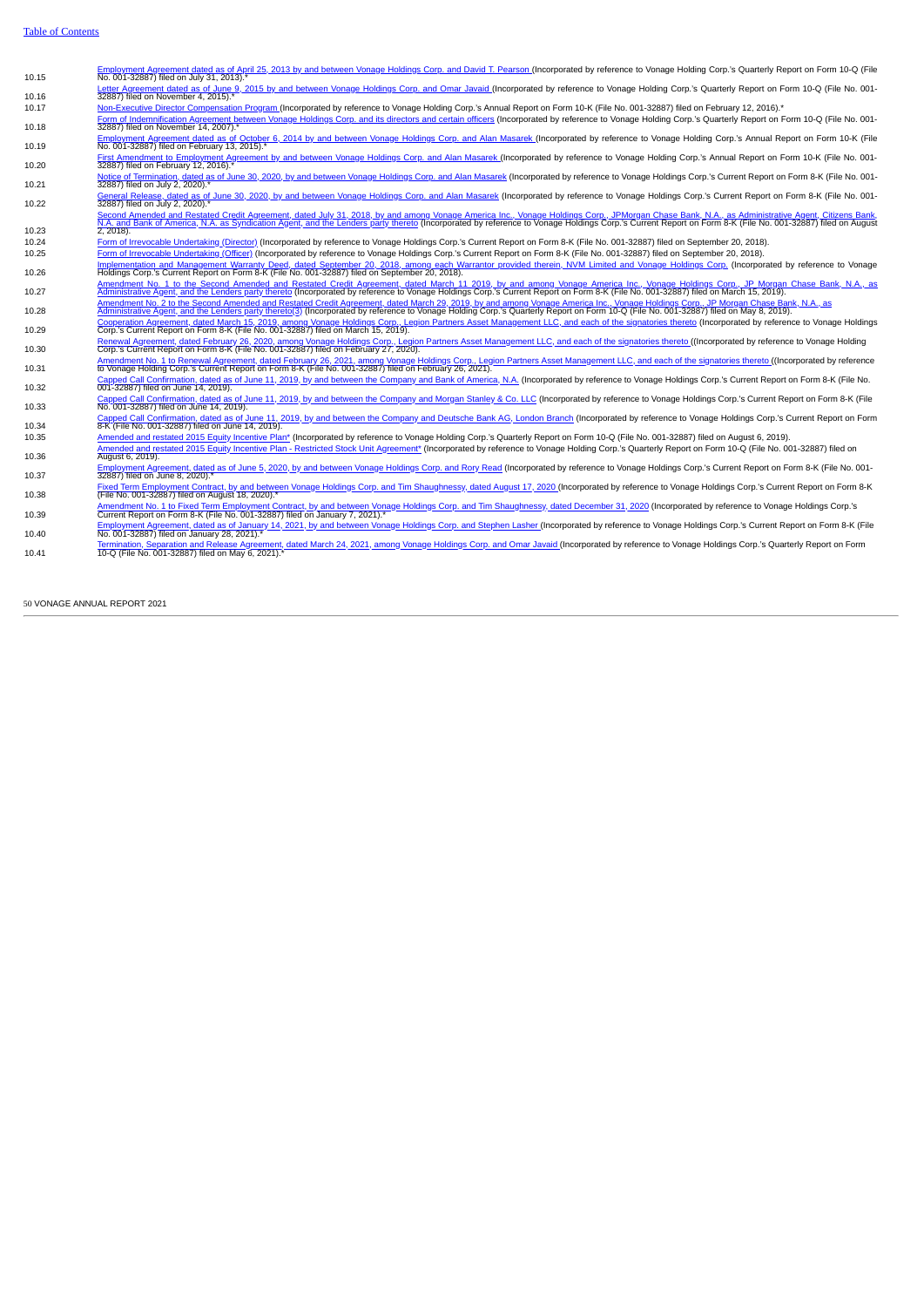21.1 **List of [Subsidiaries](https://www.sec.gov/Archives/edgar/data/1272830/000127283022000040/a10-k2021exhibit211.htm) of Vonage Holdings Corp.** 

23.1 Consent of Deloitte & Touche LLP, [independent](https://www.sec.gov/Archives/edgar/data/1272830/000127283022000040/a10-k2021exhibit231.htm) registered public accounting firm<br>31.1 Certification of our Chief Executive Officer pursuant to Securities Exchange Act Rules 13a-14(a) and 15d-14(a), as adopted pursuant

31.3 Certification of our Chief Executive Officer pursuant to Securities Exchange Act Rules 13a-14(a) and 15d-14(a), as adopted pursuant to Section 302 of the [Sarbanes-Oxley](#page-55-0) Act of 2002 (Filed herewith).

31.4 Certification of our Chief Financial Officer pursuant to Securities Exchange Act Rules 13a-14(a) and 15d-14(a), as adopted pursuant to Section 302 of the [Sarbanes-Oxley](#page-56-0) Act of 2002 (Filed herewith).<br>32.1 Certification 32.1 Certification of our Chief Executive Officer and Chief Financial Officer pursuant to 18 U.S.C. Section 1350, as adopted pursuant to Section 906 of the [Sarbanes-Oxley](https://www.sec.gov/Archives/edgar/data/1272830/000127283022000040/a10-k2021exhibit321.htm) Act of 2002<br>The following financial information fro 101

Cover Page Interactive Data File (formatted as Inline XBRL and contained in Exhibit 101)

\* Management contract or compensatory plan or arrangement.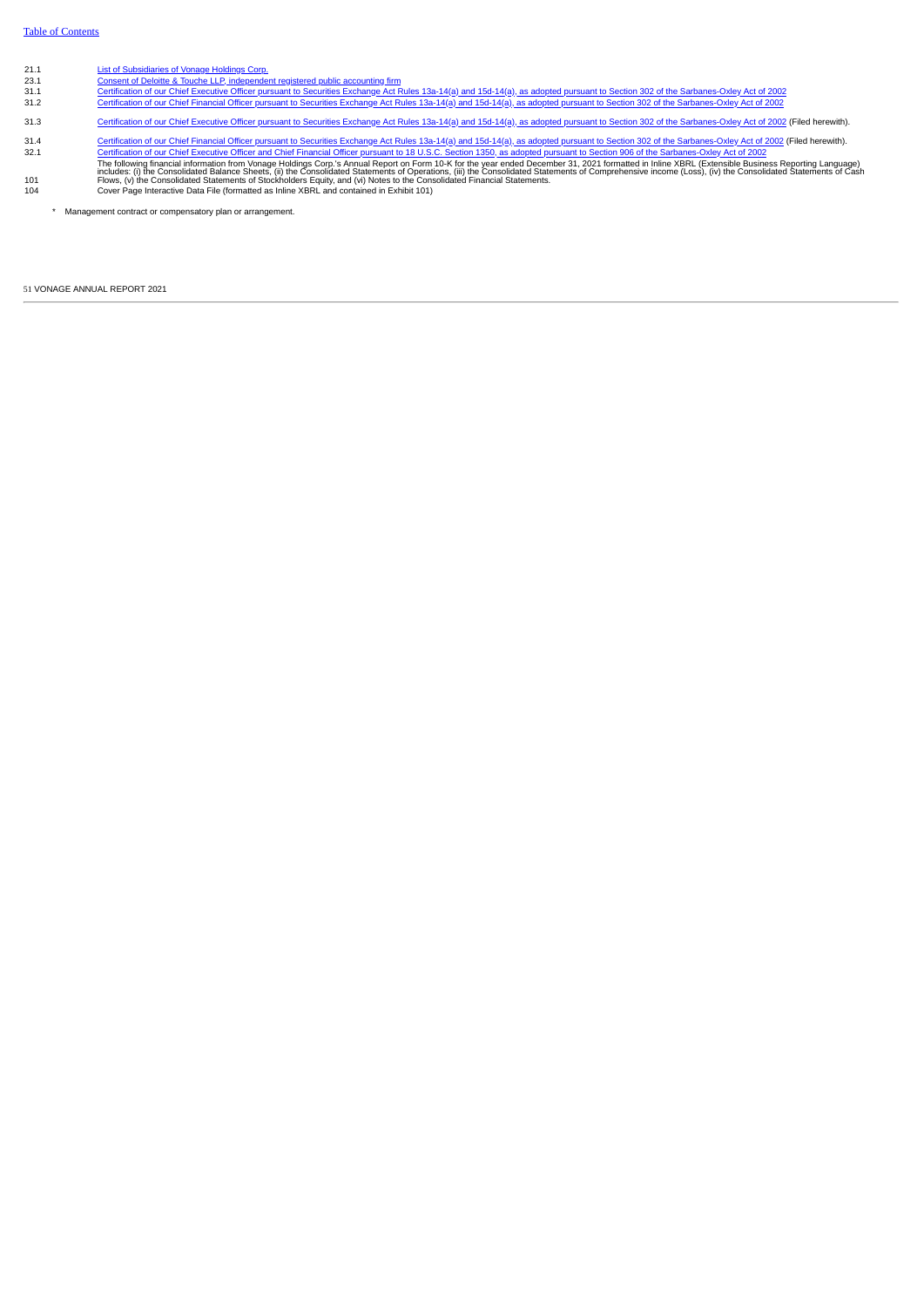### **APPENDIX A VONAGE HOLDINGS CORP. RECONCILIATION OF GAAP NET INCOME (LOSS) TO ADJUSTED EBITDA AND TO ADJUSTED EBITDA MINUS CAPEX (Dollars in thousands) (unaudited)**

|                                                                 | For the Years Ended December 31. |                |               |           |
|-----------------------------------------------------------------|----------------------------------|----------------|---------------|-----------|
|                                                                 |                                  | 2021           | 2020          | 2019      |
| Net Loss                                                        |                                  | $(24, 497)$ \$ | $(36,212)$ \$ | (19, 482) |
| Interest expense                                                |                                  | 28,348         | 32,160        | 32,821    |
| Income tax                                                      |                                  | 4,435          | 4,217         | (6,626)   |
| Depreciation and amortization                                   |                                  | 88,780         | 88,917        | 86,256    |
| Amortization of costs to implement cloud computing arrangements |                                  | 3,515          | 2,885         | 1,362     |
| <b>EBITDA</b>                                                   |                                  | 100,581        | 91,967        | 94,331    |
| Share-based expense                                             |                                  | 79,900         | 45,667        | 45,242    |
| Acquisition related transaction and integration costs           |                                  | 10,120         |               | 701       |
| Organizational transformation <sup>(1)</sup>                    |                                  |                | 5,119         | 14,533    |
| Restructuring activities <sup>(2)</sup>                         |                                  | 2,655          | 18,913        |           |
| Other non-recurring items. (3)                                  |                                  | 4,314          | 8,518         | 3,289     |
| <b>Adjusted EBITDA</b>                                          |                                  | 197,570        | 170,184       | 158,096   |
| Less:                                                           |                                  |                |               |           |
| Capital expenditures                                            |                                  | (8,996)        | (10, 571)     | (20, 273) |
| Intangible assets                                               |                                  | 256            | (312)         | (318)     |
| Acquisition and development of software assets                  |                                  | (46, 979)      | (41, 840)     | (28, 488) |
| <b>Adjusted EBITDA Minus Capex</b>                              |                                  | 141,851        | 117,461       | 109,017   |

(1 ) The cost identified as "Organizational transformation" are related to the Company's previously announced goal of becoming a pure-play software-as-a-service ("SaaS") company, offering a suite of communications solutions for businesses. These costs include employee related exits including CEO succession, system change management, facility exit costs, and rebranding.<br>(2) Restructuring activities relate to the Company's business-wi

project.<br>(3) Other non-recurring items principally include certain litigation charges and other non-recurring project costs such as the review of the Consumer business and the business optimization project, both of which w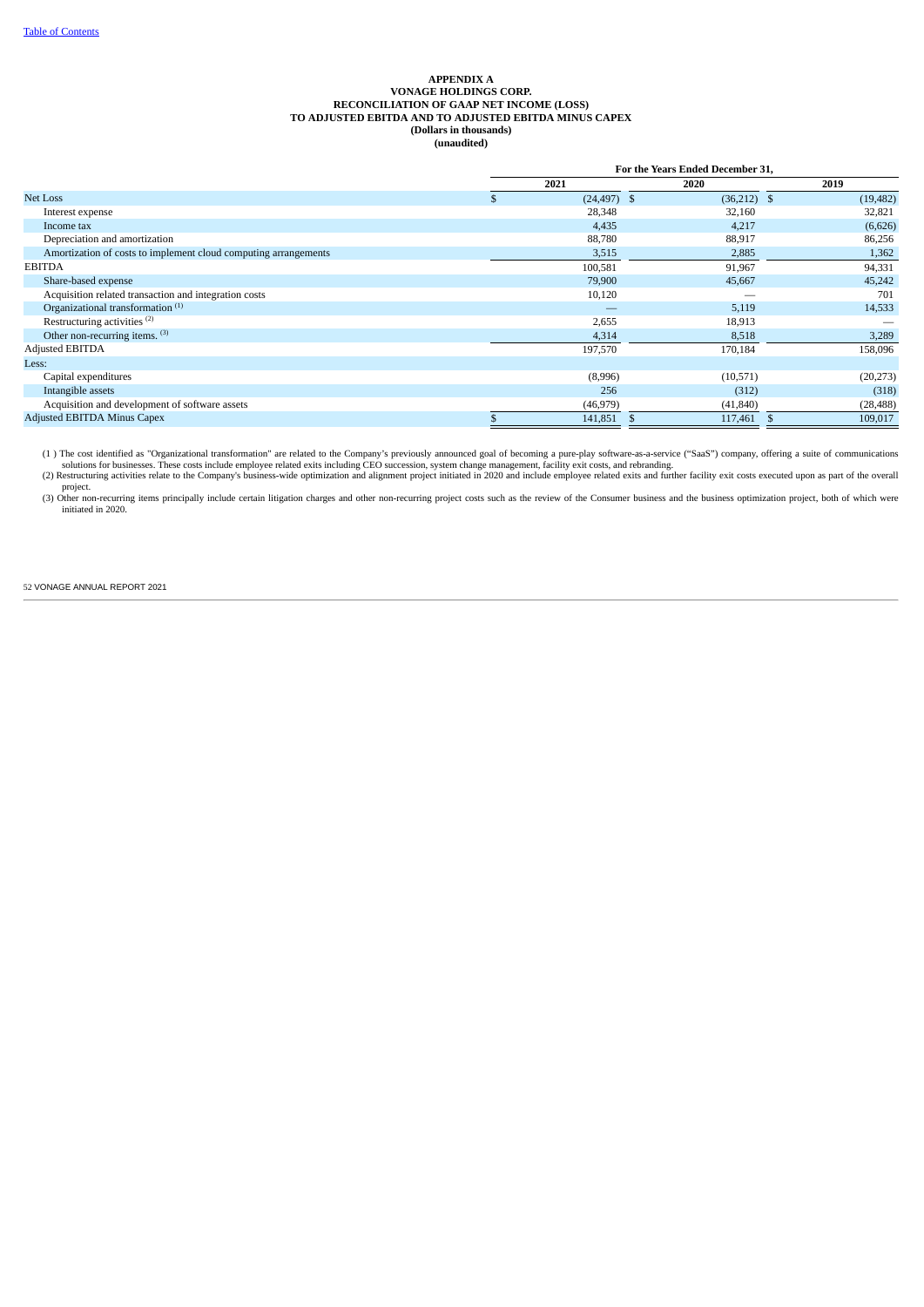### **VONAGE HOLDINGS CORP. RECONCILIATION OF GAAP NET (LOSS) INCOME TO NET INCOME EXCLUDING ADJUSTMENTS (Dollars in thousands) (unaudited)**

|                                                                 | For the Years Ended December 31, |                |    |           |      |           |
|-----------------------------------------------------------------|----------------------------------|----------------|----|-----------|------|-----------|
|                                                                 |                                  | 2021           |    | 2020      |      | 2019      |
| Net loss                                                        |                                  | $(24, 497)$ \$ |    | (36,212)  | \$   | (19, 482) |
| Amortization of acquisition - related intangibles               |                                  | 43,141         |    | 53,539    |      | 56,927    |
| Amortization of costs to implement cloud computing arrangements |                                  | 3,515          |    | 2,885     |      | 1,362     |
| Acquisition related transaction and integration costs           |                                  | 10,120         |    |           |      | 701       |
| Amortization of debt discount                                   |                                  | 13,230         |    | 12,532    |      | 6,431     |
| Organizational transformation <sup>(1)</sup>                    |                                  |                |    | 5,119     |      | 14,533    |
| Restructuring activities <sup>(2)</sup>                         |                                  | 2,655          |    | 18,913    |      |           |
| Other non-recurring items (3)                                   |                                  | 4,314          |    | 8,518     |      | 3,289     |
| Tax effect on adjusting items                                   |                                  | (20, 014)      |    | (21, 316) |      | (17, 481) |
| Net income excluding adjustments                                |                                  | 32,464         |    | 43,978    | \$.  | 46,280    |
| Net (loss) income per common share:                             |                                  |                |    |           |      |           |
| Basic and diluted                                               |                                  | (0.10)         |    | (0.15)    |      | (0.08)    |
| Weighted-average common shares outstanding:                     |                                  |                |    |           |      |           |
| Diluted                                                         |                                  | 251,500        |    | 246,082   |      | 242,018   |
| Net income per common share, excluding adjustments              |                                  |                |    |           |      |           |
| Basic                                                           |                                  | 0.13           | -S | 0.18      | - \$ | 0.19      |
| <b>Diluted</b>                                                  |                                  | 0.12           |    | 0.17      |      | 0.19      |
| Weighted-average common shares outstanding:                     |                                  |                |    |           |      |           |
| <b>Basic</b>                                                    |                                  | 251,500        |    | 246,082   |      | 242,018   |
| Diluted                                                         |                                  | 270,831        |    | 254,874   |      | 250,034   |

(1 ) The cost identified as "Organizational transformation" are related to the Company's previously announced goal of becoming a pure-play software-as-a-service ("SaaS") company, offering a suite of communications (1 ) The

project.<br>(3) Other non-recurring items principally include certain litigation charges and other non-recurring project costs such as the review of the Consumer business and the business optimization project, both of which w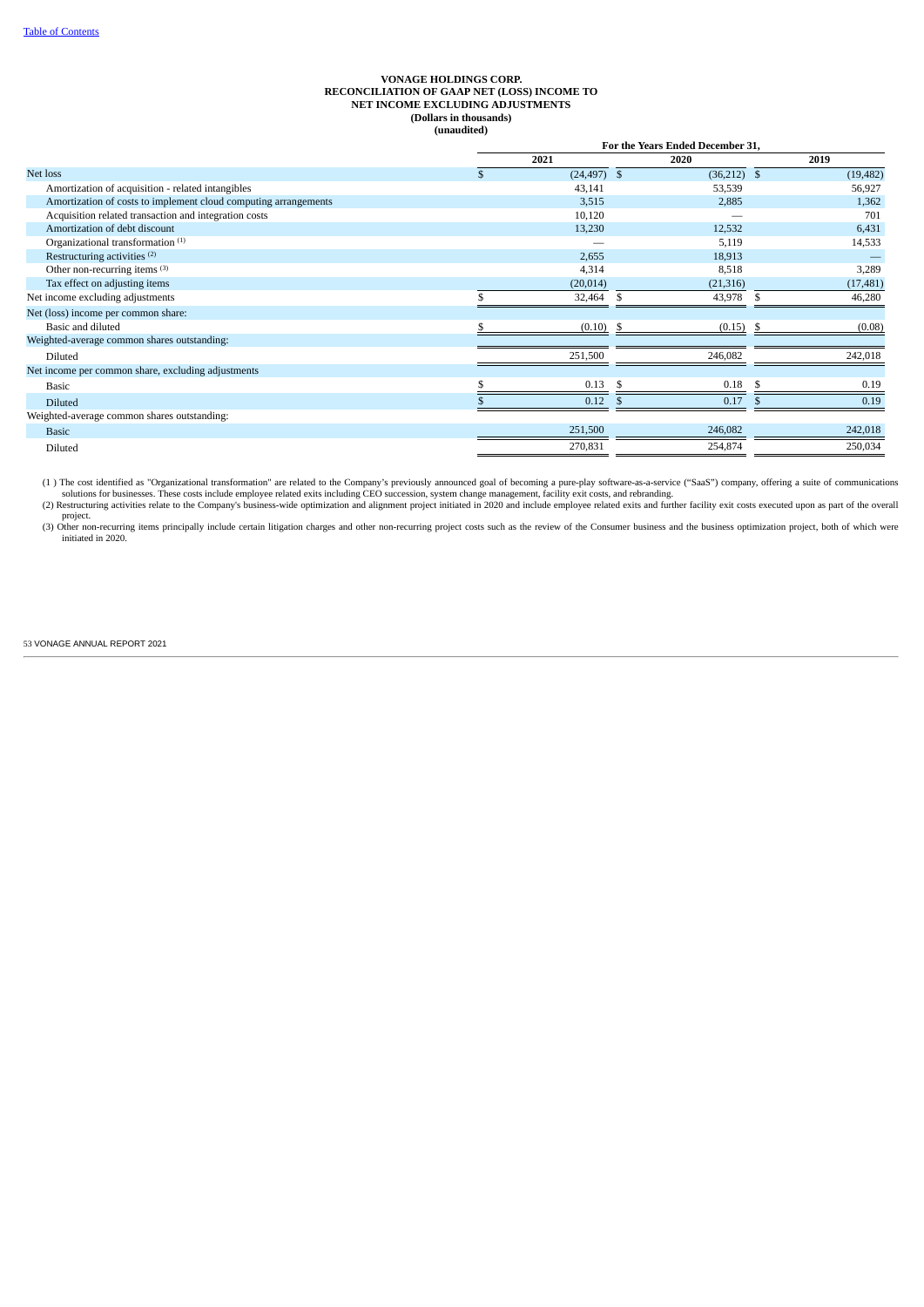### **VONAGE HOLDINGS CORP. FREE CASH FLOW (Dollars in thousands) (unaudited)**

<span id="page-53-0"></span>

| (unaudited)                                    |                                     |  |           |
|------------------------------------------------|-------------------------------------|--|-----------|
|                                                | For the Years Ended<br>December 31. |  |           |
|                                                | 2021                                |  | 2020      |
| Net cash provided by operating activities      | 158,711 \$                          |  | 83,880    |
| Less:                                          |                                     |  |           |
| Capital expenditures                           | (8,996)                             |  | (10, 571) |
| Intangible assets                              | 256                                 |  | (312)     |
| Acquisition and development of software assets | (46, 979)                           |  | (41, 840) |
| Free cash flow                                 | 102.992                             |  | 31,157    |
|                                                |                                     |  |           |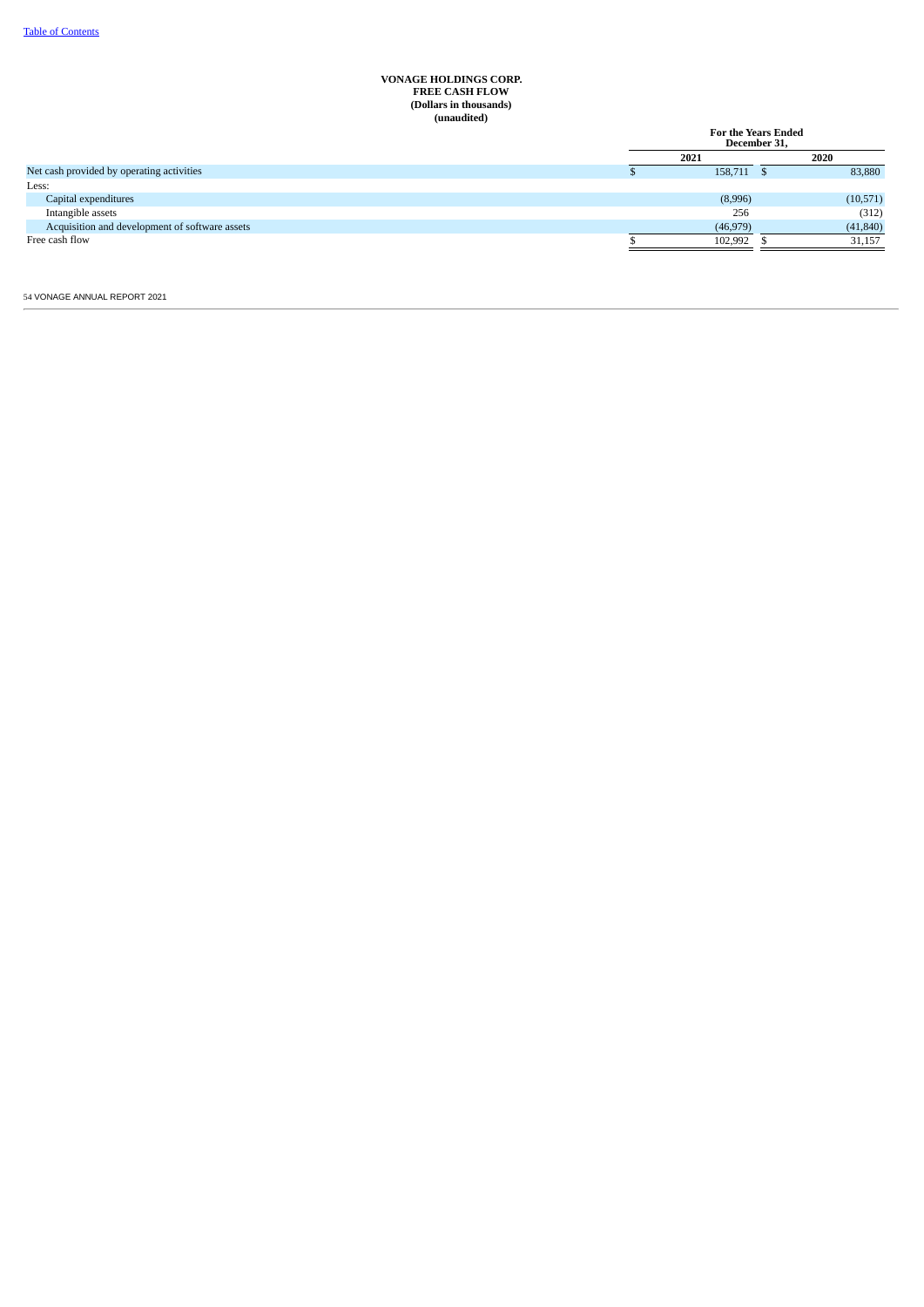# **SIGNATURES**

Pursuant to the requirements of Section 13 or 15(d) of the Securities Exchange Act of 1934, the registrant has duly caused this Report to be signed on its behalf by the undersigned, thereunto duly authorized, in the city o

|        |                | VONAGE HOLDINGS CORP. |                                                                                                        |
|--------|----------------|-----------------------|--------------------------------------------------------------------------------------------------------|
| Dated: | April 29, 2022 | Bv                    | /s/ STEPHEN LASHER                                                                                     |
|        |                |                       | Stephen Lasher<br>Chief Financial Officer<br>(Principal Financial Officer and Duly Authorized Officer) |

Pursuant to the requirements of the Securities Exchange Act of 1934, this Report has been signed below by the following persons on behalf of the registrant and in the capacities and as of the dates indicated.

| <b>Signature</b><br>/s/ RORY READ<br>Rory Read | Title<br>Director, Chief Executive Officer<br>(principal executive officer) | Date<br>April 29, 2022 |
|------------------------------------------------|-----------------------------------------------------------------------------|------------------------|
| /s/ STEPHEN LASHER<br>Stephen Lasher           | <b>Chief Financial Officer</b><br>(principal financial officer)             | April 29, 2022         |
| /S/DAVID LEVI<br>David Levi                    | Senior Vice President and Controller<br>(principal accounting officer)      | April 29, 2022         |
| /S/ JEFFREY A. CITRON<br>Jeffrey A. Citron     | Director, Chairman                                                          | April 29, 2022         |
| /S/ HAMID AKHAVAN<br>Hamid Akhavan             | Director                                                                    | April 29, 2022         |
| /S/ JAN HAUSER<br>Jan Hauser                   | Director                                                                    | April 29, 2022         |
| /S/ PRISCILLA HUNG<br>Priscilla Hung           | Director                                                                    | April 29, 2022         |
| /S/ CAROLYN KATZ<br>Carolyn Katz               | Director                                                                    | April 29, 2022         |
| /S/ MICHAEL MCCONNELL<br>Michael McConnell     | Director                                                                    | April 29, 2022         |
| /S/ JOHN J. ROBERTS<br>John J. Roberts         | Director                                                                    | April 29, 2022         |
| /S/TIENTZUO<br>Tien Tzuo                       | Director                                                                    | April 29, 2022         |
| /S/ STEVE WARD<br>Steve Ward                   | Director                                                                    | April 29, 2022         |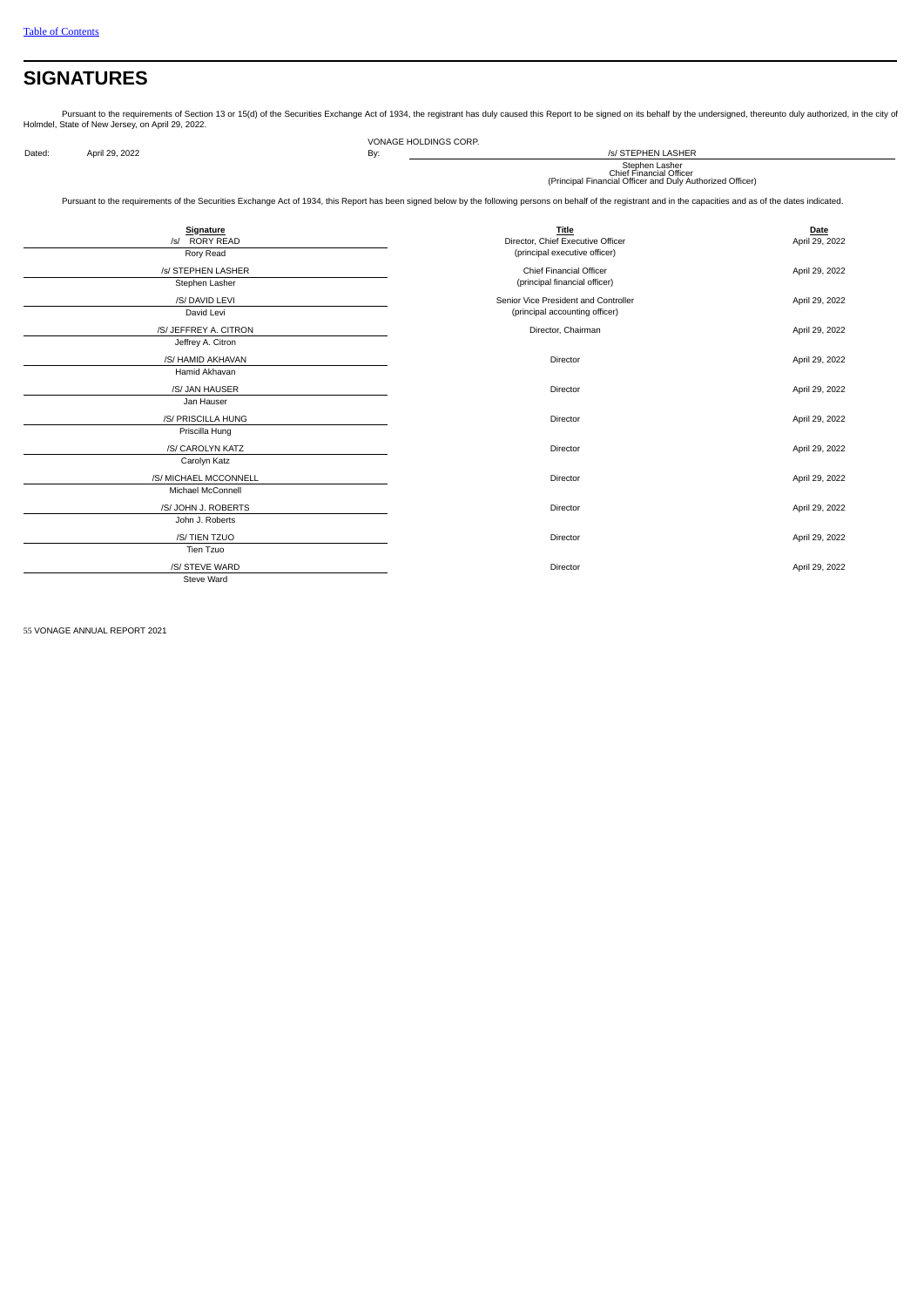$\overline{a}$ 

# **CERTIFICATION**

# **PURSUANT TO SECTION 302 OF THE SARBANES-OXLEY ACT OF 2002**

<span id="page-55-0"></span>I, Rory Read, certify that:

1. I have reviewed this annual report on Form 10-K of Vonage Holdings Corp.; and

2. Based on my knowledge, this report does not contain any untrue statement of a material fact or omit to state a material fact necessary to make the statements made, in light of the circumstances under which such statemen

Date: April 29, 2022<br>Rory Read<br>Chief Executive Officer